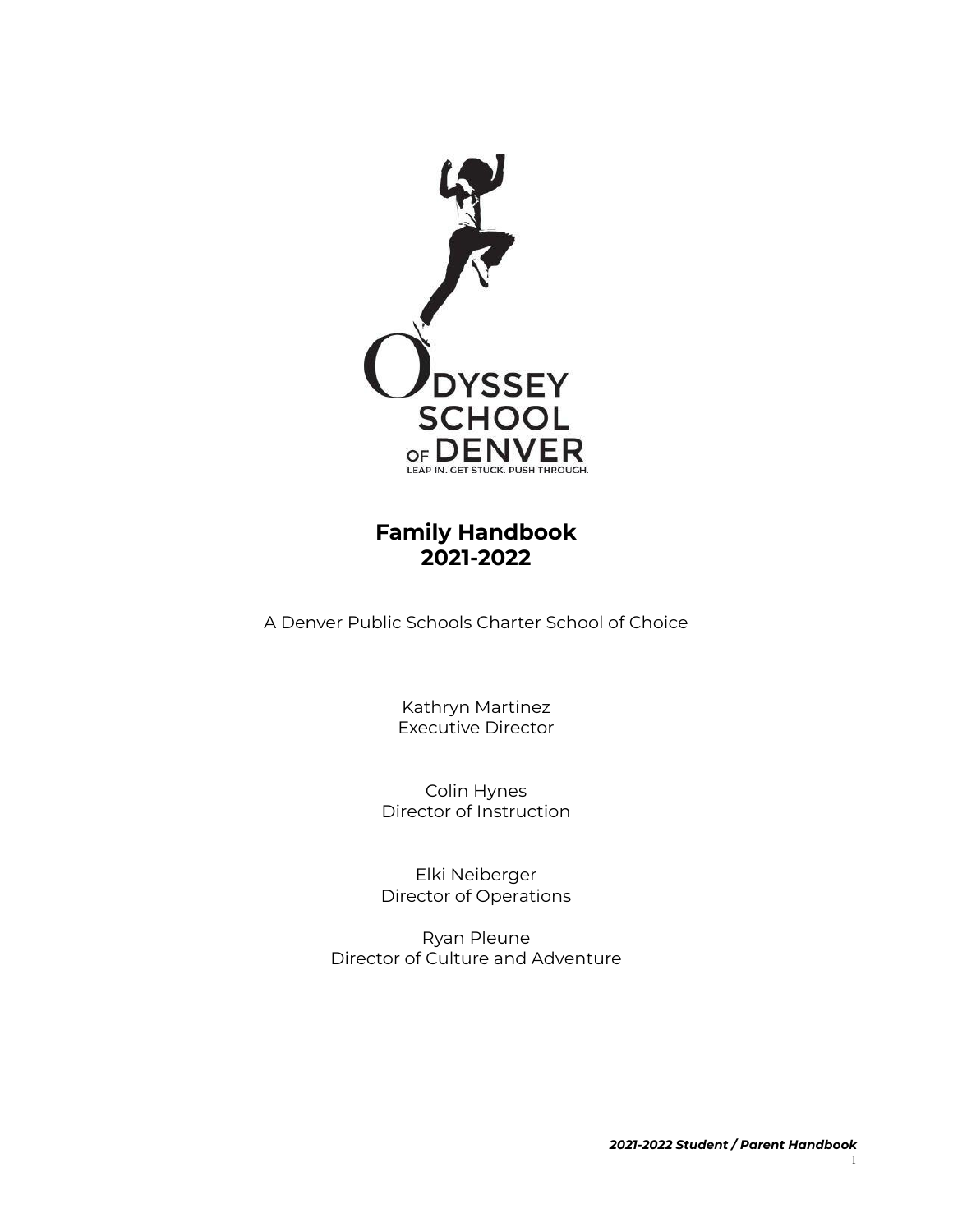#### **Table of Contents**

[Mission,](#page-2-0) Vision and Special Sauce [School](#page-7-0) Hours [Communication](#page-8-0) Student Dress [Attendance](#page-9-0) Academic [Accountability](#page-11-0) Health [Policies](#page-18-0) Student Code of [Conduct](#page-24-0) Student Rights and [Responsibilities](#page-36-0) Safety & Security (COVID [Section\)](#page-38-0) Remote Learning [Addendum](#page-40-0)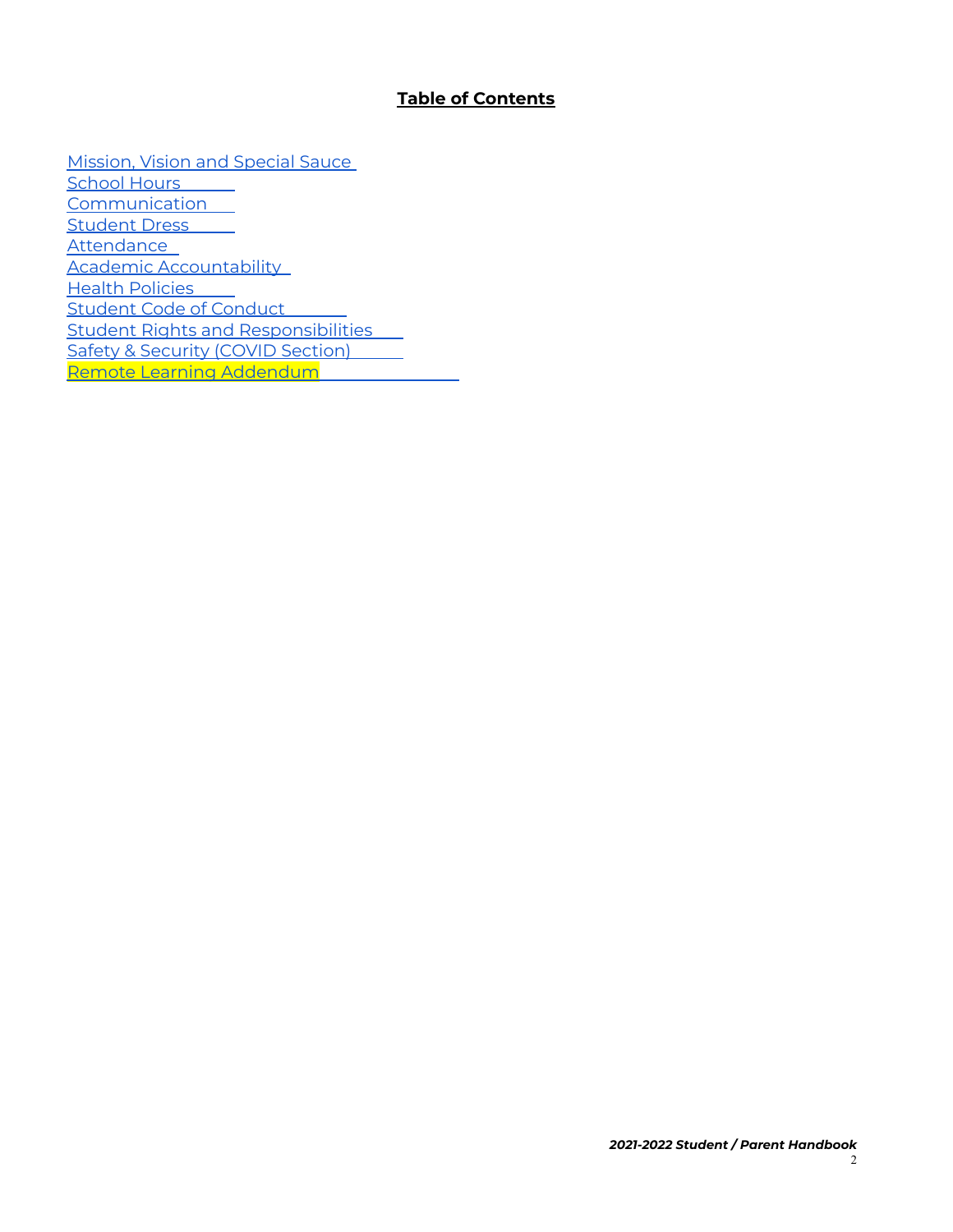# **Introduction to Odyssey School of Denver**

<span id="page-2-0"></span>**Our Mission:** Odyssey School of Denver is a diverse, public, K-8 EL Education school. We teach students how to learn through a focus on academic achievement, critical thinking and social responsibility, preparing them for high school and beyond.

### **Vision Statement**

Odyssey School of Denver students will:

- Take risks and innovate:
- Lead with integrity and compassion;
- Be civically and socially engaged;
- Push themselves to exceed expectations; and
- Embrace learning as a life-long adventure.

Our "Special Sauce" - *Odyssey School of Denver is relentlessly student centered:*

#1. How we learn is as important as what we learn

- We think critically.
- The way in which we teach develops strong learning habits that promote standards of character, intellectual achievement and social responsibility.
- We learn from our mistakes.
- We personalize learning.
- We ask students to engage in their world through relevant community-based application, use of experts and fieldwork, and a robust adventure program.
- #2. We insist on high expectations for learners.
	- We are agents of our learning.
	- We advocate for ourselves and one another.
	- We believe every student can succeed.
	- What is good for the student is good for the adult. Through our focused professional development, we walk the talk.

#3. We live by our commitment to crew and community.

- We strive for a culture of trust and risk-taking.
- We encourage constructive communication where everyone has an opportunity to be heard.
- Our varied identities (including different socio-economic, race, sexual orientation, gender, and religious backgrounds) are an asset that creates a greater whole.
- We are a tight knit community that actively fosters strong relationships to ensure that everyone is known.
- We support each other in our successes and failures.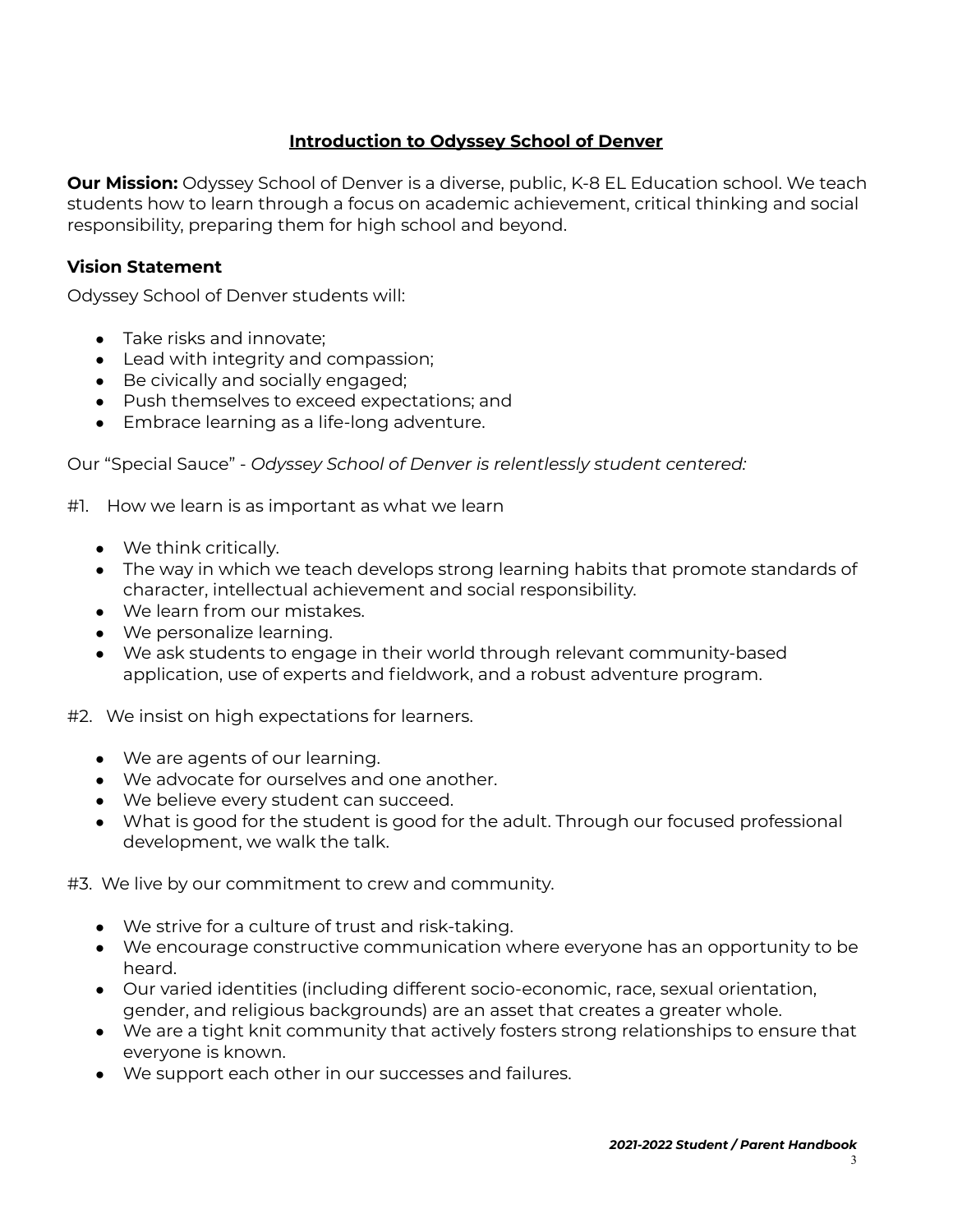• When you walk among us, you feel our heart and soul.

Founded by a dedicated group of parents and teachers, Odyssey School of Denver is an EL Education, public school of choice chartered by Denver Public Schools (DPS) to serve northeast Denver. The school opened its doors in September of 1998 with classrooms serving grades 1-4 and an enrollment of 48 children at a temporary site in northeast Denver. Odyssey School of Denver serves grades Kindergarten through eighth grade with an enrollment of 262 students.

Odyssey School of Denver is based on the EL Education (started as Expeditionary Learning) philosophy. EL Education is one of seven "break the mold" school designs funded in the early 1990's by New American Schools, a presidential and private sector initiative that called for radically new models of education built upon high standards and yielding dramatic improvement in student achievement. There are now more than 160 EL Education schools nationwide.

We believe children learn best through personal, direct experience. EL Education begins with children's curiosity about the world. It harnesses children's natural passion to learn and helps them develop the curiosity, knowledge, skills, and personal qualities they need for successful adulthood. Learning expeditions - journeys into the unknown for a definite purpose - are the heart of this methodology. Students acquire knowledge and skills primarily through learning expeditions that cut across and make connections among disciplines.

Gone are the ringing bells, rows of desks, and fill-in-the blank worksheets. For most of the day, students and teachers are engaged in challenging learning expeditions that explore a topic or theme in depth. Their studies call for intellectual inquiry, physical exploration, and community service. On a given day, their explorations may take them outside the school building to do environmental research, conduct interviews in local businesses, or carry out other fieldwork assignments. Students work individually, in small groups, and as a member of their "crew" or class. Together they learn to draw on the strengths of a whole class. As ELOB was part of our history, adventure is a required part of our curriculum. Throughout the year students participate in 3-5 day camping trips and single day programs called "adventure days" that may involve rock climbing, cross-country, biking, skiing, or other outdoor activities.

Odyssey School of Denver is committed to providing a rich learning environment for students from diverse racial, ethnic, and socioeconomic backgrounds -- students with a range of abilities, affinities, and strengths. Odyssey weighs its lottery to ensure at least 33% of students qualify for the Federal lunch program.

Family and community involvement are critical to Odyssey's success. As a community school, Odyssey expects high levels of family involvement. Parents play essential roles in and out of the classrooms. There are significant opportunities for involvement: helping with classroom instruction and fieldwork, serving on committees, supporting the office, staffing camping trips, etc. Our goal is 100% participation. Involvement is defined in very broad terms with ample opportunity for families to participate. Attendance at Odyssey carries with it an obligation for family involvement.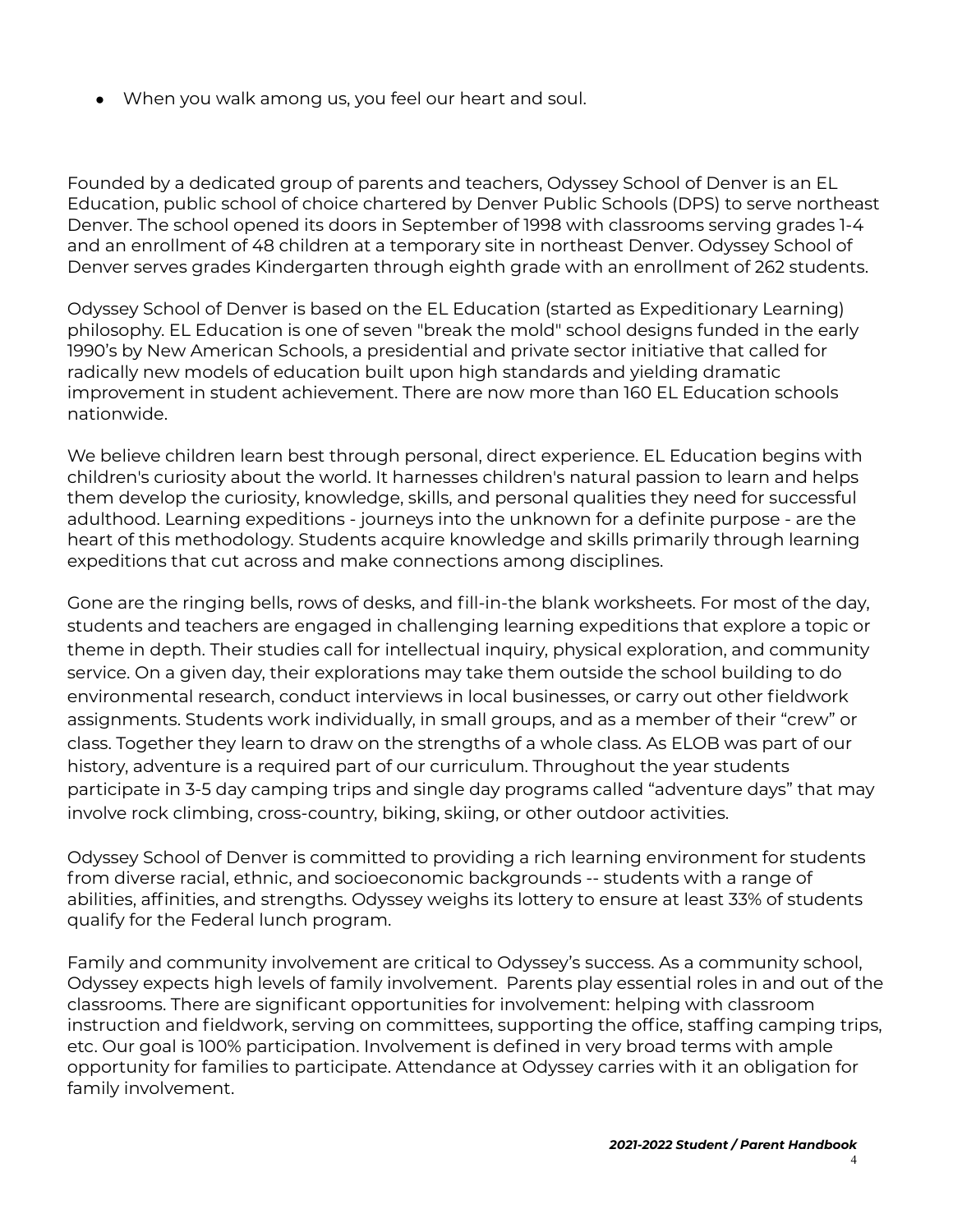Odyssey School of Denver is a cooperative enterprise: our families, staff, and Director, share the responsibilities and rewards of operating our school. Parents play essential roles in and out of the classrooms. Our families experience firsthand the school environment, become advocates for their children, and enrich the school community with their ideas, interests, talents, and resources. Family involvement is a key foundation of Odyssey School of Denver as families are essential partners in the education of our students.

The school requires that all families support their children in learning at home and school, while also being involved in other activities that support their child(ren)'s crews(s) and the school as a whole.

### **Why Odyssey May Look Different Than Other Schools**

A great deal of thought, research, and practice has gone into designing our school's structure. We haven't always made the same decisions that were made by the schools in our childhoods. Some of what you see at Odyssey may look unfamiliar. You may be surprised that certain school pieces are missing. You may notice some unexpected new things. This section should explain some of these surprises.

### **Our Progress Reports Replace Traditional Grades**

Instead of evaluating students using letter grades (A, B, C, D, and F), we evaluate our student's work as "Beginning", "Developing", "Approaching," "Meeting", or "Exemplary". We make these evaluations using rubrics based on state standards. The rubrics are discussed and sometimes created with students before their work begins and throughout the process.

### **Our Classroom Space Is Used Flexibly**

In an Odyssey classroom work areas are arranged to help students collaborate in small groups. This requires group tables as opposed to rows of individual desks. Each classroom also has a large space set aside for whole group meetings, which are essential to building a supportive community of learners.

### **Our Classrooms Have Ongoing Conversations and Are Full of Movement**

Student conversation is the center of much of our learning here. We believe that deep learning takes place when children challenge one another, ask questions, share ideas, and build on one another's knowledge verbally. At certain times during the day, children will be getting out of their seats to gather materials, consult with one another, and look at information on the walls. In these situations, the child who is sitting still and not making a peep may be the one off task and not the other way around.

### **Fieldwork Is Central To Our Curriculum**

Learning extends beyond Odyssey's walls; it connects to the world. Students frequently work in the field, sometimes one or twice a week. Fieldwork is deeply woven into each teacher's curriculum. Attendance is required on fieldwork as much as it is in the classroom. The field may be a forest, a theater, a ghost town, a hospital lab, a courtroom, a museum, etc.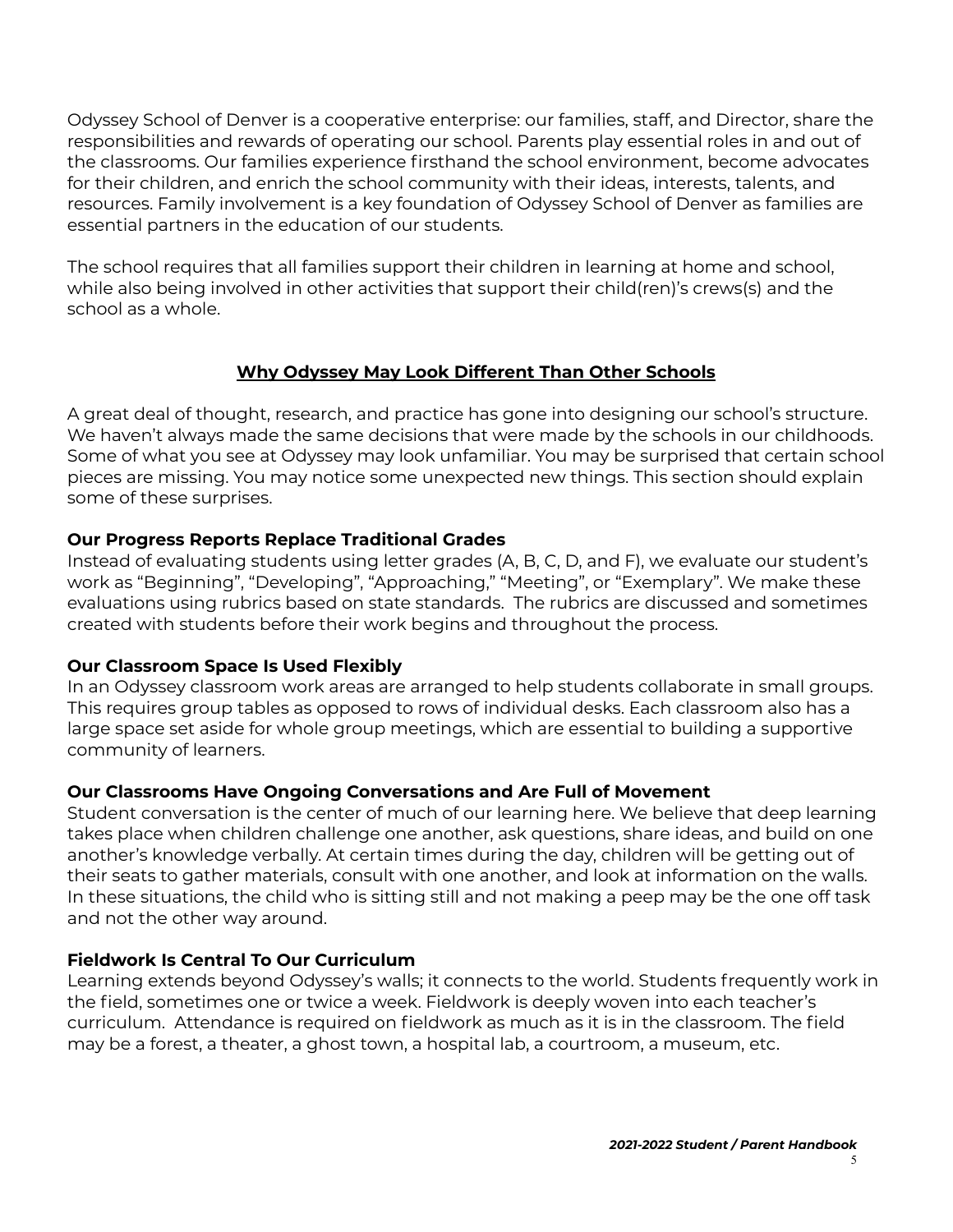# **We Use Primary Sources As Much As Possible**

We believe children can learn authentically by using authentic resources. Although they have access to some textbooks, students more often gather information from non-fiction and fiction trade books, publications, and the Internet. By reading literature and exploring primary sources, children gain information-gathering skills that they use to independently problem-solve and conduct research in the real world.

#### **Revising Work Is a Habit Here**

Students at Odyssey normally aren't finished with a piece of work until they do multiple drafts of it. This expectation reaches across grades and disciplines. Improving on work again and again is common practice here. Teachers guide students from draft to draft. Students collaborate to assess the work of their peers. Rubrics set high standards for finished pieces and guide students as they strive to get their work to meet these high standards.

### **We Are a Teacher/Student/Parent Team**

We invite and strongly encourage parents and students to be active crew members with us, rather than passengers. We want to hear parents' perceptions about their children and their experiences at Odyssey. We expect parents to check in with their children's teachers and to be interested in their learning. We want parent feedback about our expeditions and our culture. We expect our students to be responsible for their own learning. Our teachers do not pour knowledge into passive students. They interact, question, prompt, and set up physical and intellectual environments for students. Within this context, we expect students to explore, wonder, hypothesize, create, and discuss their ideas about the world. This is hard work. We expect every member of the team to actively participate in the learning experience.

#### **We Encourage Internal Rather Than External Rewards**

We do not reward our students with prizes when they succeed. We offer specific praise, encouragement, and a culture that fosters and celebrates student achievement. We believe that if children only experience extrinsic rewards, they learn to work only for those rewards, and do not connect their learning to the outside world. We strive to help children make those connections, believing that the purpose of learning is to interact thoughtfully and powerfully in the world.

### **Learning Is Public and Collaborative**

Our students' work is often assessed by their peers. Students read their writing out aloud, solicit comments, and present project drafts for formal peer critiques. We do public work just like in the real world. Having an authentic audience keeps us on our toes, supporting quality work with high standards.

### **Your Child Will Camp At Least Twice A Year** *(2021-2022 change due to COVID)*

For the 2021-2022 school year, we will continue to monitor health and safety conditions and will run overnight trips when it is safe to do so. Students will engage in frequent day trips this year. Traditionally, each fall and spring your child's class will take a camping trip. It will last 1-5 days, depending on the grade. (Kindergarten typically does a one-night camping trip in the spring as well as day trips.) Camping trips are a big part of who we are as an EL Education school. They allow our crews to develop positive cultures at the beginning of the year and to reflect and find closure at the end of the year. Student attendance is not optional. If you are not willing to let your child participate in these camping trips, then this school is not a good match for you.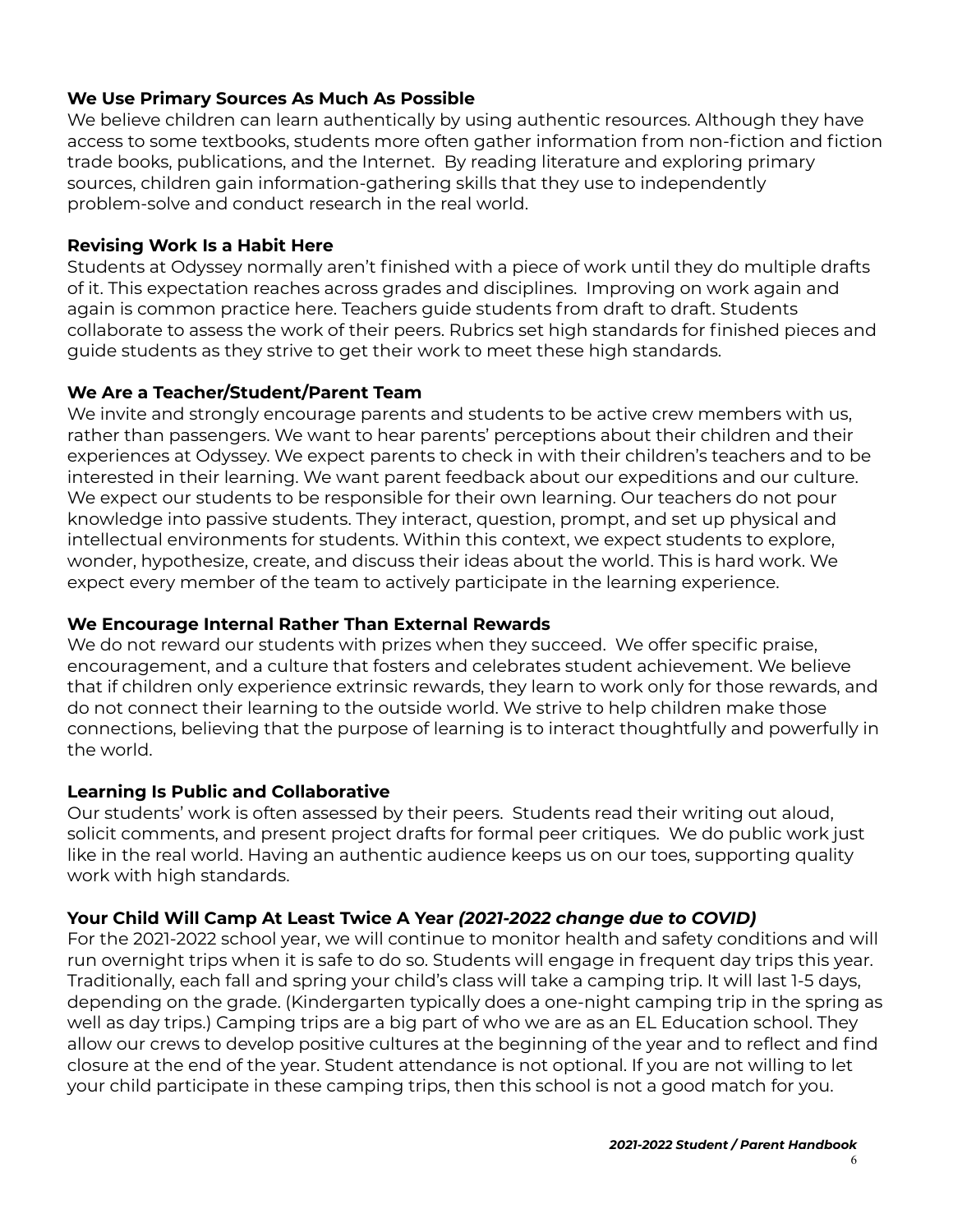### **Adventure Deepens Our Learning**

Although our students camp, hike, ski, and climb, we are not solely a school of wilderness adventure. We use adventure experiences as a required component of our curriculum to promote growth in intellect and character using the principles of Expeditionary Learning Outward Bound. Students are encouraged to take appropriate risks during out-of-doors activities. They typically return to class with more confidence to take bigger risks in the classroom. The Adventure curriculum is set to build confidence as leaders and collaborators.

### **Service and Character Development Are Part of Our Curriculum**

We focus on character and service as well as academics. Quality academic work is mirrored by the quality of the ways in which we treat one another, our community, and our environment. Students are encouraged to be compassionate, disciplined, courageous, and responsible. For example, your child's crew may take time during the day to discuss why a crew member has been mistreated. They may take twenty minutes to pick up litter at a neighborhood park. They may spend one afternoon a month visiting an aging community member.

### **Students and Teachers Often Dress Casually**

Because we are a hand-on school, teachers and students need to dress appropriately for whatever activities are called for on a given day. We are often up to our elbows in goopy materials and the natural world. Appropriate dress for a visit to a museum, for science experiments and messy art projects, and for venturing into the wilderness will vary. Parents are asked to be knowledgeable about activities on a given day by reading the weekly Friday Folder letters as well as permission slips for field work and to assure that their children are dressed appropriately for the day.

# **Most of Our Staff Go By Their First Names**

Most of us introduce ourselves to our students with our first names. This is part of the Outward Bound culture, which fosters respect within relationships and not necessarily by titles. Some of our students prefer to put a Ms. or Mr. in front of our first names. We respect their desire to do so.

### **We Expect Students to Behave In Ways That Are Kind, Safe, and Appropriate**

We expect students to follow these three simple courtesies at our school. If students do not, they are held responsible for their conduct. Expectations are clear and we follow through with consequences appropriate to individual students.

### **We Are Strict About Safety**

Risk and uncertainty are central to adventure and personal growth. Outward Bound is known for the priority it places on safety. It follows safety measures conscientiously and always errs on the conservative side. We also follow this high road. Every precaution is taken to ensure your child's safety. Our Director of Adventure Programming, Adventure Coordinator, and teachers are experienced and qualified professionals committed to their students' well-being through their values, judgment, words, and therefore vigilant about high safety standards. By embracing this philosophy, Odyssey is committed to systematically identifying, assessing and mitigating hazards, while at the same time providing real challenges to our students.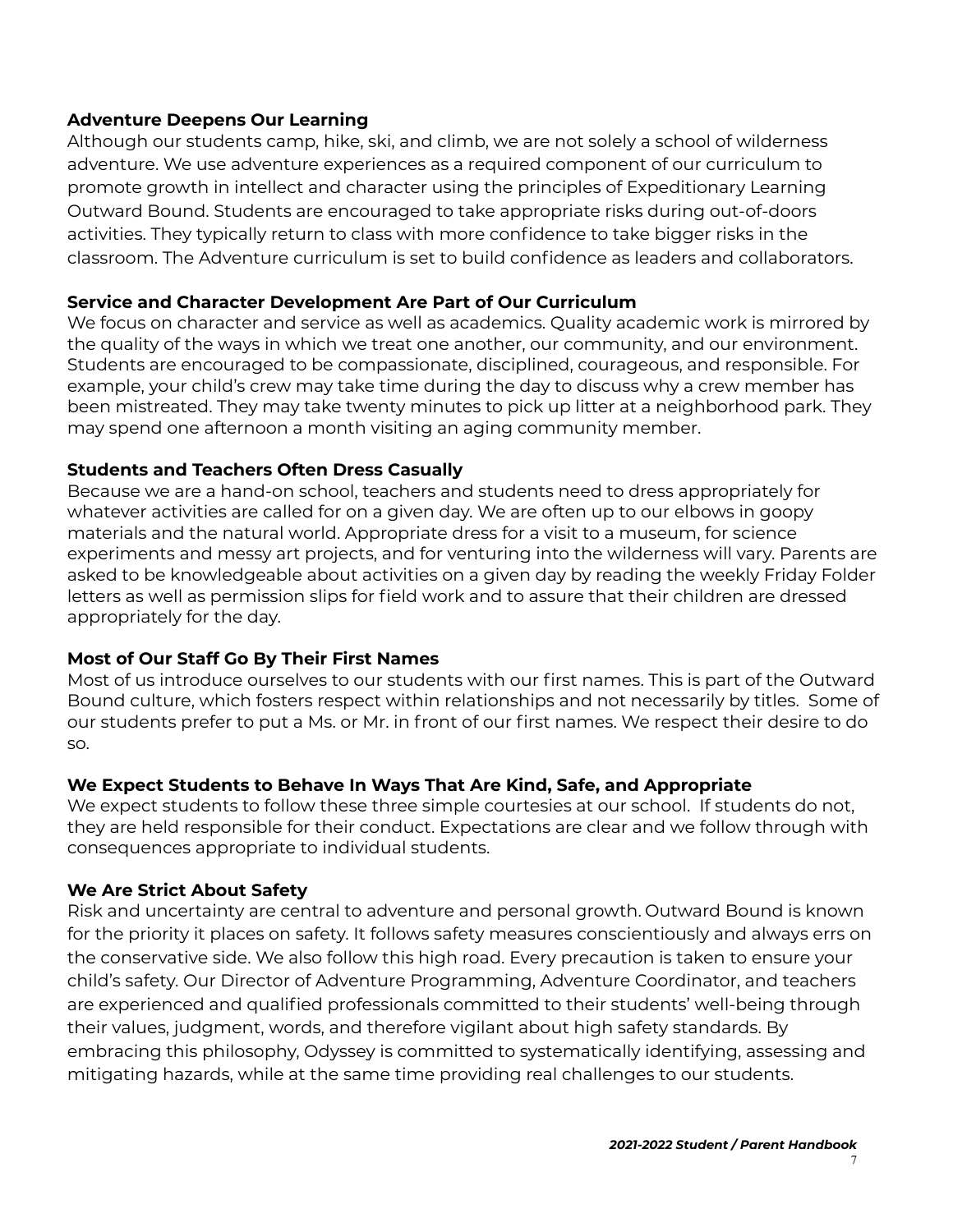# **We Need Parents to Support Their Children with Their Homework**

We expect parents to be aware and supportive of their child's efforts with homework. We expect parents to let teachers know if their child is struggling with homework. We expect all students to complete and turn in homework on time.

# **Odyssey's Habits of a Learner**

Odyssey's Habits of a Learner describe aspects of Character and Social Responsibility that we value in their own right and believe are essential for a student's Intellectual Achievement and academic success. All students, K-8, are given opportunities to develop all six stated Habits of a Learner. The ultimate goal is to have the Habits of a Learner become actions or patterns of behavior that are repeated so often that they become typical to their everyday – whether in school or out of school.

| Odyssey's Habits of a Learner              |                                                                                                                                                               |  |
|--------------------------------------------|---------------------------------------------------------------------------------------------------------------------------------------------------------------|--|
| Habit                                      | Target(s)                                                                                                                                                     |  |
| <b>Self-Awareness</b>                      | can recognize my own emotions and how they influence behavior.<br>can assess my strengths and limitations and use a growth mindset to<br>learn.               |  |
| <b>Responsibility</b>                      | can manage my thoughts and actions in different situations to work<br>towards personal and academic goals.                                                    |  |
| <b>Social Awareness</b>                    | I can listen critically to the diverse perspectives of others, analyze the<br>viewpoints alongside my own, evaluate my thinking, and respond with<br>empathy. |  |
| <b>Revision</b>                            | I can reflect on my actions, identify areas of growth, evaluate best next<br>steps, set a goal, and try again.                                                |  |
| <b>Collaboration</b>                       | can establish and maintain healthy relationships while working toward<br>a common goal.                                                                       |  |
| <b>Service &amp;</b><br><b>Stewardship</b> | can identify a need in the environment or community and take action<br>to make a positive impact.                                                             |  |

### **School Hours**

<span id="page-7-0"></span>School hours are from 8:10 am to 3:15 pm Monday through Thursday, and from 8:10 am to 1:15 pm on Friday. Breakfast will be served in the cafeteria from 7:40 am to 8:05 am monitored by Odyssey Staff. There will not be supervision on the playground prior to the beginning of the school day and students are discouraged from arriving at school before 8:05 am. The school is open at 8:10 am; and students will begin daily health checks at that time. Students will be considered tardy if they arrive at their classroom after 8:30 am. In this case the student must bring a note from the office and this will be reported to the district and on progress reports.

**School Closings for Inclement Weather (Snow):** Odyssey School of Denver will close for snow when the Denver Public School (DPS) District closes for snow or at the discretion of the Director. If DPS runs a late schedule, Odyssey School of Denver will run a late schedule. Parents are asked to tune in to KOA radio at 850AM or any of the local network TV stations for the latest school closure information. School closure information will also be available on the DPS website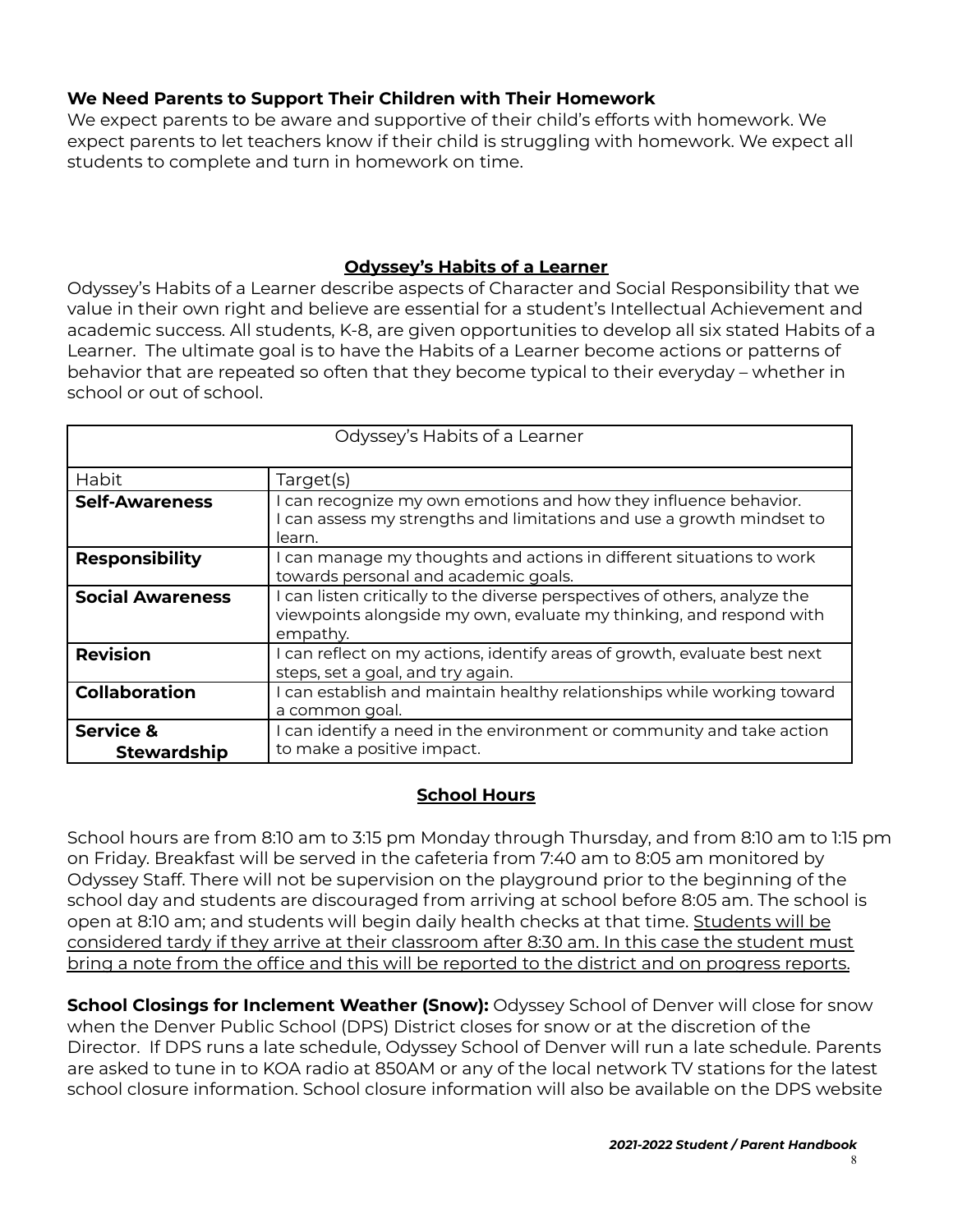at www.dpsk12.org. Once DPS announces that it will be closed, Odyssey will be closed. Once it is announced that DPS is on a late bus schedule, Odyssey will be on a late schedule. **Students go outside for recess everyday! Please dress for the weather. If the temperature**

# **drops below 20 degrees or if it is too wet we keep the students inside.**

# **Communication**

<span id="page-8-0"></span>Odyssey employs several ways of sharing information about what's happening in classrooms and in the larger spheres of the school. We will host a combination of in-person and remote events throughout the school year, based on DPS and city health guidelines.

- *New Family Orientation Night* Before school begins, Odyssey hosts an information night for families that are new to the school. The purpose of this event is to help prepare families for the school year and educate parents on our communication methods, parent engagement opportunities, and adventure.
- *Back to School Night* During the first week of school, the school hosts a back to school night. Teachers will review their curriculum, classroom expectations and activities. There will be time for parents to share and discuss their questions. It will also be a time to get to know other parents.
- *Crew Update* Once a month, you will receive a crew update from your student's crew leader.
- **● Weekly Crew Emails** Teachers will send a weekly email on Friday previewing the learning for the week ahead and noting any changes for the upcoming week.
- *Progress Reports* Odyssey sends two formal progress report home with students throughout the year - one in January and one in June. Teachers will provide feedback to families and students regularly.
- *Thursday Folder* Every week the school emails a newsletter to families that shares announcements or events.
- *Family Council and Board Communication* Every third Wednesday of the month, families are welcome to attend. Board meeting minutes are posted on website by Board. Family Council minutes are forwarded to crews by room parents.

# *Person to Person Communication* –

# **Pedagogical (classroom issues, curriculum, instruction) Questions or Concerns**:

- Teachers and staff welcome conversations with parents concerning their children. Please contact the teacher directly via email (firstname@odysseydenver.org). Teachers make every attempt to respond within 24 hours during the workweek, however please remember that teachers have very full schedules and may not be available to talk with you at your convenience. This is especially true at the beginning of the school day as students are arriving as well as during the school day.
- If the matter can't be resolved by phone or email, you may ask for a 30-minute meeting with the teacher.
- If the concern continues, you may email the Assistant Director or Executive Director or call the main office to speak to an administrator.
- If the matter can't be resolved by phone or email, a 30-minute meeting with the administrator may be scheduled.
- Should a concern continue, a Parent Representative from the Board of Directors may attend a meeting with the family and administrator, in which final resolution will be made.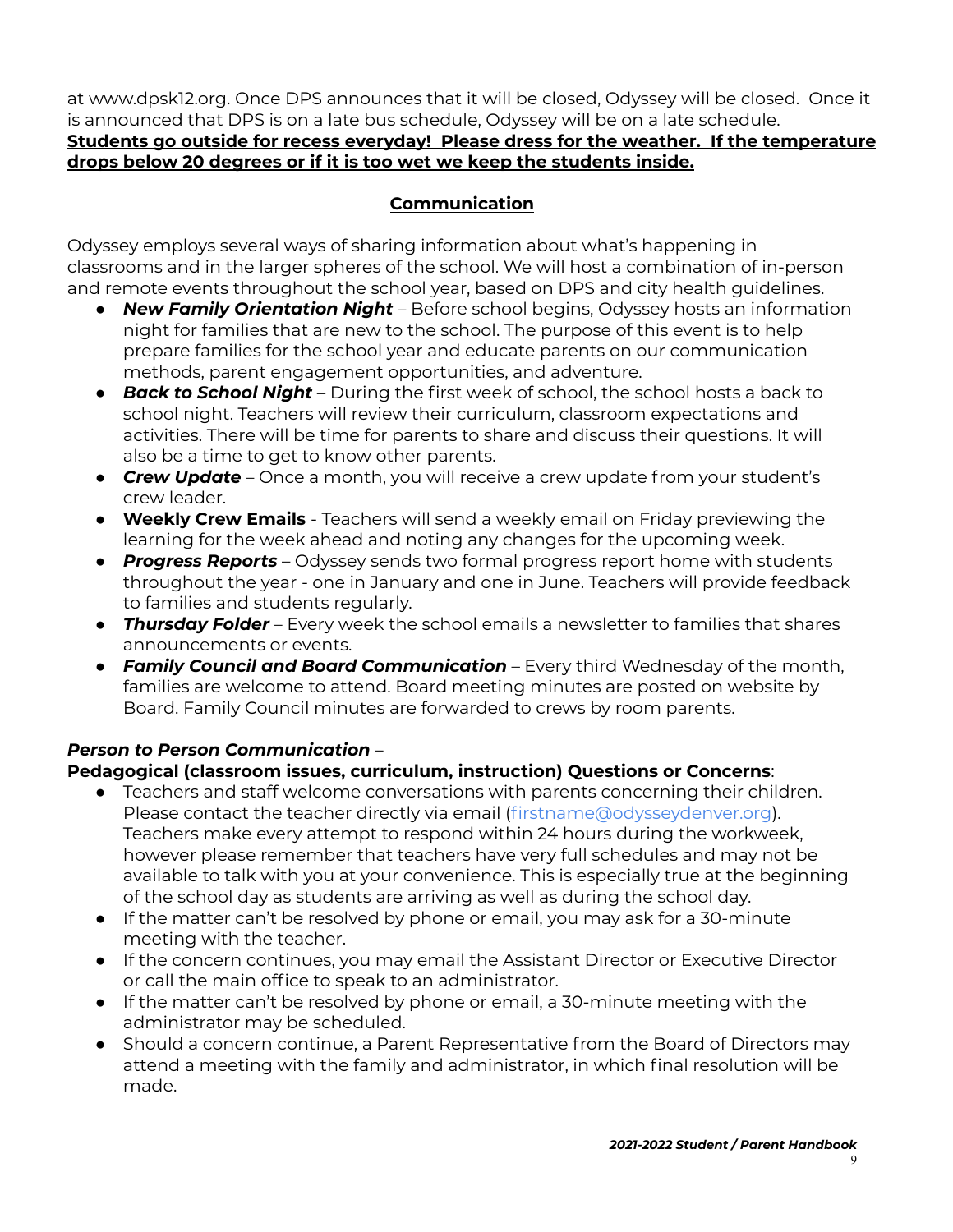### **Administrative (policies, finances, employment, safety) Questions or Concerns:**

- You may email the Executive Director or call the main office with your concern.
- If it cannot be resolved by phone or email, a 30-minute meeting will be scheduled.
- Should a concern continue, a Parent Representative from the Board of Directors may attend a meeting with the family and administrator. This representative may work with you to resolve the issue or may take the issue to the Board for inclusion at the next meeting. Parents are encouraged to work through the parent representatives of the Board. A list of Board members is available in the school office and on our website.

# **Student Drop Off and Pick Up**

The staff will not supervise students before 7:40 AM or after 3:30 PM. Children are not to be dropped off at school before 7:40 AM or picked up after 3:30 PM. There will be supervision in the lunchroom at 7:40 until 8:05 am every morning. The parking lot is reserved for our fleet of buses, the gear van, and for staff. **Please do not pull into the parking lot when dropping off or picking up your child.** If you need to get out of your car for any reason, please park on the street in designated areas.

Children who are not picked up by 3:30 will remain at the school office until a parent/guardian arrives to pick them up. We understand that occasionally circumstances arise that makes it difficult to arrive at school on time to pick up your children. On these occasions, please notify the office in advance. Habitually unsupervised students on school grounds prior to 7:40 am or after 3:30 pm will be reported to the Executive Director.

If someone other than a parent or legal guardian is to pick up a child during the school day, the parent/guardian must provide information to the Odyssey office in writing or via phone about which, when, and why that person will be picking up the child.

# **Student Attendance**

<span id="page-9-0"></span>Every child who has attained the age of six years and is under the age of 16 is required to attend public school, with such exceptions as provided by law. According to state law, CSR 22-33-105: Compulsory Attendance Law, it is the obligation of every parent, guardian, and legal custodian to ensure that every child under his/her care and supervision attends school. This Student/Parent Handbook serves as Odyssey School of Denver's notification to parents, guardians, and legal custodians of their obligation under state law to ensure their child's attendance at school.

Parents, guardians, and legal custodians must be aware that adventure activities, including overnight camping trips, are a significant part of the Odyssey curriculum and therefore required. We utilize adventure experiences to promote growth in intellect, character, and social responsibility. We invite your questions and If concerned please contact your Crew's Adventure Parent Volunteer. Students are required to attend all adventure-based activities. No alternative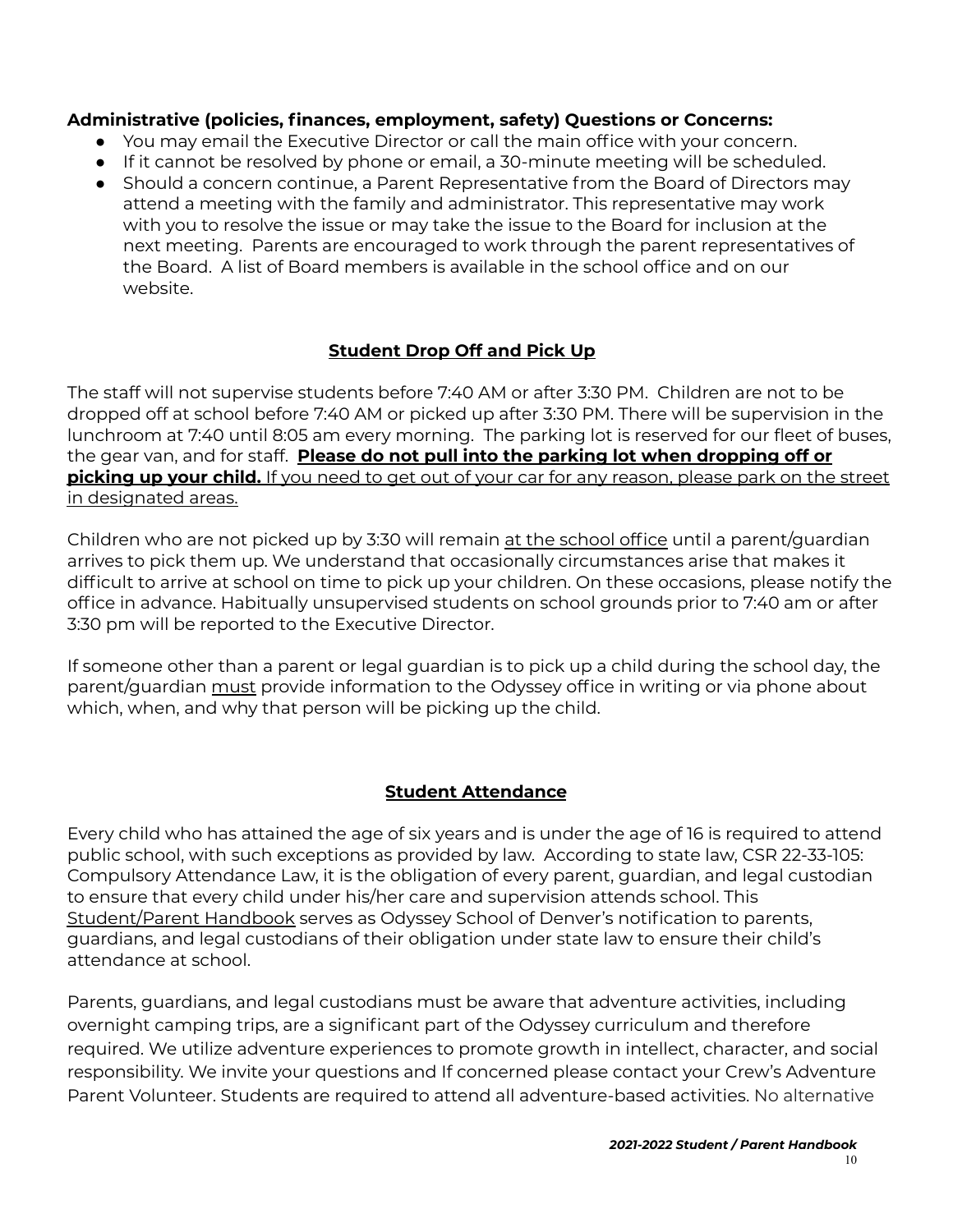arrangements (e.g., work packets, attending an alternate class or crew classroom) will be made for students/families who opt out of an adventure experience. Without proper documentation, failure to appear for an adventure activity or camping trip will constitute an absence from school and will be treated according to Odyssey policies on student attendance described below.

School starts at 8:10 am. Teachers will mark attendance records with either a "present" or "absent". If no mark is by the student's name when the attendance roster is collected, the student will be counted tardy for that day unless s/he has an acceptable reason from a parent or guardian for being late. Administrative personnel will make the determination as to whether the student will be counted as tardy. In any case, students may not enter the building after 8:15 am without checking in at the office first and receiving a pass to take to their teacher acknowledging that they have signed in.

#### **Absences**

Failure to appear and remain throughout the entire time of a scheduled class period will constitute an absence.

When a student is absent, the student's parent or legal guardian is to notify the school of the absence by calling the office at 303.316.3944 before 9:30 am. The notification and explanation of the absence is only that and does not automatically excuse the absence. Excused absences are granted in accordance with school policy. If a child has not been accounted for by being marked present or with an excused absence, then the front desk will make every effort to locate the child by contacting families.

When a student needs to be excused early, he/she must bring a note from his/her parent/guardian asking to be excused at a specific time, giving the reason for leaving, and approximate time of return. This note must be brought to the main office before the student goes to class. The requests must have a parent/ guardian signature and phone number where a parent can be reached. Before departing, the parent/guardian must sign out on the register provided in the main office.

# **1. Excused Absences**

Excused absences are those resulting from: temporary illness, extended illness, injury, physical disability, mental disability, emotional disability, religious holiday and family emergency. They also include absences excused by the Director through prior requests of parents/guardians, absences that occur when a student is in custody of a court or of a law enforcement authority, and any other absence approved by the Director. The school may require suitable proof of an excused absence including written statements from medical sources.

### **2. Unexcused Absences**

Unexcused absences are those absences deemed unacceptable by the Director regardless of the prior approval or knowledge of the parents. Unexcused absences include those resulting from suspensions and recommendations for expulsion. Absences not properly reported by the parent are unexcused. Office staff records unexcused absences daily.

### **3. Tardiness**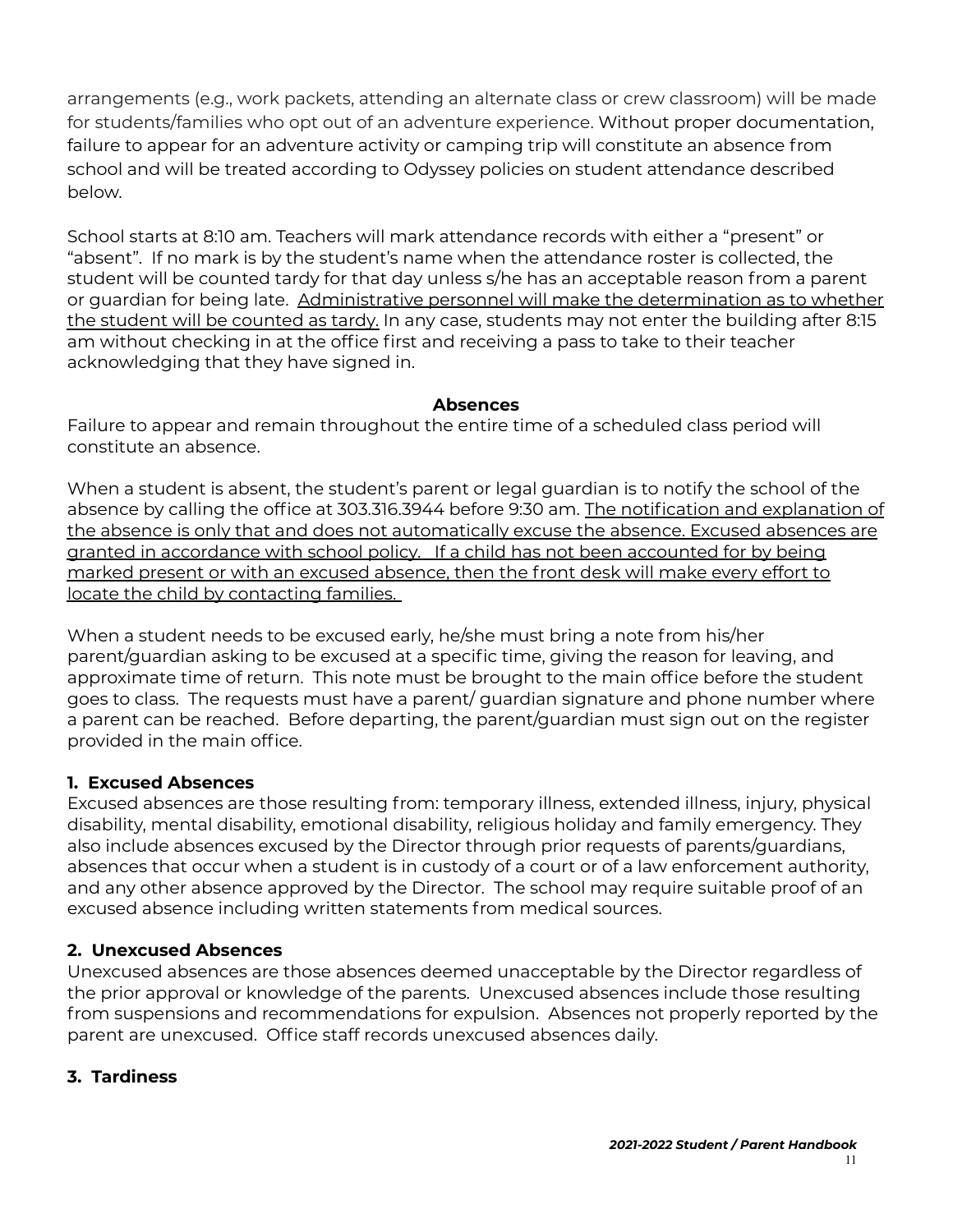Tardiness is the appearance of a student at school without proper excuse after 8:15 am or after the scheduled time that a class begins. A child that is habitually tardy is at risk for lower academic success.

# **4. Notification of Absences**

When a student is truant from school or from assigned classes, school personnel will make a reasonable effort to notify parents, guardians, or legal custodians by phone as quickly as possible. If a student's academic progress is compromised because of absence, reasonable effort will be made to notify the parents/guardian in advance so remedial action can be taken.

# **5. Academic Sanctions**

Students with excused or unexcused absences are responsible for work missed and are expected to make it up for their own benefit. Teachers are not required to provide opportunities for students to make up missed work.

# **6. Truancy**

Truancy is an absence from school without the permission of the student's parent/guardian, the teacher in charge, or the Director.

# **7. Habitually Truant Students**

Odyssey students age 7 and above who have three or more unexcused absences from school or from class in a one-month period, or 10 or more unexcused absences from school or from class in a school year, are considered to be "habitually truant" under state law. Absences due to suspension or recommendation of expulsion will not be considered for purposes of determining habitual truancy.

Once a student is determined to be habitually truant, the Director will notify the student's parents/Guardian and the school's Social Worker in writing of the student's unexcused absences and of the fact that the student is habitually truant. At that time, the school will develop a plan with the goal of assisting the child to remain in school. School personnel will make reasonable efforts to meet with the parent/guardian to review and evaluate the reasons for the child's truancy. Further unexcused absences may result in the student's withdrawal from Odyssey School of Denver and return to his/her home school.

# **Academic Accountability**

<span id="page-11-0"></span>Odyssey School of Denver strives to create an environment of academic rigor that will prepare students to excel in high school. Because Odyssey utilizes portfolio assessment as its primary means of evaluating student performance, it is imperative that all students complete class work and homework in a timely manner. A comprehensive collection of completed work will be necessary to ensure that students are prepared to compile a portfolio that demonstrates their academic ability.

### **Portfolio Assessment**

At Odyssey, subject area portfolios and expedition portfolios are the place where students house evidence of **intellectual achievement**. Students use these portfolios to present their learning at student led conferences throughout the year. Teachers analyze those portfolios and other classroom assessments to determine progress toward academic targets and "Habits of a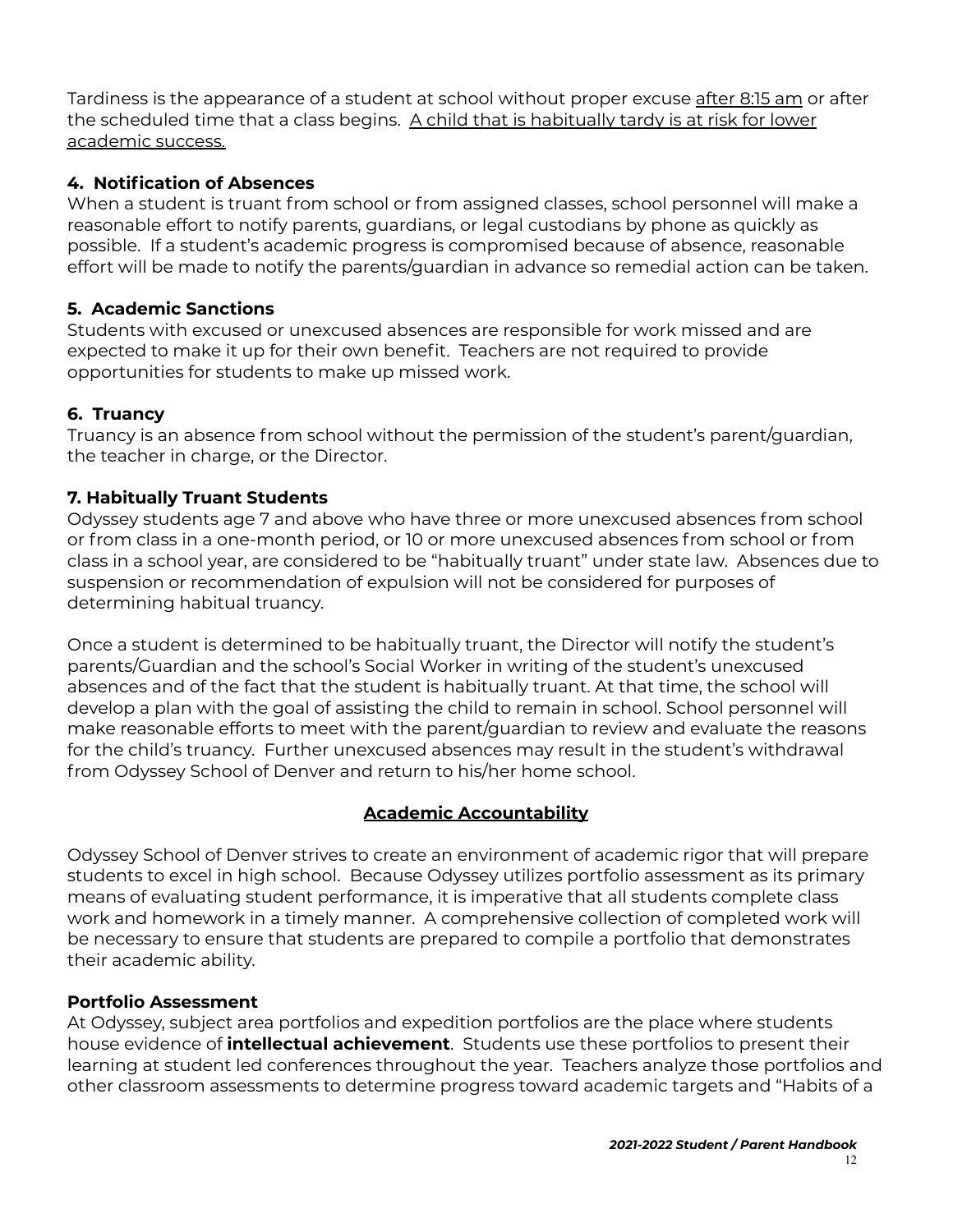Learner" targets, which they share in progress reports. Portfolios are a crucial tool for revealing what your child has learned. They help teachers and students notice missing links in a child's learning and also acknowledge and celebrate a child's accomplishments.

# **Student / Parent Conferences**

Student / parent conferences are scheduled twice during the school year – in October and then again in March. Because these conferences are such an important part of your child's learning at Odyssey, student and parent attendance is required.

Conferences not only tell you how your child is doing in school, but they help your child take responsibility for her/his own learning. Conferences provide an occasion for students to reflect on their progress, set goals for future work, and make a public presentation to the most important people in their lives. Your child will lead her/his own conference and present her/his own learning to you. Students prepare for these conferences by choosing their best work, revising work, writing reflections on their learning, and practicing presentation skills. We expect parents to come with their children for every teacher/parent/student conference in the school year.

### **Homework Guidelines**

In addition to assigned class work, an important component in the pursuit of academic excellence is the assignment of homework by teachers, and the successful completion of that homework by the students. In addition to the academic benefits of homework, schoolwork that is the responsibility of the student to complete outside the school environment helps students to hone their time-management skills, their self-discipline, and their ability to problem-solve on their own.

Odyssey School of Denver employs a fairly standard set of homework guidelines. Each teacher at Odyssey may assign up to 10 minutes of homework per night per grade level. The guidelines are given below.

| $K-1$      | 10 minutes per night plus reading time       |
|------------|----------------------------------------------|
| Grades 2-3 | 20 to 30 minutes per night plus reading time |
| Grade 4-5  | 30 to 40 minutes per night plus reading time |
| Grade 6    | 60 minutes per night plus reading time       |
| Grades 7-8 | 70 to 80 minutes per night plus reading time |

This policy does not mean that this amount of homework will be given each and every night. These times are meant to serve as guidelines. Teachers will have discretion when assigning homework to determine the amount given based on the circumstances of the class and the material being covered. Generally, the time guidelines will be targeted to the "average" student for that class. Some students may complete their assignments more quickly and some more slowly than other students. Homework in 7/8 is harder to regulate, as three teachers cannot always plan their homework needs together. Parents should maintain communication with teachers in the event that their child is consistently spending more time on homework than expected, or conversely, that their child is not being challenged.

### **Passages:**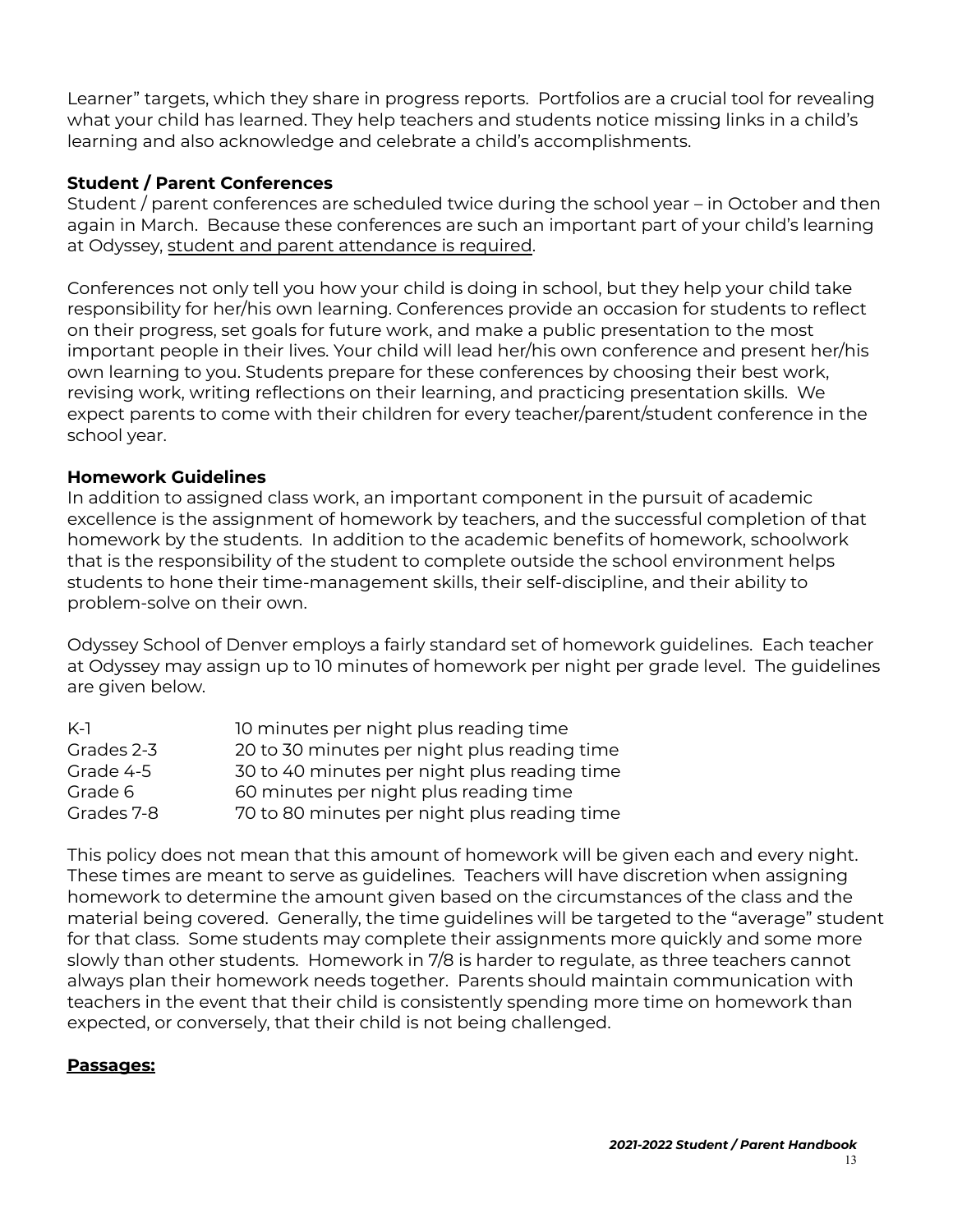At Odyssey, we use rituals to define and support our culture. Our culture values the unique contribution of individual students and believes that the community should notice and celebrate the accomplishments that individuals achieve as they grow in their life at Odyssey. The passage process demonstrates that this community values each student, wants to know how each student has grown, wants to be sure that the community has done all they can to help the student be ready for where they are going.

This process is Odyssey's rite of passage. Each passage is an event that marks the transition of a student from one part of the school into another, or a transition into high school. For passage at Odyssey to be a legitimate rite of passage, it must require something significant of students and it must be a public experience. Students create a Passage portfolio and prepare a presentation to a panel as a way to reflect on how their habits impact their academic achievement. By having staff and community members serve as an audience for student's reflections on their "Habits of a Learner", we not only hold students to high standards, we support their continued development as they grow in their life at Odyssey.

### **Retention and Acceleration of Students**

Grade retention or acceleration may increase the likelihood that students will succeed in meeting challenging academic expectations at the next grade level. Retention provides a second opportunity to master skills, while acceleration increases the likelihood that academic expectations will be challenging.

Grade retention or acceleration of students will depend on several factors, including all of the following:

- 1. Academic skills
- 2. Maturity
- 3. Satisfactory completion of work
- 4. Likely success in completing the academic work at the next grade level
- 5. Parental input

Grade retention or acceleration will be based on the best interests of the student and his/her educational success. A student will be retained or accelerated if the Director and the student's teacher agree that grade retention or acceleration is in the best interests of the student based on the general considerations above.

Procedural guidelines for retention or acceleration of a student are as follows:

- 1. The teacher and or Director of Education will confer with the parents at least four months before the end of the school year about the reasons that grade retention or acceleration may be recommended**.**
- 2. The parents, Director, teacher, and other appropriate staff will confer about the student's educational needs at least three months before the end of the school year. If retention or acceleration is to be a consideration, academic interventions to address the student's needs will be developed and implemented.
- 3. The Director, teacher, and parents will confer prior to the end of the school year about the student's progress. Based on this, the student will be retained or accelerated if the Director decides that it is in the best interests of the student. Strong consideration will be given to the parental concerns; however, the Director will make the final decision.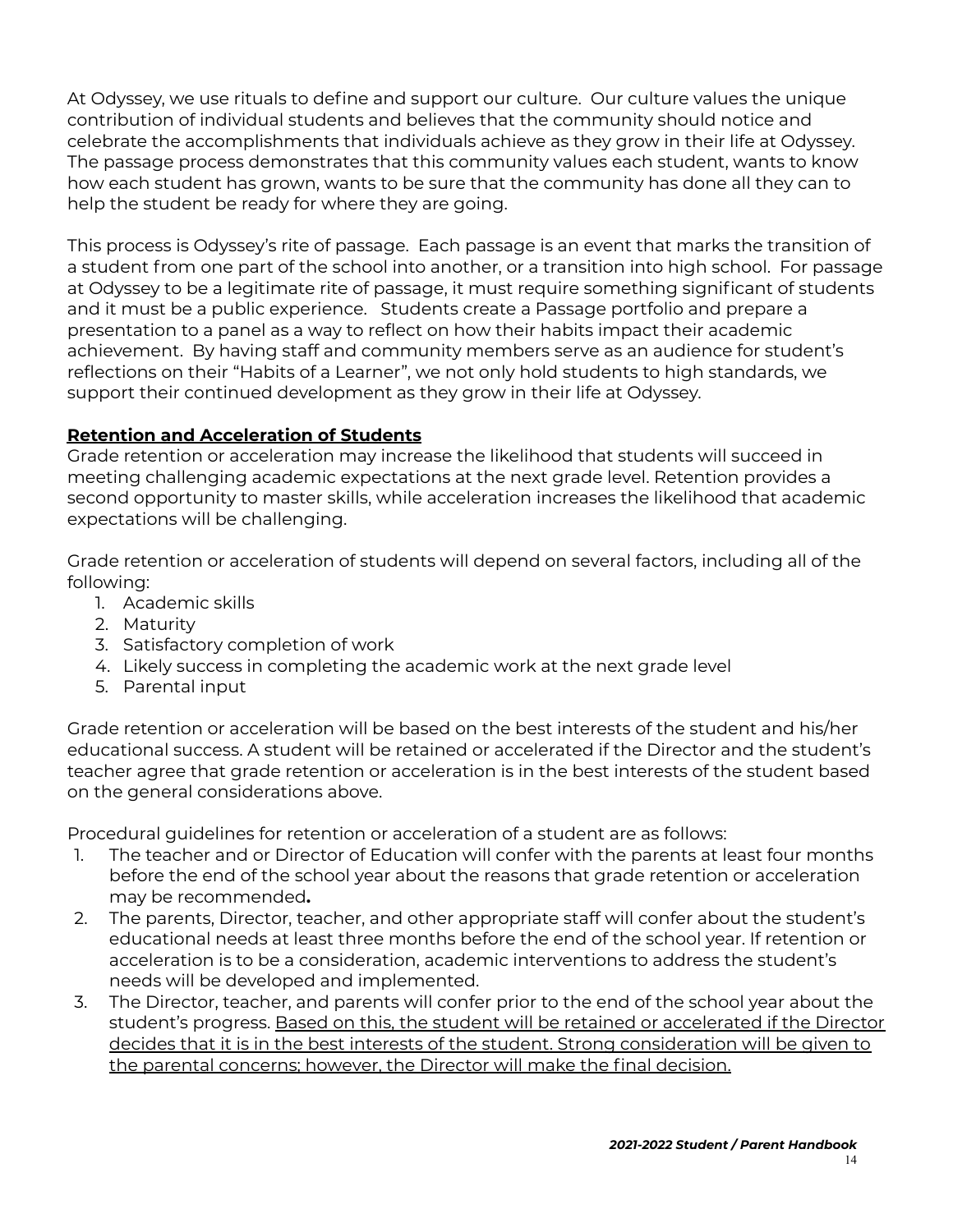In such instances, an academic plan will be prepared that includes the following:

- A summary of the school's interventions during the current year to meet the student's academic needs.
- The interventions to be implemented during the next school year to meet the student's academic needs.

# **Policies Pertaining to Daily School Activities**

#### **Deliveries for Students**

If a student leaves items at home, they may be delivered to school and left in the main office for the student to pick up. Please make every effort to communicate any directions or changes to your child's day before dropping them off at school. In the event that you have a last minute need to get a message to your child, please call the main office. We make every effort to answer the phone when you call. However, there are times that you will need to leave a message. We will check messages every hour. If the message is left before 3:00 pm, we will do our best to deliver messages to your child before the end of the day. This service should be used rarely.

### **Fundraising Activities**

Plans for fundraising must be presented to the Director and Development Committee by October of a given school year. These plans must include the appropriate provisions for safety in the implementation of all activities and must be in line with the overall fundraising strategies and activities of the school. Teachers' crew budgets should be sufficient to support all crew activities.

#### **Lost and Found**

The school's lost and found is located in the lunchroom. Parents are urged to label children's clothing for easy return. Items not claimed within a month are donated to charitable organizations.

### **On-Site Activities Outside of School Hours**

All of the policies and procedures for maintaining a safe environment are in force when school activities happen at Odyssey School of Denver during times that school is not in session. The Director must be informed a minimum of two weeks in advance of the plans for activities such as clubs, school dances, concerts or performances, or other extra-curricular activities. Plans for such activities must include the appropriate provisions for safety. Depending upon the type of activity, arrangements may need to be made to procure additional security.

### **Protocol for After School & Evening Events Organized by Odyssey Crews**

Students may organize after school and evening events. To do so, they must proceed according to the following protocol: At least four weeks before the event, students must: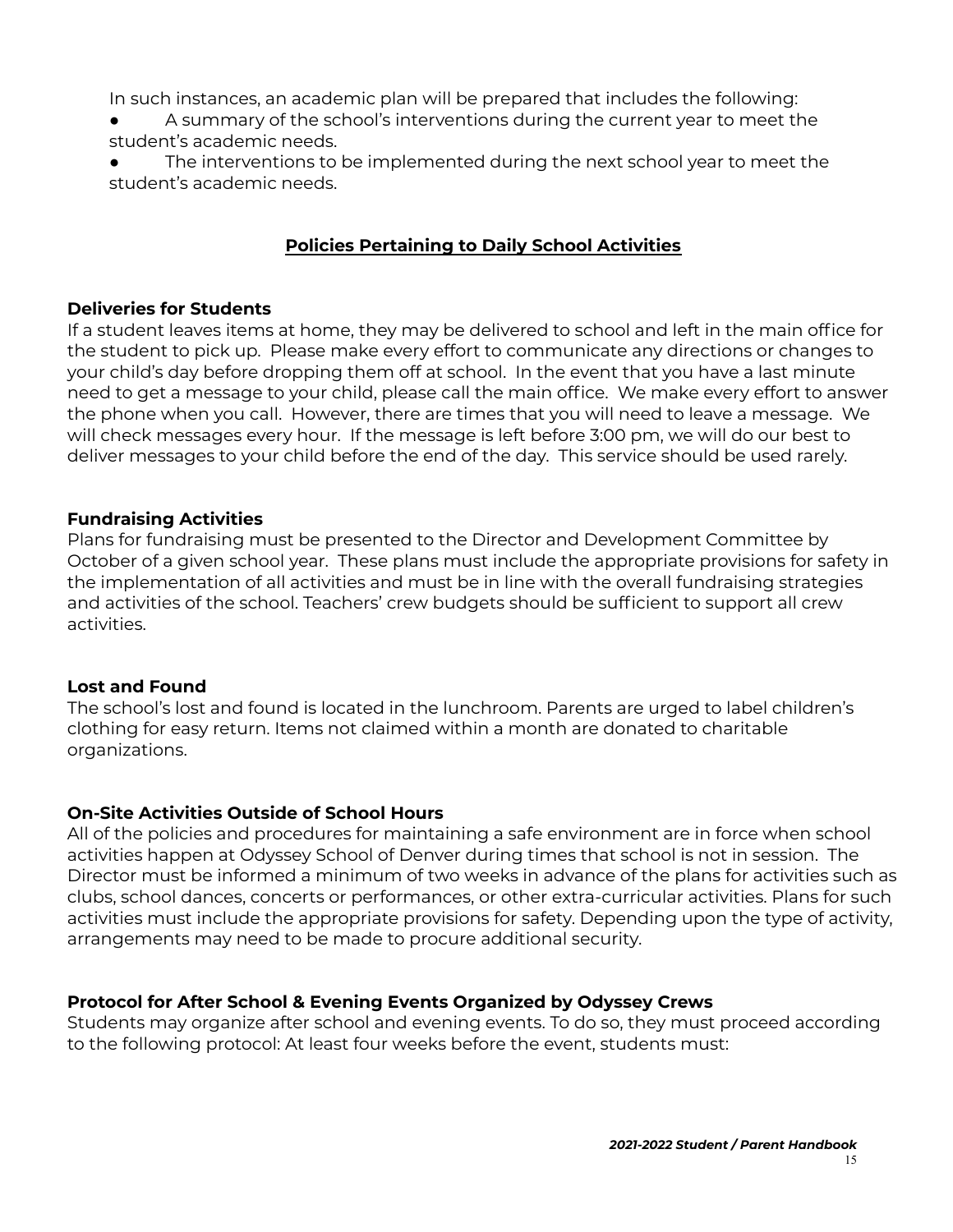- Discuss plans with their lead teacher set a date far enough in advance in order to assure that the students can properly plan the event. They must have approval from the lead teacher before proceeding.
- Requesting permission from the Odyssey office
- Students must secure the appropriate staff and parents to serve as chaperones by a certain deadline as named by the Director

Three weeks before the event:

- Request permission from the Director of Operations to check with the custodial staff to see if the event can be scheduled on the date requested.
- Give plans to the Director for the evening (music list, flow of event, food, costs, flyers, plan for set up and clean up)

Two weeks before the event:

- Give the custodial staff directions as to how the room is to be set up.
- Finalize staff member(s) and chaperones for the event

Chaperones are responsible for supervising and disciplining students at these events. At the conclusion of the event, students and chaperones are responsible for cleaning up and returning the spaces used to their original state.

# **Responsibility for Children at All-School Events for Families**

Parents and guardians are responsible for monitoring and supervising their children at all school events such as the Fall Picnic, Back to School Night, Exhibition Nights, etc. Children who are not behaving in an appropriate manner will be brought to parents by school staff.

### **Photo Release**

During the school year, your child will be participating in many educational experiences. Odyssey School of Denver, DPS, EL Education, Outward Bound, and approved affiliations by Odyssey may take pictures and/or videos of these activities for their publications. We request your permission to use any photographs or videos in which your child may appear during registration.

Any photos taken by volunteers or teachers can be used on the Odyssey website or Facebook page as well. Photos may not be used for personal use or on personal media sites such as Facebook.

### **School Supplies**

It is the responsibility of students to come to school with appropriate materials.

### **Telephone Directory**

Odyssey School of Denver will publish an annual student directory that contains a listing of students, parents/guardians, home addresses, and phone numbers.

### **Other Important School Policies**

**Enrollment Policy**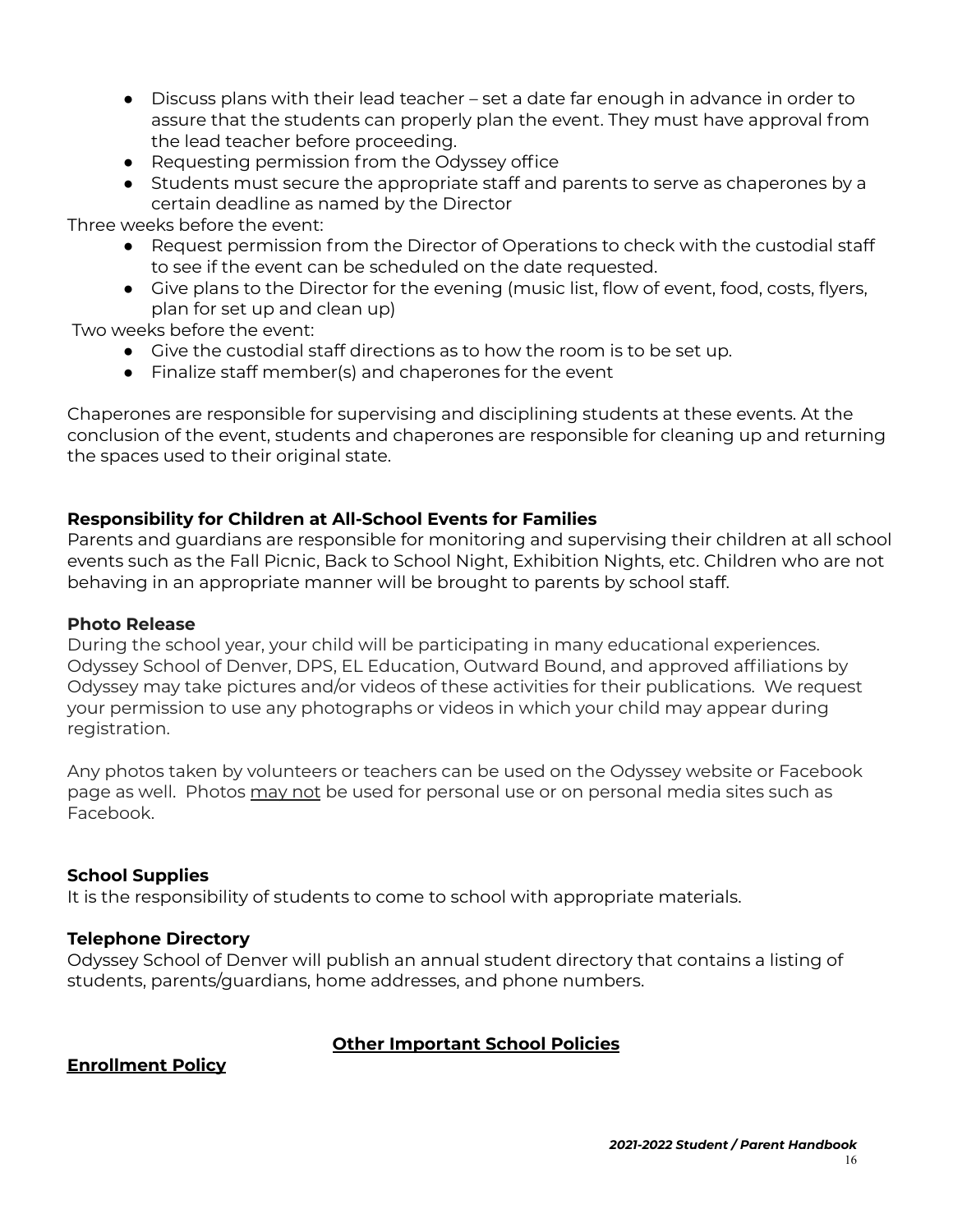Students entering K-8th grade and who are residents of the Denver school district are invited to apply for enrollment. Students from other districts are eligible to apply in accordance with the inter-district transfer law.

Odyssey School of Denver participates in the Denver Public School Choice Process. Choice forms are available at any DPS school or online and are usually due at the end of January for the following school year. On the choice form families rank their top 5 schools in order of preference. DPS facilitates the choice lottery. Every student will be assigned to a school based on their lottery number and the order that schools are ranked on the form. Students will be assigned to their highest-ranked school where space is available and enrollment requirements are met. Students will be waitlisted on higher ranked choices that do not have space available.

**Socio-Economic Diversity:** Odyssey School of Denver is committed to a socio-economically diverse community, with at least 33% of the school's enrollment to be filled by children whose families qualify for the free or reduced lunch program.

**Staff Policy:** Children of current staff members will receive priority for admission if their applications are received by the designated deadline or with residency or guardianship changes. These children will be allowed to remain in the school regardless of whether or not the parent/guardian remains employed by the school. Children of former staff members that worked at Odyssey School of Denver for five years or longer, will receive priority for admission if their applications are received by the designated deadline. The total number of students enrolled under the Staff Policy will not exceed 10% of the school's population.

**Sibling/Household and Alumni Policy:** It is the intent of Odyssey School of Denver to support whole families and create school community. Siblings of enrolled students will receive priority for admission if their applications are received by the designated deadline. Children who have permanent residence in a current family's household will receive priority. Alumni students/families receive priority with guardianship or residency changes. Younger siblings of Odyssey graduates also receive priority. Documentation will need to be provided to claim this priority (birth certificate, tax forms, custody forms).

**Board Policy:** Current Board members, in good standing as determined by the Board Chair, who have served at least one full year of Board service by the designated deadline for applications will receive enrollment priority. Children of former Board members, who left in good standing, on the Board of Directors of Odyssey School of Denver for five years or longer, will receive priority for admission if their applications are received by the designated deadline. The total number of students enrolled under the Board Policy will not exceed 10% of the school's population.

**Priorities** - Our first priority is maintaining our economic diversity. This is given first consideration. Children of current staff and siblings are given priority over children of founders, board members, past board members and past staff. This is the priority ladder:

- 1. Maintaining 33% FRL students
- 2. Siblings & children of current staff
- 3. Previous employees who worked at Odyssey for 5 or more years, current board members who have served at least one year of Board service by the designated deadline for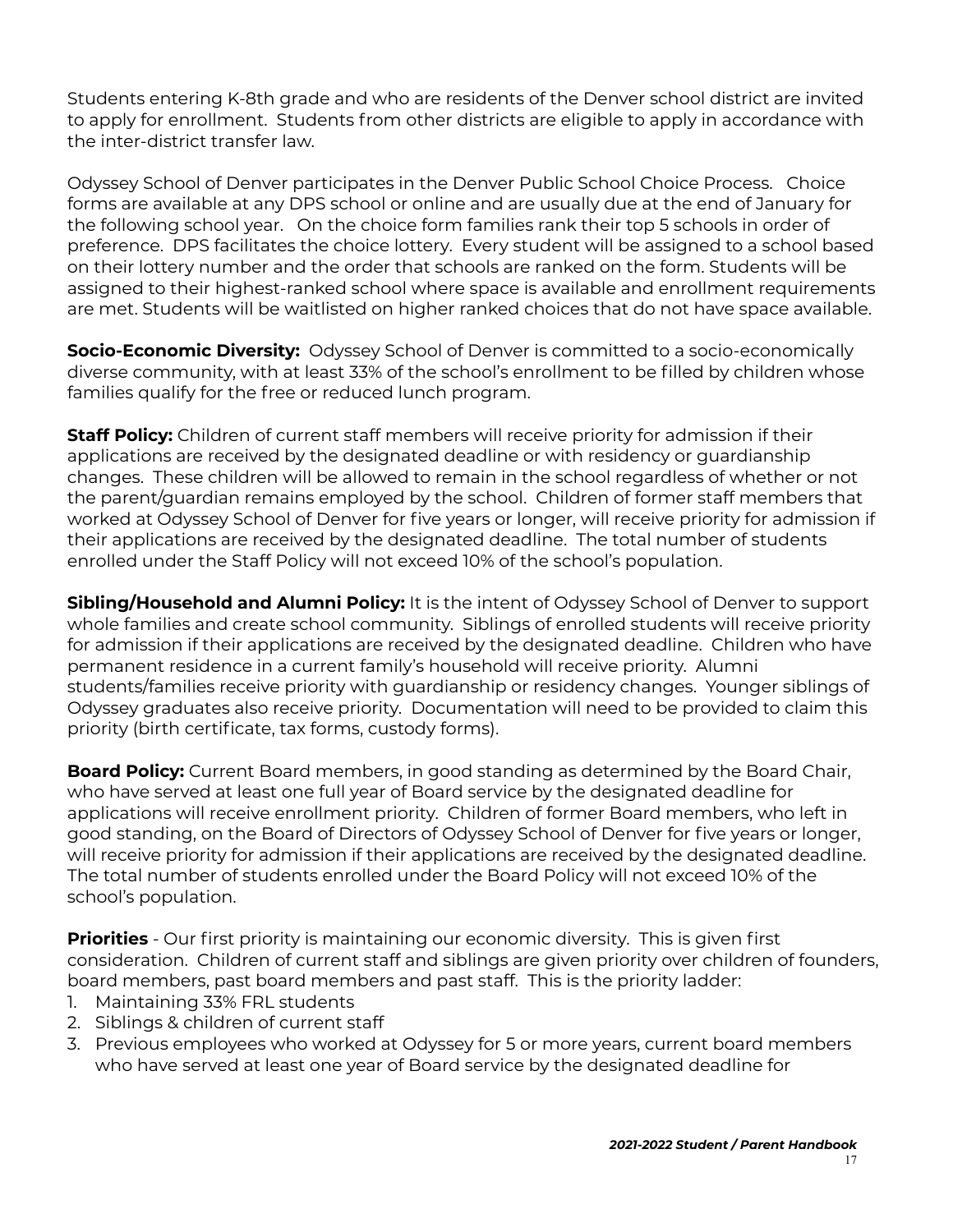applications, and past Board members who meet the eligibility of 5 years of service as set forth above.

# **Grounds for Denial of Admission**

Subject to the school's responsibilities under the Exceptional Children's Educational Act and applicable federal, state, and local laws, the following will constitute ground for denial of admission to the school:

- 1. Failure to meet age requirement.
- 2. Having been expelled from any school district the preceding twelve months.
- 3. Having engaged in behavior in another school during the preceding twelve months that is detrimental to the welfare or safety of other students or of school personnel.
- 4. An applicant who is not a Denver resident, unless otherwise entitled to attend, is not eligible for the initial lottery.
- 5. Falsification of application or enrollment documents.
- 6. Failure to comply with the immunization provisions. (Families who choose not to immunize their children must sign an immunization waiver.)
- 7. Enrollment is contingent upon review of a student's IEP to determine if the student's needs can be met, program limitations are discussed.

# **Class Requests**

Every year we get many questions about class requests for the following year as students move from one crew to another. While we will accept requests for specific crew assignment, we strongly discourage them for the reasons cited below.

Our primary consideration in developing class lists is balance. We look at the students that are moving into or leaving each crew, and attempt to balance it with regard to grade level, gender, ethnicity, economic diversity, academic and behavioral needs, student relationships, etc. This is a collaborative process involving teachers and administrative staff. Often there are many unknowns, especially the new students who will be joining us in August.

In past years our efforts to honor a request have made achieving the right balance more difficult. Multiple requests in a given classroom make the task even more complicated. Families are not aware of all issues as to placement and can't be told for reasons of confidentiality.

Requesting a classroom has several other consequences as well, including:

- When one family's request is honored, it affects other families at that grade level. To accommodate one request, many students may have to be moved. This is unfair to parents who do not make requests.
- Though class requests are confidential, inevitably teachers may learn of them, which can contribute to poor morale.
- Often a group of parents request one classroom due to student friendships. This is impossible to accommodate and may lead to negative feelings among families and toward office staff who develop the class lists.

Odyssey is fortunate to have talented and qualified teachers. While one teacher or classroom may seem to better "fit" a student, all of our teachers are fully capable of working with all students. Every year, classroom environments will change. One year a crew may seem ideal;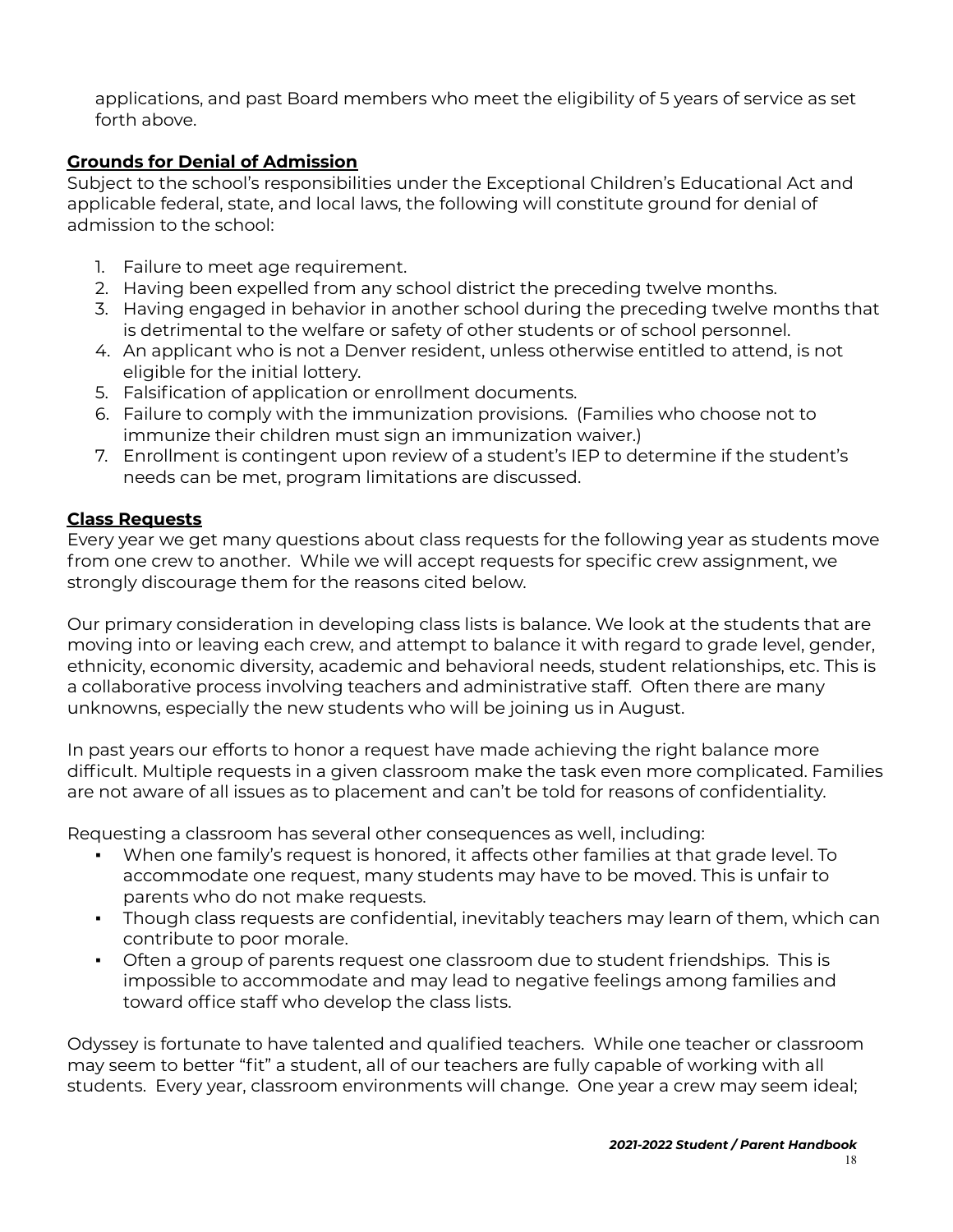and the next it may not. We all need to work together to encourage and support strong classrooms

For the reasons given above, we strongly discourage classroom requests. Most requests will not be granted. If you feel strongly about requesting a classroom, you must submit a letter in the spring before the end of the school year. Please be sure to include your reasoning. Prior to finalizing class lists, we will consider all requests and will inform you by mail if your request will be granted. For reasons of confidentiality, reasons for decisions will not be provided. Please remember that all students moving to the 2 $^{\text{nd}}$  , 4th , or 7th grade have a 50/50 chance of either classroom. You may be placed in the class of your choice for reasons not related to your request.

### **Protocol for Requesting a Crew Change in Mid-Year**

Occasionally, a parent/guardian may want to request a change of crews for his/her child. Such changes are strongly discouraged by Odyssey unless there are strong and compelling reasons to do so. In most circumstances there is no room in the other crew to accommodate such a change. If such a change is to be requested, the following protocol must be followed.

First, the parent/guardian must meet with the child's lead teacher to discuss concerns as to how and why the child's needs are not being met. Intervention strategies should be discussed and implemented. After 30 days there will be a follow-up meeting between the parent/guardian and lead teacher to check in on progress. At that time there would be a decision to continue with the interventions, modify the interventions, or begin a more formal process of requesting a change of crew.

If a change of crew is still being requested, the parent, lead teacher and School Director would discuss issues and develop a further plan of action to resolve the situation within the current crew assignment. The new plan of action would be closely monitored for a month. If the situation is resolved, no further action will be taken.

If the parent were still interested in a change of crew, there would be a meeting with the parent, lead teacher, the prospective lead teacher, and the School Director. This meeting would be to discuss the pros and cons of such a move. If this group decides there are enough compelling reasons to move the student, they will. If there is a disagreement as to the placement of the child, the Director will make the final decision.

#### **Health Policies**

<span id="page-18-0"></span>An Emergency Information Form and Physical Exam Form is kept on file for every student at Odyssey. New forms for each student must be completed and filed each year. Any special health concerns should be clearly stated in writing on forms. **These forms are required for students to participate in fieldwork and adventure**. Please notify the office if there are any changes. Any special dietary or health concerns should be clearly stated in writing on the form. Please notify the main office if there is any change in address, telephone number, place of employment, or emergency contact person so that we are able to contact a parent or guardian at any time if necessary. When a parent or responsible adult cannot be contacted, the school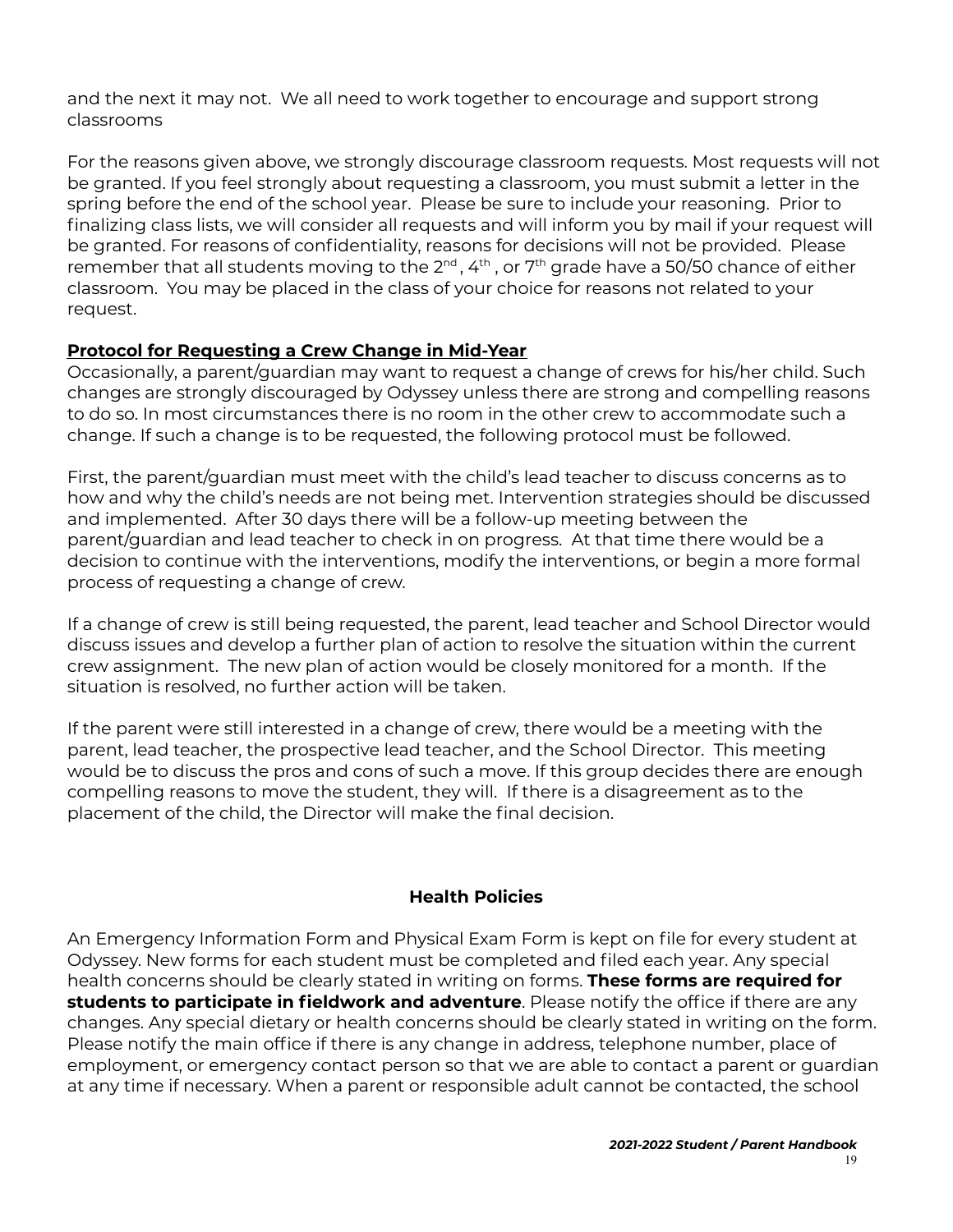may call the Denver Police Department and/or Office of Social Services. Please notify the main office of any insurance or medical changes.

The Physical Exam Form must reflect that the student is in good physical condition, free from communicable and infectious diseases and is immunized against childhood diseases. However, the immunization requirement may be waived for clinical or religious reasons. Immunization waivers must be stated annually and submitted to the Executive Director. Students who are not immunized may be excluded from school during outbreaks of communicable diseases.

### **Immunizations**

All students will furnish the required certificate of immunization or will be excluded from attending school. A student will be exempted from this requirement only upon submission of:

- 1. Certification from a licensed physician that the physical condition of the child is such that immunization would endanger the child's life or health.
- 2. A statement signed by one parent/guardian that he/she is an adherent to a religious belief whose teachings are opposed to immunizations.
- 3. A statement signed by one parent or guardian that he/she is opposed to immunization for personal reasons.

Minimum immunization requirements are:

| <b>Vaccine</b> | <b>Grades K-8</b> |
|----------------|-------------------|
| DPT/Td/DT      | 4                 |
| Polio          | 3                 |
| Measles*       |                   |
| Mumps*         |                   |
| Rubella*       |                   |
| $Hib**$        |                   |
| Hepatitis B*** | ス                 |

\*Measles, mumps and rubella vaccines must have been administered on or after the first birthday to be acceptable for certification.

\*\* One dose of Hib vaccine must have been administered at age 12 months or older. Children age 5 and older are exempt from the Hib requirement.

\*\*\* Beginning July 1, 1997, all students born on or after Jan. 1992, must have had three doses of hepatitis B vaccine. Hepatitis B vaccine must be administered such that dose two is given not less than 30 calendar days after dose one, and dose three is given not less than 60 calendars or more than 150 calendar days after dose two. By July 1, 2003, all students in grades K-12 must comply.

### **Procedures for Compliance**

1. A completed Certificate of Immunization indicates full compliance.

2. A request for immunization signed by a parent/guardian that local health officials administer the necessary immunizations. Request must be submitted at the time of school entry and completed Certificate of Immunization be submitted within 60 calendar days of school entry or child will face suspension or recommendation for expulsion from school.

3. A written plan for immunization signed by one parent/guardian for receipt by the child of the required inoculation or the first or the next required of a series of inoculations within 30 days. The plan must be submitted at time of school entry and completed Certificate of Immunization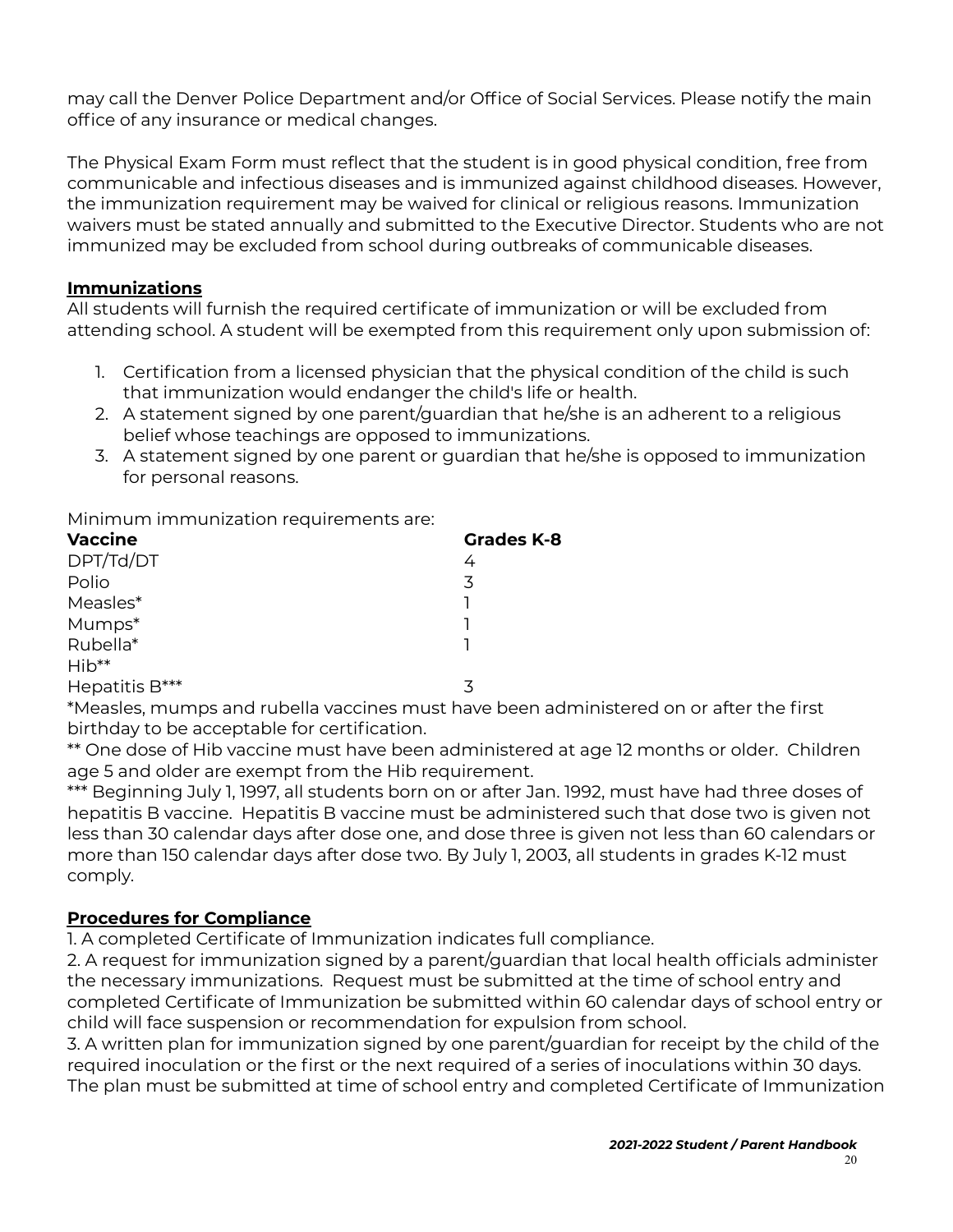be submitted to school within 60 calendar days of school entry or child will face suspension or recommendation for expulsion from school.

4. Transfer students from outside the state are the only students who may officially have the 60-day grace period without presenting one of the above statements upon entering.

# **Medications**

If a student requires prescribed medication during the school day:

- He/she must have a district medical permission slip signed by parent/quardian and a doctor. Each medication must have a separate, completed form.
- Medication must be brought to the office as soon as the student arrives at Odyssey School of Denver.
- Medication must be in the *original* prescription container labeled with the dosage.
- All medication will be administered in the office.

At NO time is a student allowed to have medication in his/her possession unless prior approval or paper work (self carry form) has been obtained.

- A student will need to follow the above instructions for all over-the-counter (OTC) medications as well. All cough drops, homeopathic remedies, throat lozenges etc. fall in to this category.
- A signed parent/doctor medical permission slip must be turned in for each OTC medication.
- OTC Medication must be labeled with the prescription on the container with dosage indicated.
- **ALL CAMPING MEDICATIONS and PAPERWORK must be turned in to the office ONE WEEK prior to a scheduled camping. NO EXCEPTIONS**!!

# **Student Emergencies**

If a student becomes seriously ill or injured at school, parent/guardian contact will be made as specified on the school emergency card. A parent/guardian must keep the school informed of any changes in work, home, or emergency phone numbers. Every effort will be made to inform a parent/guardian quickly. A parent/guardian must notify the school regarding child custody information that affects the release of health and academic records, or the release of the child from school. Students will be released only to their parent/guardian, unless the school has received written notification of changes.

# **Special Education Procedures**

Prior to enrollment we will meet with parents to discuss the availability of services and the needs of individual students. Odyssey School of Denver has a limited amount of services in a mild moderate setting. Incoming students with IEPs will have a transition meeting to ensure that services are meeting the service time according to the IEP in regard to the structure of the Special Education department at Odyssey School of Denver. Accommodations and modifications will be made so that students with IEPs can meet the graduation requirements adequately.

All students with an Individualized Education Plan (IEP) enrolled at Odyssey School will have their plan reviewed so specific services can be provided in the least restrictive environment. Services include but are not limited to: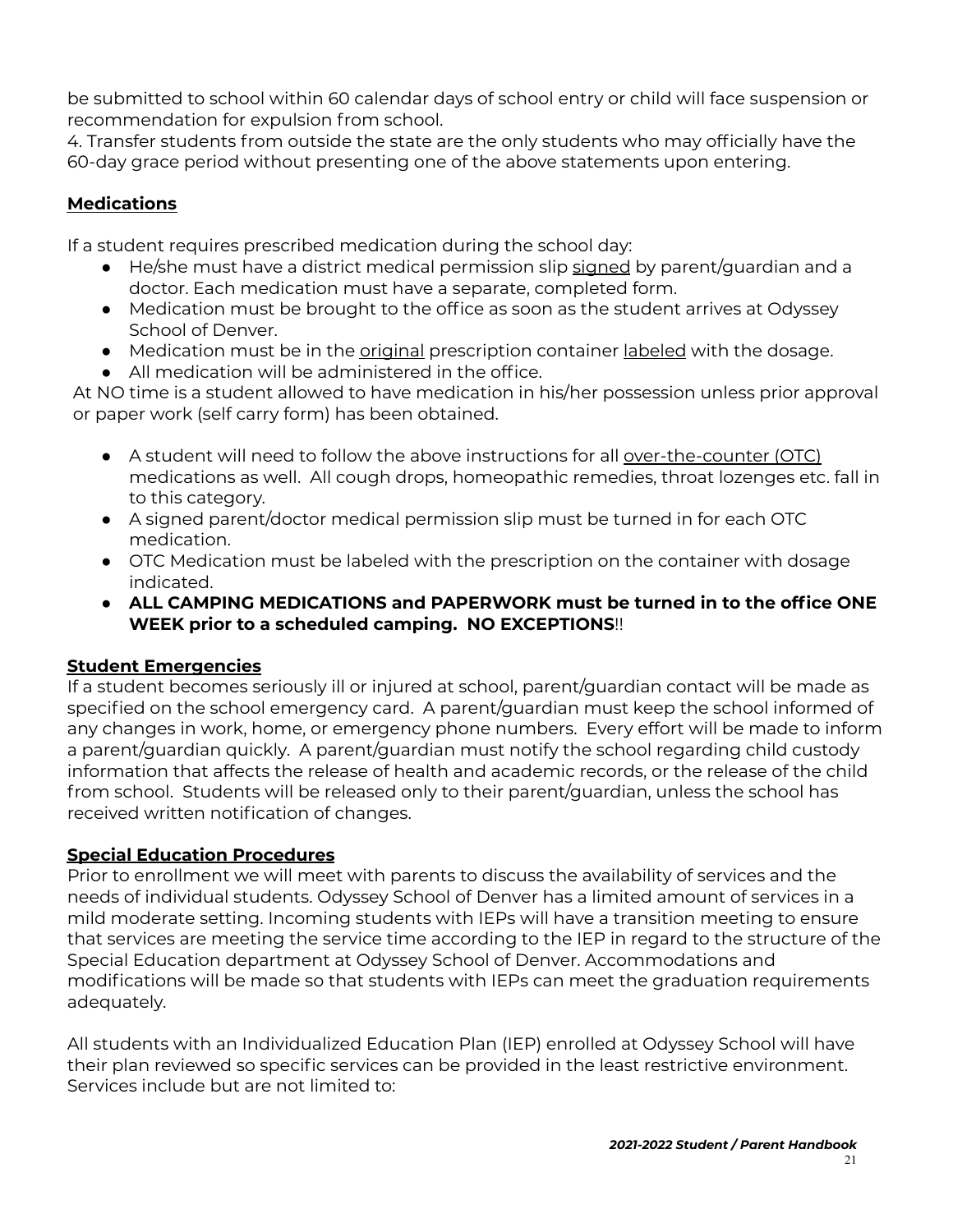- Support to educators in order to make accommodations in the general classroom environment.
- Direct consultation with a student (e.g. reminders, checking on progress)
- Effective support to help students adjust to learning difficulties and become an advocate for their learning styles.
- Monitoring of the IEP and annual reviews.
- **●** Communication with school administration, teachers, school personnel and a parent/guardian..

The referral process for special education begins with the general education teacher providing and documenting interventions and completing an Individual Learning Plan (ILP). If a student does not respond to interventions the case is escalated to the Student Intervention Team (SIT) where intervention specialists are involved who may provide more intense interventions. If a student continues to not respond to interventions the referring teacher will consult with Parents, Intervention Specialists, Administration, and Special Education Service Providers and special education services may be recommended, as well as, more formal testing may be suggested.

# **Student Records**

The following records must be on file in the school office at the beginning of each school year. Emergency notification card

● Physical Exam Form – a physical is required every year Proper immunization records Self-administered medical profile Doctor administered medical profile if traveling out of the country for fieldwork Acknowledgment of risk form Pick-up authorization form Photo Release form Release of Records form

Failure to have the above records on file by the first week of the school year could prevent the student from participating in fieldwork and other activities. In accordance with state law, Odyssey School of Denver cannot allow students who do not have the proper immunization records on file to attend school.

### **Release of Information: Student Records**

At the beginning of each school year, in the Student / Parent Handbook, Odyssey School of Denver will notify parents/guardians of rights pursuant to this policy.

A parent/guardian has the right to review the student's education records unless the custodian of the education records has received a copy of a court order to the contrary. The school, via the Director of Operations, maintains permanent education records or temporary records directly related to a student. Education records may contain personally identifying data, progress reports, courses taken, standardized achievement test scores, attendance data, aptitude tests, psychological tests, interest inventory results, health data, family background information, teacher observations and reports of serious or recurrent behavior problems. Parents must submit a written request to see the files to the Director of Operations, who will set a date and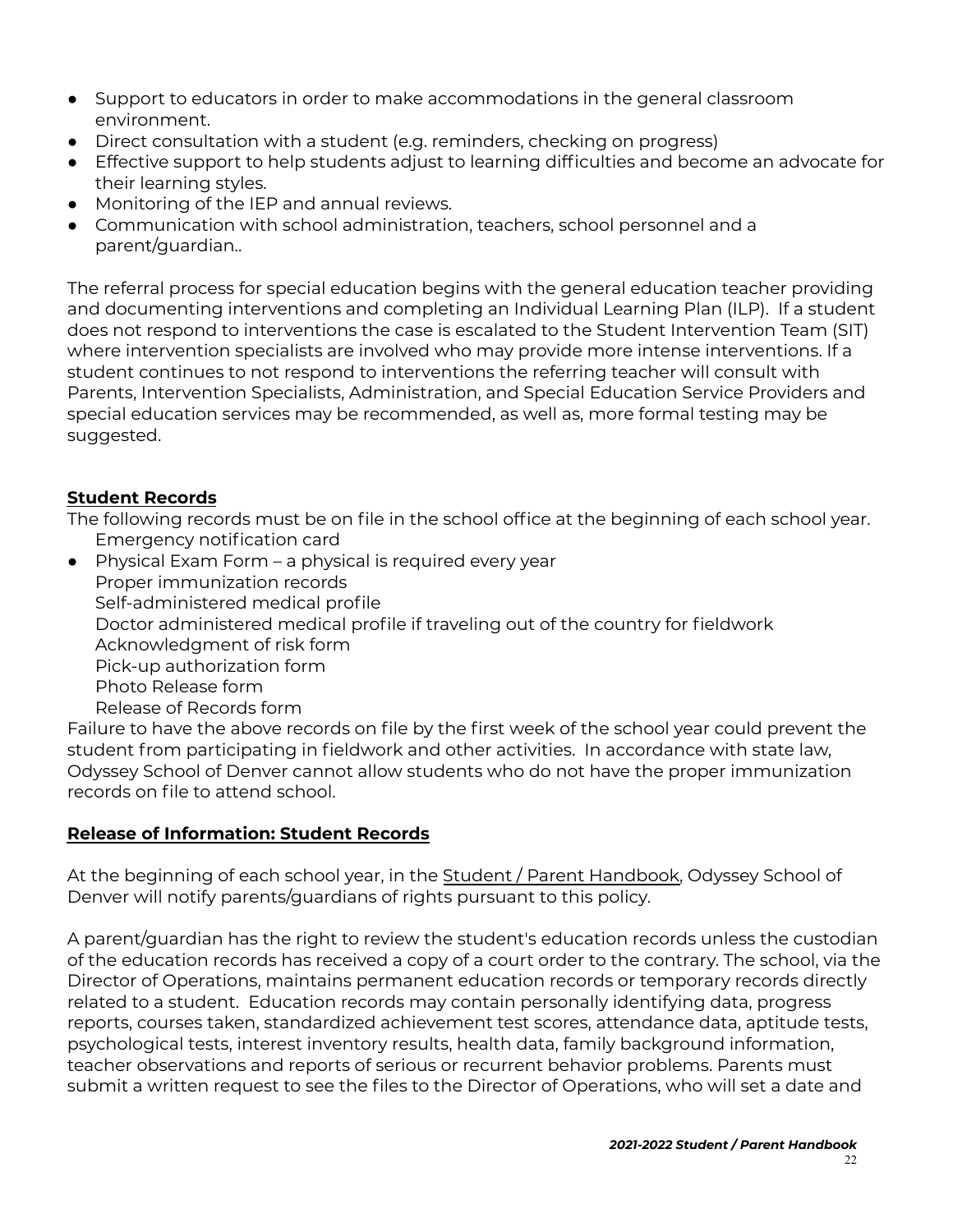time for the inspection and review no more than three working days from the date of request. The record itself cannot be taken from the school building. If any material or document in a student's education record includes information on other students, the parent/guardian has the right to review only that part of the material that relates to his/her student. The special education teacher will inform parents of students with disabilities when information under this policy is no longer needed to provide education services to the student. The information will then be destroyed at the request of the parent/guardian.

A permanent record of the student's name, address, telephone number, progress reports, attendance record, classes attended, level completed and year completed may be maintained without time limit.

A parent or guardian has the right to challenge the contents of a student's education record if the parent/guardian feels that any information is inaccurate, misleading, or otherwise in violation of the privacy or other rights of the student. In this event, the parent/guardian requests a conference with the Director or submits a written request for amendment. The conference can be conducted by telephone or in person. Within five working days, the Director will notify the parent/guardian of his/her decision regarding the requested amendment. All correspondence regarding records is to be sent via certified mail. In the event the parent/guardian is dissatisfied with the decision, the process for addressing a concern is followed. If/when a request to amend education records is granted, the custodian will amend the records accordingly. If/when the request to amend education records is denied the parent/guardian has the right to document in the records a statement commenting on the reason for disagreement with the records. Odyssey School of Denver, for as long as the record of the contested portion of the record is maintained will maintain this explanation. If the record or contested portion is disclosed to any party, the explanation will also be disclosed.

Directory information including a student's name, address and telephone number will be made public unless a written request to withhold such information is submitted by the student's parent/guardian.

The school will not disclose personally identifying education records without written consent of the parent/guardian except to the following:

School officials charged with the responsibility of providing education programs and/or services to the individual student.

Authorities named in the Family Educational Rights and Privacy Act including Comptroller General of the United States, Secretary of Education, Director of NIE, Assistant Secretary of Education, or state educational authorities.

Authorities investigating or providing emergency services involving the health and safety of students.

State and local official who are required to obtain specific information pursuant to state law.

Accrediting institutions.

Testing and research organizations as long as confidentiality is maintained and such organizations are required to destroy records after they are no longer needed. Anyone, if required by a court order or subpoena, provided that a reasonable effort is made to notify the parent/guardian prior to complying with the subpoena or court order.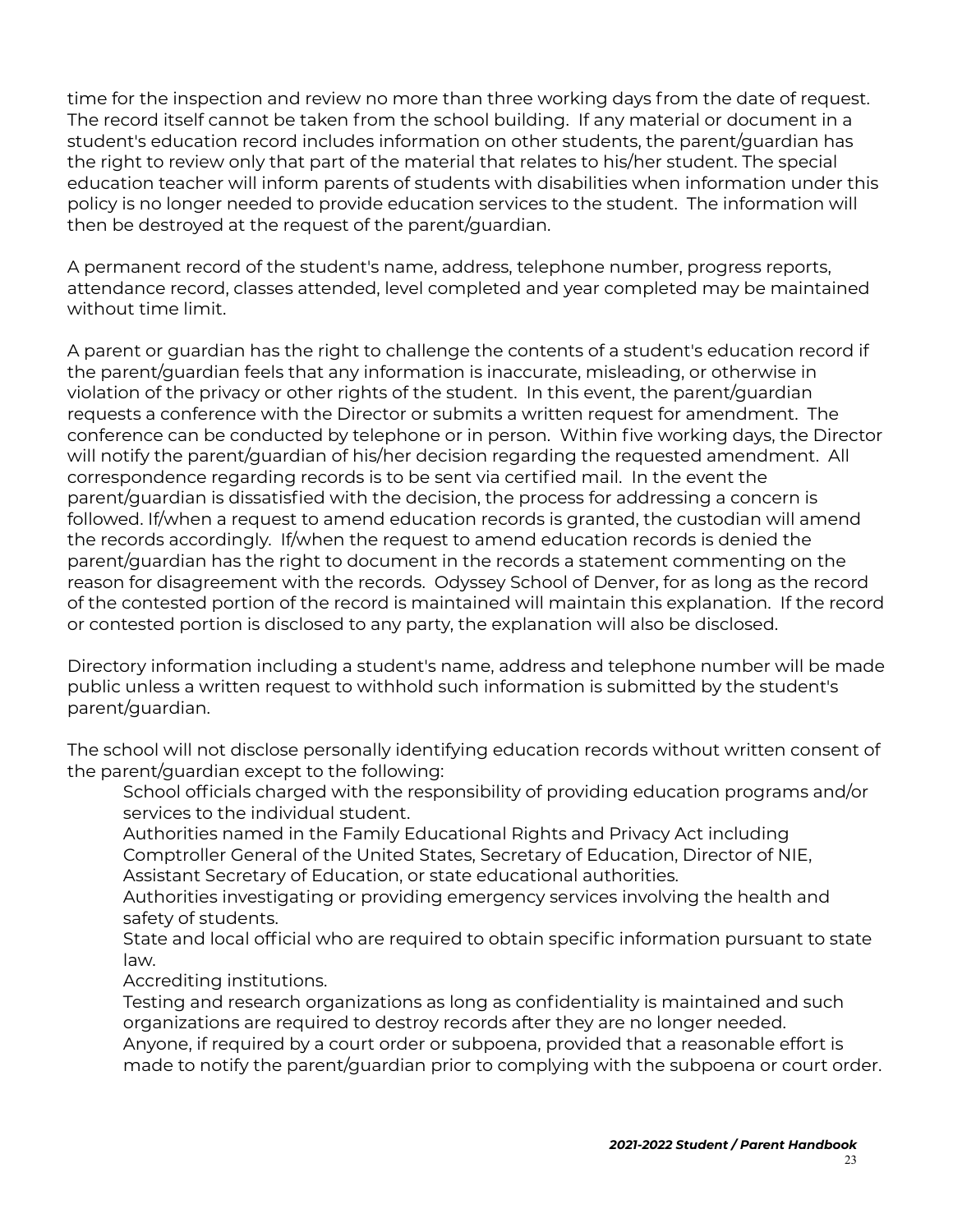The school may disclose group scholastic achievement data from which the individual cannot be identified without written consent of the parent/guardian. All other requests for information must be submitted to the Director of Enrollment and Communication by the parents/guardian in writing. The Director of Enrollment and Communication will maintain a list of all requests for information from an individual student's education record. This list will be contained within the student's educational record.

### **Withdrawal from School / Transfer of Records**

If a parent/guardian and student move to another school district during the school year or summer months, the student's records will be sent to the appropriate school at the request of that school. Parents must submit a withdrawal form prior to departure. This form is available in the school office. On the last day of withdrawal, students should have in their possession all books and materials in order to return those items. A parent/guardian should be certain that there are no fees due to the school at the time of withdrawal. Forwarding of transcripts and records may be delayed pending the payment of such fees.

### **Students Staying with Another Family**

If a student is staying with another family in the absence of the parent/guardian for a short term, the office must be notified with a note stating the dates the parent/guardian will be away and the name and number of the designated responsible person. This information will be used in case of an illness or an emergency.

# **Common Area Expectations**

### **Hallways**

Halls are off limits during recess and lunchtime unless given permission by a supervisor. Sports equipment, including balls, should not be used in the halls. Rules for proper behavior in Odyssey School of Denver's hallways and corridors include:

- 1. Walk, do not run, skip, hop or jump.
- 2. Speak quietly.
- 3. Keep hands and feet to oneself.
- 4. Treat displays and projects with respect.
- 5. Respect those working in classrooms.

### **Lunchroom**

Our Community Values form the basis for behavior in the lunchroom with the addition of the rules listed below:

- Students must sit in the area of the cafeteria designated for Odyssey students.
- Students must clear the table of their individual eating area before being dismissed.
- Students must only sit on the seats.
- Food throwing is not allowed.
- Students must speak quietly and use proper table manners.
- Students must walk to the bathrooms and playground.
- Personal trash must be disposed of before a student leaves the lunchroom.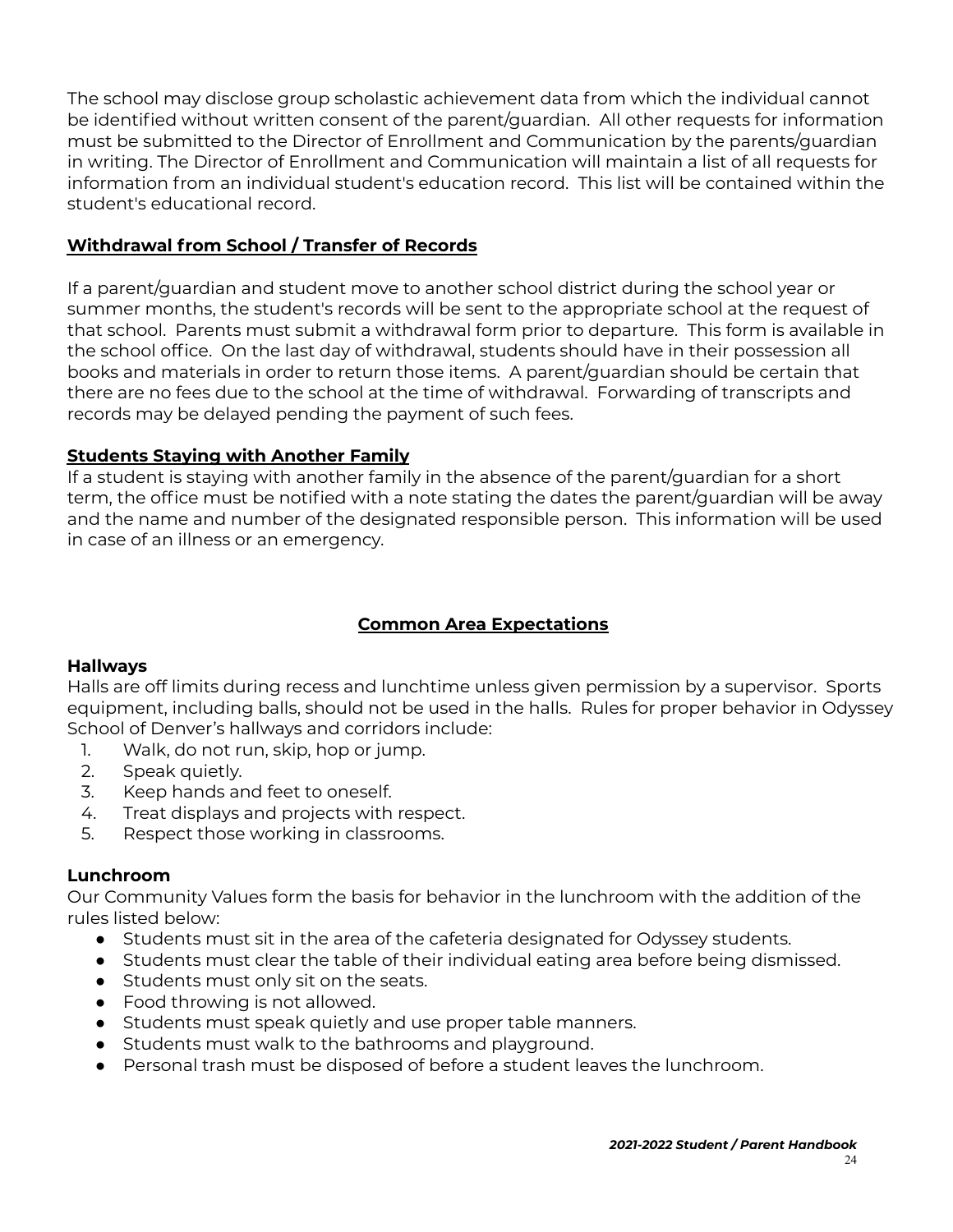● Students will share responsibility throughout the year for cleaning tables, chairs, and floors at the end of their lunch period.

#### **Playground and Recess Rules**

- The playground is off limits to Odyssey students unless supervised by an Odyssey staff member.
- Misuse of equipment is not allowed. All equipment must be used only as intended.
- Students must be sure the areas around all equipment are clear of others before usage.
- If a student is not in full view of a supervising adult, that student is in an off limits area.
- No eating/drinking on the playground, unless staff has designated lunch or snack outside.
- No throwing snow.
- Any injury during games results in an immediate end of activity until student is helped.
- Any conflict during a game/activity will result in immediate end of activity until agreement is achieved.
- Students must be outside during lunch recess and may only be in the building if they have a pass from a teacher to use the bathroom or get a drink. If students are to return to the classroom to work instead of going to recess, they must provide a note from their teacher to the staff supervising the lunchroom. Students will not be given permission to return to the classroom to get sweaters or jackets before going outside for lunch recess.

### **Student Use of Copy Machines**

With permission/note from their teacher, students may bring materials to the office to be copied.

### **Student Use of Staff Lounge**

The Staff Lounge is for the sole use of teachers, staff, and parents/guardians working on school-related projects. Students are not allowed in the Staff Lounge unless they are under the direct supervision of an adult for an explicit purpose.

### **Telephone Policies**

In order to limit disruption to the classroom, students will not be called to the telephone except in cases of emergency.

Students **may not** use the telephone in the office without permission from their teacher. NOR MAY THEY USE THE CLASSROOM PHONE WITHOUT PERMISSION.

# **Standards of Student Conduct**

<span id="page-24-0"></span>Odyssey's Mission, Vision and Special Sauce describes our commitment to crew and community in which "we strive for a culture of trust and risk-taking." To create a culture of trust, we must work toward building a climate of mutual respect and courtesy. This requires us to take time as a school community (staff, families, students, greater community) to build and sustain structures, traditions, and rituals to make sure these realms of the school are positive. There are no shortcuts to building and maintaining a school community of courtesy and kindness, of integrity and responsibility. Being strict about issues of character and physical environment is essential. But strict rules alone are not the answer: they maintain order but do not guarantee that children will treat each other well or feel good about themselves. What is necessary is a school community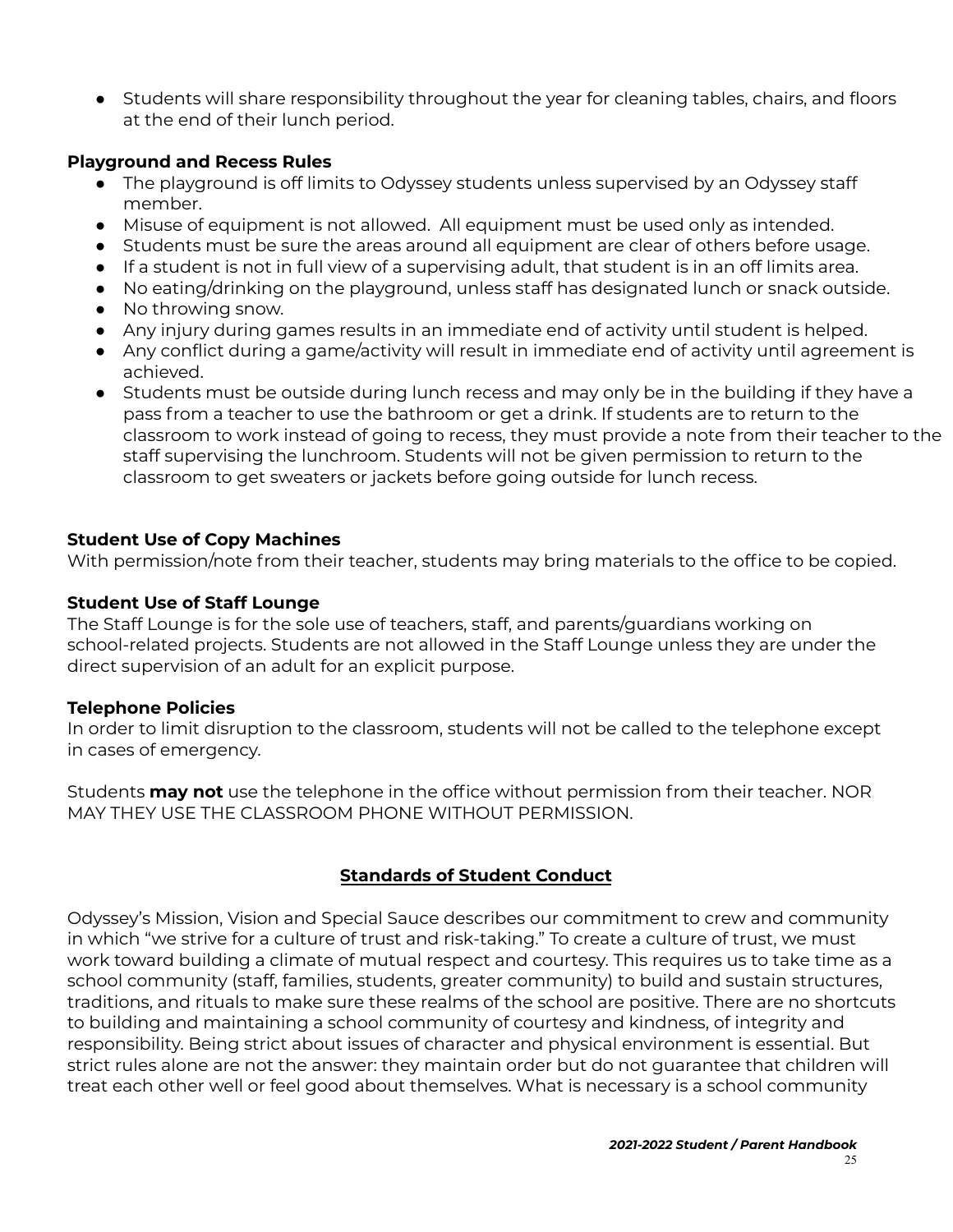that not only demands the best of its students in terms of character but that models that character through school tone, routines, and practices. This work cannot be attended to with little effort, in the margins of the school day. At Odyssey School of Denver these efforts are viewed as a primary and explicit priority and commitment of time, all day, every day.

# **Cell Phones**

- Odyssey is not liable for lost or damaged electronic equipment. Students bring these devices to school as a personal choice. Due to the nature of increased technology and the current capabilities of devices being used in multiple ways, there are a few rules that must be followed:
- Use of cell phones or handheld devices distract students and disrupt the Odyssey learning environment. Cell phones and handheld devices must be stored in lockers at all times, in the silent mode. Carry and use of cell phones or handheld devices are prohibited during the school day. Cell phones are never to be seen or heard in the classroom, hallways or bathrooms. If a student needs to check a message, they may ask a teacher for permission to retrieve the phone and check the message in the main office. All cell phones and handheld devices that are seen or heard during the school day (8:15 to 3:15) will be confiscated and held in the main office until picked up by a parent or guardian.
- If a parent or caregiver needs to contact a student, they should contact the main office, where the message will be conveyed. It is disruptive to our learning environment for students to check their cell phones for messages during the school day.
- Odyssey is not responsible for the loss or theft of any confiscated items.
- Students who don't comply with a teacher's request regarding any electronic device item shall follow the discipline ladder for misconduct that disrupts the school environment which includes parent notification, referral and/or suspension.
- During periods of district, state or national testing, electronic devices are not allowed in the testing environment. Electronic devices are subject to search by school or district staff and devices may be confiscated and sent to the testing authority for further examination.

# **Positive Social Environment**

- Students are expected to maintain an inclusive social environment throughout the day. Both excessive public displays of affection and social bullying undermine a mood of social inclusion and are not acceptable behavior in school.
- Students are expected to be respectful of one another's property and school property. Any lost property should be turned in to the main office. Theft and vandalism (graffiti, defacing of school property) are serious offenses. Tampering with school computer files or computerized data may be construed as either vandalism or theft.
- Students are expected to leave the classroom clean and pick up after themselves and/or others. All students are expected to participate in an end-of-day clean-up as requested or assigned.
- Rude or foul language is not acceptable.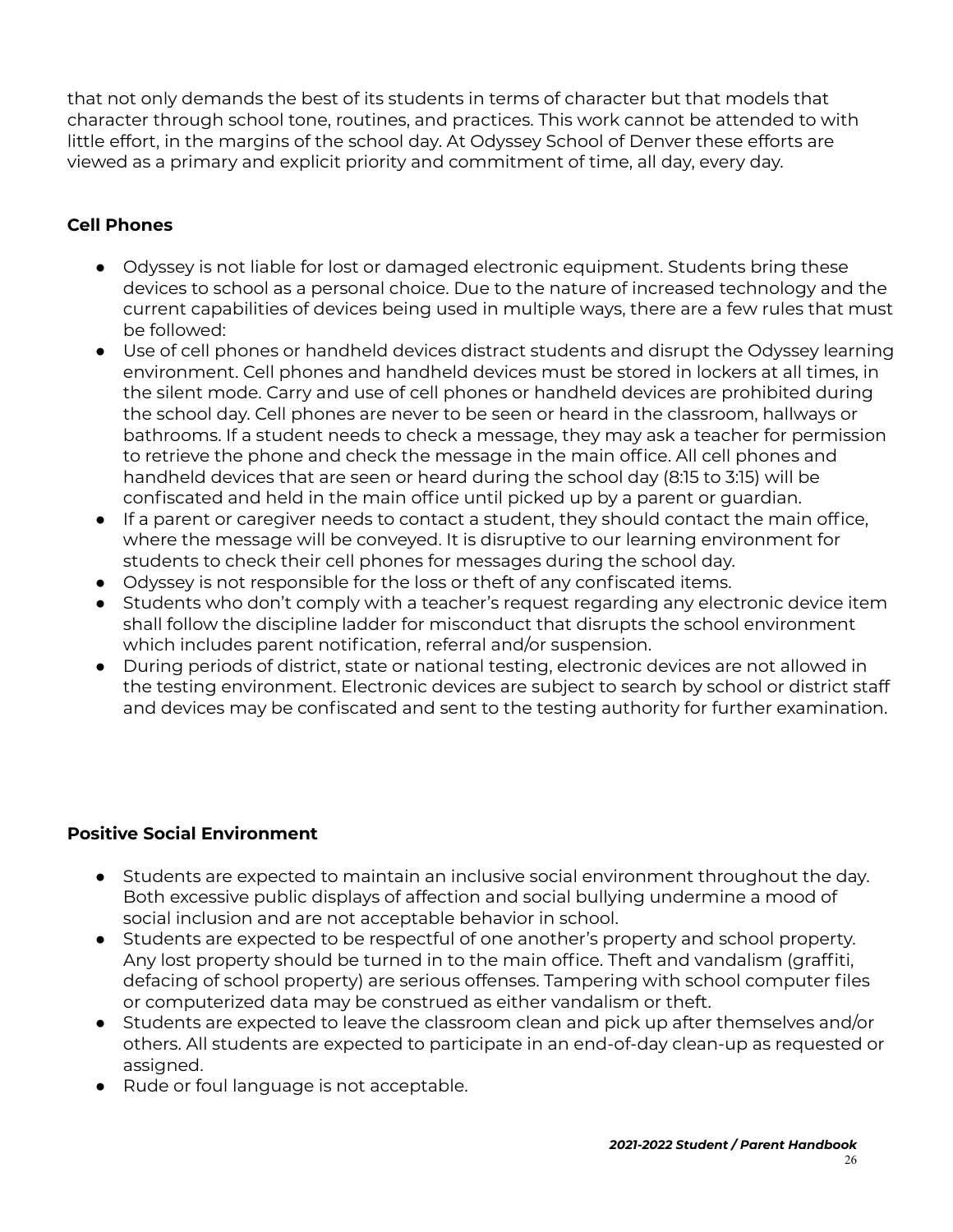- Physical fighting, real or play, is not allowed.
- **Bullying is a serious issue and will not be tolerated**. Bullying behavior can include the following when it involves an imbalance of power, is repeated over time, and is intentional.
	- o Physical abuse or hitting
	- o Verbal abuse or name calling
	- o Stealing or disrespect of property
	- o Malicious or hurtful name-calling, verbal threats or intimidation
	- o Incitement or getting someone else to do any of the previous mentioned actions
	- o Harassment, defined as repeated, unwanted and disrespectful attention and/or any behavior that has the intention or effect of harming or intimidating others. This includes social network posts and other communication forms that are harassing in nature.

# **Personal Property**

- All personal property brought to school is brought at the owner's risk. Odyssey School of Denver cannot assume responsibility for any property belonging to students.
- Distracting or inappropriate objects will be taken from a student and returned at the end of the day. Repeated violations will require a parent conference.
- Students should not bring large sums of money to school. If it is necessary to bring a large sum of money, that money should be taken to the office.

# **Roller-Skates / Blades, Skateboards, Bicycles, Scooters**

Odyssey applauds students who chose to ride to school. All students must wear helmets when riding anything on wheels while on school property. Students who choose to not wear helmets will need to walk their 'vehicle' while on school property.

# **Drug & Alcohol Policy**

The use of consciousness-altering substances is a hindrance to the healthy development of young adults and disrupts the culture of trust cultivated between students, faculty and parents. While students are enrolled at Odyssey, the use, possession or sale/distribution of drugs, alcohol and tobacco is prohibited in school and at school functions. Any violation of this policy is cause for immediate suspension and potential expulsion. The sharing of medication is considered in violation of this policy.

Concerns or incidents regarding drug and/or alcohol use by students will be reviewed individually, involve professionals when needed, and will include an open and honest dialogue with students, parents/guardians and faculty members to develop a plan of action.

If a student comes forward with difficulty involving drug or alcohol use or concerns about another student, the faculty and staff are committed to helping. We encourage students to recognize the many different sources of support and remediation available to them in school and from outside professionals.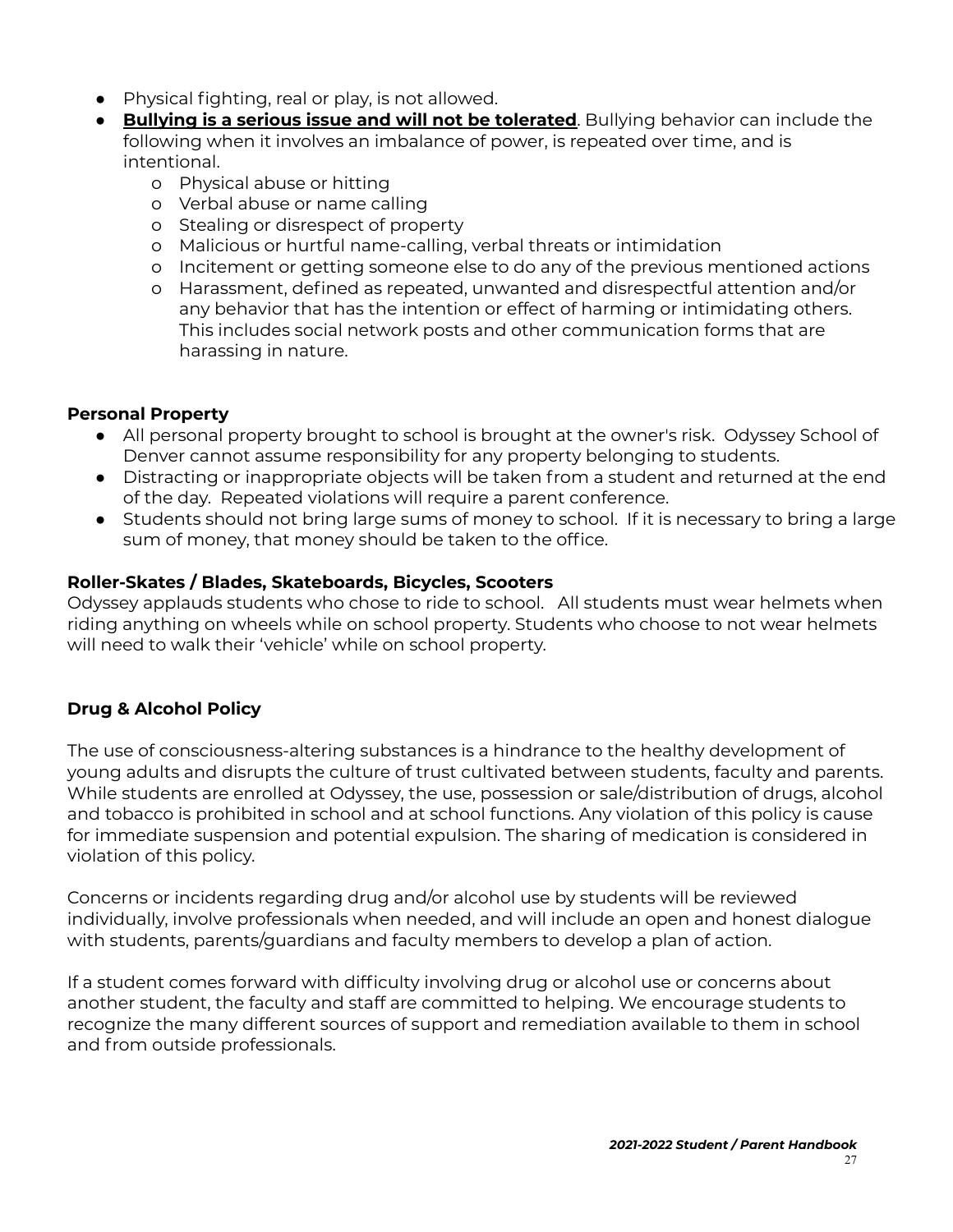Odyssey reserves the right to initiate expulsion proceedings in response to a violation of the rules about drugs or alcohol.

#### **Student Internet Use Policy**

- School computers may be used with permission from teachers. Students are expected to abide by generally accepted rules of Internet etiquette to be ethical digital citizens. Odyssey disclaims all liability for the content of material that a student may access on the Internet, for any damages suffered in the course of or as a result of a student's Internet use and for any other consequences of a student's Internet use.
- All parents/guardians need to sign an Acceptable Use Agreement governing computer use at Odyssey. Failure to comply with any or all policy requirements may result in the loss of any or all computer use privileges.
- Odyssey will not search out any student's personal page or website, unless there is cause for concern and/or safety. The school strongly discourages parents from allowing students to use Facebook, Snapchat, Instagram, and any other kind of social networking site with minimal supervision.

#### **Denver Public Schools Disciplinary Policies and Procedures – JK-R**

#### **Attachment B**

#### **Denver Public Schools Discipline Matrix<sup>1</sup>**

| <b>Discipline Ladder</b>                           |           | Recommendation       |                                            |
|----------------------------------------------------|-----------|----------------------|--------------------------------------------|
| Offense <sub>2</sub>                               | Reference | <b>For Expulsion</b> | <b>School Referral</b>                     |
| <b>Type Five</b>                                   |           |                      |                                            |
| Robbery                                            | N/A       | Mandatorys           | Mandatory Referral to Law Enforcements     |
| First or second degree assault, and sexual         | N/A       | Mandatorys           | Mandatory Referral to Law Enforcements     |
| assault                                            |           |                      |                                            |
| Sale or distribution of, or intent to sell,        | N/A       | Mandatorys           | Mandatory Referral to Law Enforcements     |
| unauthorized drugs or controlled substance         |           |                      |                                            |
| Carrying, bringing, using, or possessing a         | N/A       | Mandatorys           | Mandatory Referral to Law Enforcements     |
| knife or dangerous weapon.                         |           |                      |                                            |
| <b>Type Fourz</b>                                  |           |                      |                                            |
| Arson                                              | Level F   | Optional             | Mandatory Referall to Law Enforcement &    |
|                                                    |           |                      | Fire Departments                           |
| Fighting: Level II (including incidents with       | Level F   | Optional             | Mandatory Referral to Safety and Security4 |
| significant injuries, but which do not rise to the |           |                      |                                            |
| level of the Type Five offense "1st or 2nd         |           |                      |                                            |
| degree assault")                                   |           |                      |                                            |
| Destruction or theft of school property (over      | Level F   | Optional             | Optional Referral to Law Enforcement4      |
| \$5000)                                            |           |                      |                                            |
| Theft from an individual (over \$5000)             | Level F   | Optional             | $N/A_{10}$                                 |
| Possession of an explosive                         | Level F   | Optional             | Mandatory Referral to Law Enforcements     |
| (non-fireworks/firecrackers) that seriously        |           |                      |                                            |
| endangers the welfare or safety of others          |           |                      |                                            |
| Willfully causing damage to the property of a      | Level F   | Optional             | Mandatory Referral to Law Enforcements     |
| school employee                                    |           |                      |                                            |
| Assault, harassment, or false allegation of        | Level F   | Optional             | Mandatory Referral to Law Enforcements     |
| abuse against a school employee                    |           |                      |                                            |
| Hazing activities                                  | Level F   | Optional             | Optional Referral to Law Enforcement4      |
| Child Abuse                                        |           |                      |                                            |
|                                                    | Level F   | Optional             | Mandatory Referral to Law Enforcements     |
|                                                    |           |                      | and/or Denver Dept. of Human Services 11   |
| Unlawful sexual behavior, unlawful sexual          | Level F   | Optional             | Mandatory Referral to Law Enforcements     |
| contact, and indecent exposure                     |           |                      | and/or Denver Dept. of Human Services 11   |
| Witness Intimidation or Retaliation                | Level F   | Optional             | Mandatory Referral to Law Enforcements     |
| Other student behavior presenting an active or     | Level F   | Optional             | Mandatory Referral to Law Enforcements     |
| ongoing danger to the welfare or safety of         |           |                      |                                            |
| school occupants                                   |           |                      |                                            |
| Habitual disruptions                               | Level F   | Optional             | $N/A_{10}$                                 |
| Recurring Type Three offenses6                     | Level F   | Optional             | Optional Referral to Law Enforcement       |
| <b>Type Threes</b>                                 |           |                      |                                            |
| Bullying: Level II - see Policy JICDE              | Level E   | No                   | $N/A_{10}$                                 |
| Harassment based on race, ethnicity, sexual        | Level E   | No                   | $N/A_{10}$                                 |
| orientation, gender identity, disability, or       |           |                      |                                            |
| religion: Level II - see Policy JBBA               |           |                      |                                            |
| Sexual harassment: Level II - see Policy JBB       | Level E   | No                   | Mandatory Referral to Title IX Officer     |
| Fighting: Level I (may include incidents that      | Level E   | No                   | $N/A_{10}$                                 |
| result in minor injuries like cuts, scrapes, and   |           |                      |                                            |
| bloody noses, etc.)                                |           |                      |                                            |
| Being under the influence of drugs or alcohol -    | Level E   | No                   | $N/A_{10}$                                 |
| see Policies JICH, JICH-R                          |           |                      |                                            |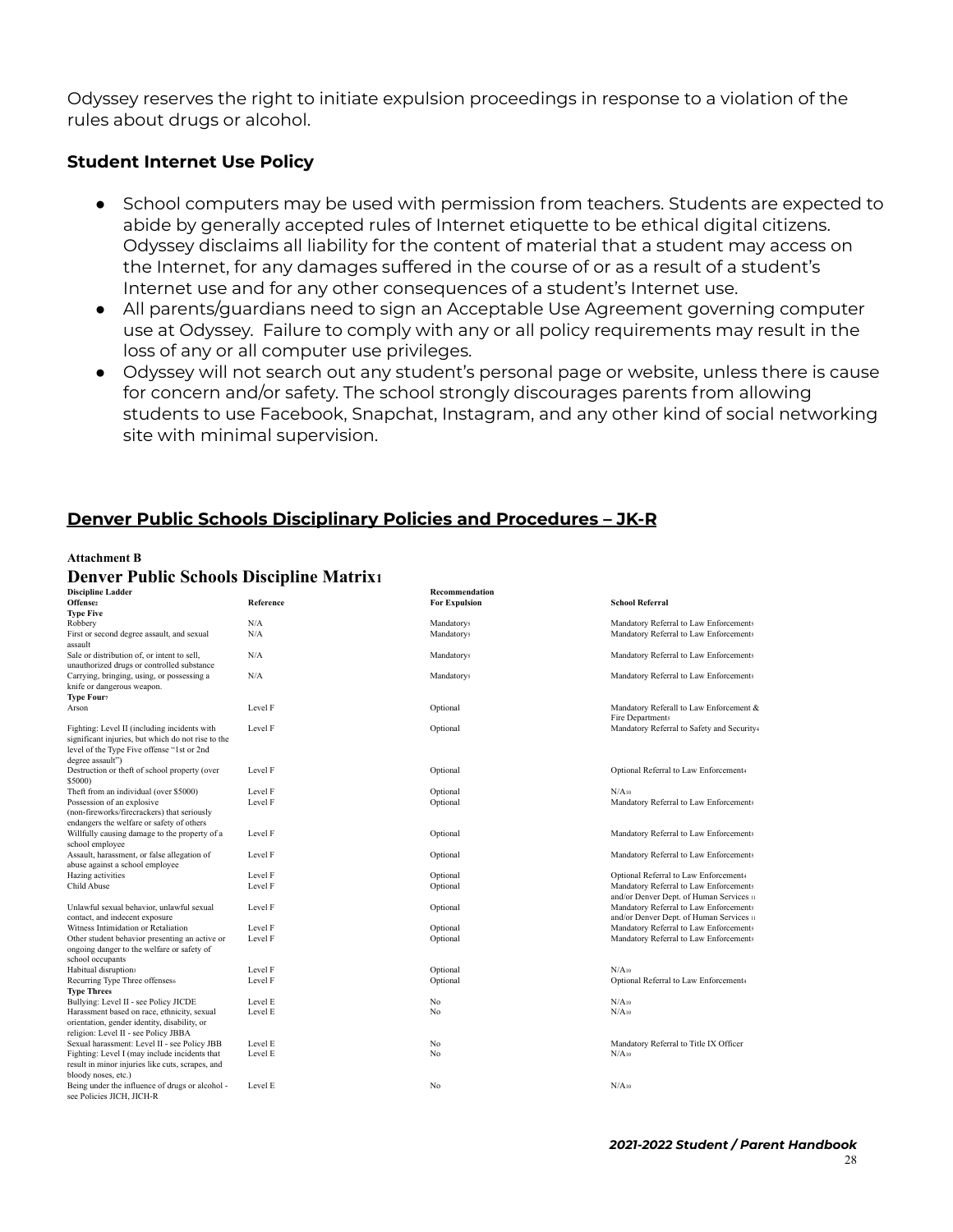| Possession of alcohol or unauthorized (but          | Level E    | No | $N/A_{10}$                                          |
|-----------------------------------------------------|------------|----|-----------------------------------------------------|
| legal) drugs                                        |            |    |                                                     |
| Possession of illegal drugs                         | Level E    | No | Mandatory Referral to Law Enforcement               |
| Destruction or theft of school property,            | Level E    | No | Optional Referral to Law Enforcement4               |
| including graffiti (\$500 - \$5000)                 |            |    |                                                     |
| Theft from an individual (\$500 - \$5000)           | Level E    | No | $N/A_{10}$<br>$N/A_{10}$                            |
| Other school-based misconduct that                  | Level E    | No |                                                     |
| substantially disrupts the school environment       | Level E    | No | $N/A_{10}$                                          |
| Recurring Type Two offenses                         |            |    |                                                     |
| <b>Type Two</b><br>False activation of a fire alarm | Level D    | No |                                                     |
| Possession of fireworks/firecrackers                | Level D    | No | Mandatory Referral to Fire Department<br>$N/A_{10}$ |
| Bullying: Level I - see Policy JICDE                | Level D    | No | $N/A_{10}$                                          |
| Harassment based on race, ethnicity, sexual         | Level D    | No | $N/A_{10}$                                          |
| orientation, gender identity, disability, or        |            |    |                                                     |
| religion: Level I - see Policy JBBA                 |            |    |                                                     |
| Sexual harassment: Level I - see Policy JBB         | Level D    | No | Mandatory Referral to Title IX Officer              |
| Consensual but inappropriate physical contact       | Level D    | No | $N/A_{10}$                                          |
|                                                     | Level D    | No | $N/A_{10}$                                          |
| Destruction or theft of school property,            |            |    |                                                     |
| including graffiti (under \$500)                    | Level D    | No | $N/A_{10}$                                          |
| Severe defiance of authority/disobedience           |            |    |                                                     |
| Trespassing                                         | Level D    | No | N/A9                                                |
| Theft from an individual (under \$500)              | Level D    | No | $N/A_{10}$                                          |
| Other school-based misconduct that disrupts         | Level D    | No | $N/A_{10}$                                          |
| the school environment                              |            |    |                                                     |
| Recurring Type One offenses (after going            | Level D    | No | $N/A_{10}$                                          |
| through Levels A through C)                         |            |    |                                                     |
| <b>Type One</b>                                     |            |    |                                                     |
| Classroom disruption                                | Levels A-C | No | $N/A_{10}$                                          |
| <b>Excessive tardiness</b>                          | Levels A-C | No | $N/A_{10}$                                          |
| Picking on, bothering, or distracting other         | Levels A-C | No | $N/A_{10}$                                          |
| students                                            |            |    |                                                     |
| Use of profanity or vulgarity                       | Levels A-C | No | $N/A_{10}$                                          |
| Dress code violation - see Policy JICA              | Levels A-C | No | $N/A_{10}$                                          |
| Disrupting school activity                          | Levels A-C | No | $N/A_{10}$                                          |
| Minor defiance of authority/disobedience            | Levels A-C | No | $N/A_{10}$                                          |
| Verbal insults or put-downs                         | Levels A-C | No | $N/A_{10}$                                          |
| Use of cell phones, gameboys, and similar           | Levels A-C | No | $N/A_{10}$                                          |
| electronic devices at unauthorized times            |            |    |                                                     |
| Minor damage or defacement of school                | Levels A-C | No | $N/A_{10}$                                          |
| property                                            |            |    |                                                     |
| Tobacco offenses - see Policy JICG                  | Levels A-C | No | $N/A_{10}$                                          |
| Unauthorized use of school equipment                | Levels A-C | No | $N/A_{10}$                                          |
| Gambling                                            | Levels A-C | No | $N/A_{10}$                                          |
| Minor physical aggression with another              | Levels A-C | No | $N/A_{10}$                                          |
| student (e.g., pushing, shoving)                    |            |    |                                                     |
| Scholastic dishonesty                               | Levels A-C | No | $N/A_{10}$                                          |
| Other minor school-based misconduct                 | Levels A-C | No | $N/A_{10}$                                          |

<sup>1</sup> Note that this sheet is merely a summary of Section Three of Policy JK-R. Please refer to the full policy for more detail.

<sup>2</sup> Gang-related activity at school is covered under the offenses listed in Type One through Type Five.

s "Habitual disruption" is not an independent offense, but rather refers to a classification under state law in which persistent misconduct at any level can result in the student being declared "habitually<br>disruptive," for

<sup>4</sup> For these offenses, incidents are to be resolved without the involvement of law enforcement whenever possible. See Section 7-3 of Policy JK-R for more information.

<sup>5</sup> This consequence is required under state law.

6 Recurring Type One offenses can eventually proceed to Type Two and Type Three, but shall never result in referral to law enforcement

<sup>7</sup> For Type Four offenses, if there has been a recommendation for expulsion, or a request for an extension of the suspension period made to the Superintendent or designee through Section 6-6 of this Policy, the principal has the option of extending the maximum three-day out-of-school suspension available under Section 3-1 by up to two days, for a total of five days, if deemed necessary for the safety of the school. See Section 6-4.

s For Type Three offenses, if the student's presence in school presents a danger or severe disruption to the school and its occupants or additional time is needed to further investigate the incident, the principal has the option of extending the maximum one-day out-of-school suspension available under Section 3-1 by up to two days, for a total of three days. See Section 6-4.<br>»If, after being asked to leave the school campus, the stu

<sup>10</sup> Note that this column refers to the actions available to the school in response to a disciplinary incident, and does not address or limit the options available to individuals who may be victims of criminal activity. See Section 3-1 for more information.

11 See Policy JLF, JLF-R, and DPS Child Abuse and Neglect Protocol Bulletin. Offenders under 10 years of age are referred to Denver Department of Human Services. Offenders 10 years of age or older are referred to law enforcement.

#### Attachment C **Denver Public Schools Discipline Ladder**

Building Leader Managed Levels

Type Four Offenses

Level F

- 1. Repeat Level D steps 1 through 3
- 2. Refer to and utilize the Intervention Guide for the intervention for the specific offense.
- 3. Engage the student in a restorative approach (as appropriate)
- 4. Construct and implement a Behavior Plan (general education students) or Functional Behavior Assessment/Behavior Intervention Plan (students with a disability)
- 5. Building Leader may give 0 to 3 days In-School Suspension (ISS) and/or 0 to 3 days Out-of-School Suspension (OSS) when safety concerns exist and planning time is needed to reintegrate student into learning setting
- 6. Building Leader may request approval of an extension to an Out-of-School Suspension and a review request for a possible expulsion hearing if the incident warrants the request

Type Three Offenses Level E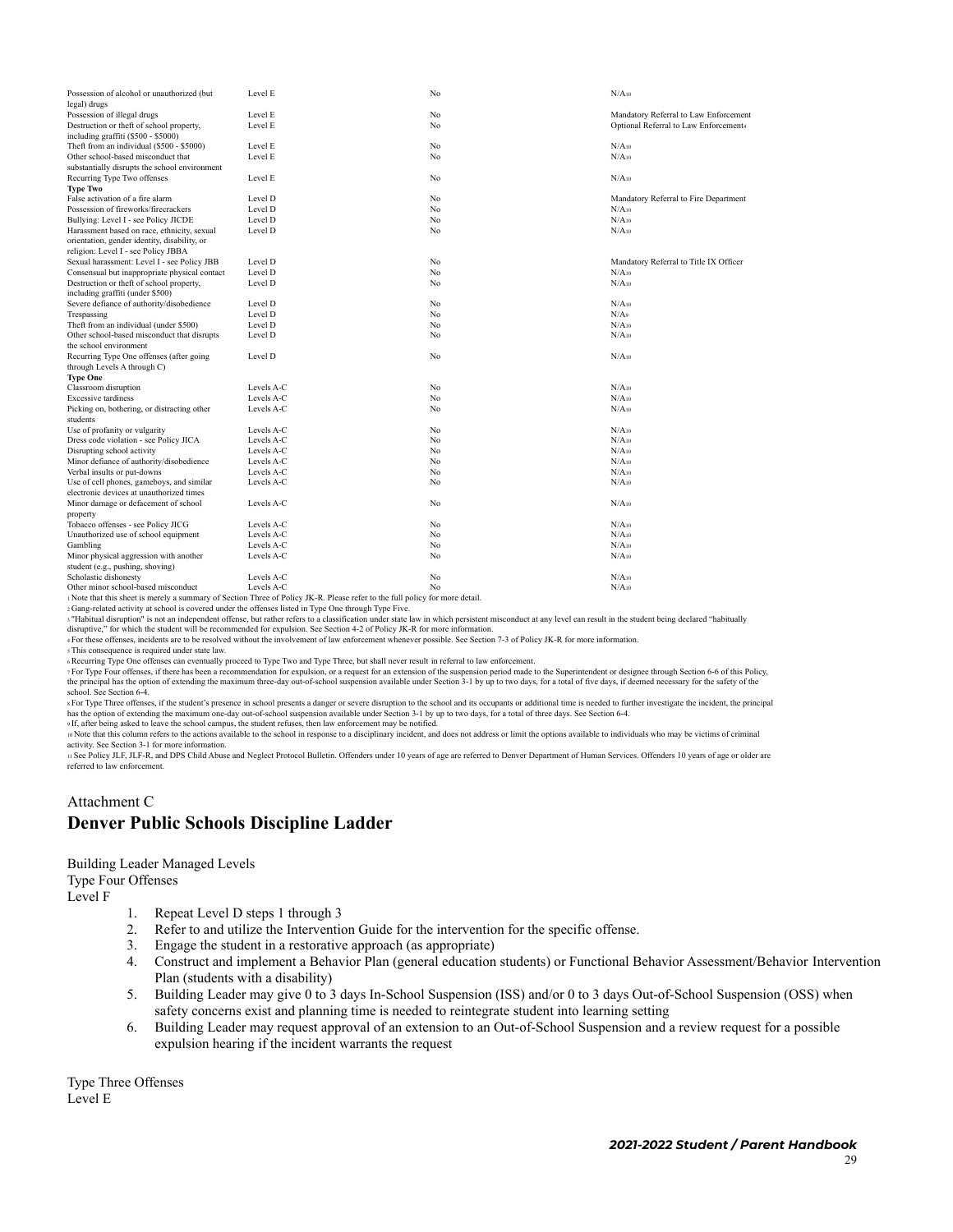- 1. Repeat Level D steps 1 through 3<br>2. Refer to and utilize the Intervention
- 2. Refer to and utilize the Intervention Guide for the intervention for the specific offense.<br>3. Engage the student in a restorative approach (as appropriate)
- 3. Engage the student in a restorative approach (as appropriate) 4. Construct and implement a Behavior Plan (general education
- 4. Construct and implement a Behavior Plan (general education students) or Functional Behavior Assessment/Behavior Intervention Plan (students with a disability)
- 5. Building Leader may give 0 to 3 days In-School Suspension and/or 0 to 1 day Out-of-School Suspension when safety concerns exist and planning time is needed to reintegrate student into learning setting (If an OSS is given, only 0 to 1 day ISS can be given)

#### Type Two Offenses

Level D

- 1. Documentation of interaction and intervention is provided to Building Leader by classroom teacher and/or support staff
- 2. Student tells his or her side of the story
- 3. Building Leader conferences with parent/guardian
- 4. Refer to and utilize the Intervention Guide for the intervention for the specific offense
- 5. Engage the student in a restorative approach (as appropriate)
- 6. Construct and implement a Behavior Plan (general education students) or Functional Behavior Assessment/Behavior Intervention Plan (students with a disability)
- 7. Building Leader may give In-School-Suspension of 0 to 3 days when safety concerns exist and planning time is needed to reintegrate student into learning setting

#### Classroom Teacher Managed Levels

#### Type One Offenses

Level C – Teacher, Support Staff, Student, Parent/Guardian

- 1. Teacher or designed staff member decides whether to request the support of the school psychologist, school social worker, school nurse, counselor, or any other member of the support staff
- 2. Teacher notifies the parent/guardian and invites them to a conference
- 3. Student tells his/her side of the story
- 4. Teacher conferences with other staff members as appropriate
- 5. Engage the student in a restorative approach (as appropriate)
- 6. Modify or construct and implement interventions as appropriate
- 7. Document all interactions and monitor all interventions

#### Level B – Teacher, Student, Parent/Guardian

- 1. Student tells his/her side of the story
- 2. Teacher notifies the parent/guardian
- 3. Engage the student in a restorative approach (as appropriate)
- 4. Modify or construct and implement interventions as appropriate
- 5. Document all interactions and monitor all interventions

#### Level A – Teacher, Student

- 1. Student tells his/her side of the story
- 2. Teacher counsels with student
- 3. Engage the student in a restorative approach (as appropriate)

#### **Interventions and Consequences**

- 1) General
	- a) Effective school discipline policies promote disciplinary responses that refrain from interrupting a student's education to the extent possible. Schools should minimize the use of out-of-school suspensions, recommendations for expulsion, and referrals to law enforcement, to the extent practicable while remaining consistent with state statute, local ordinances, and mandatory reporting laws.
- 2) Reasonable Consequences
	- a) Consequences should be reasonable, fair, age-appropriate, and should match the severity of the student's misbehavior, as well as consider the impact on the victim and/or community. Consequences that are paired with meaningful instruction and guidance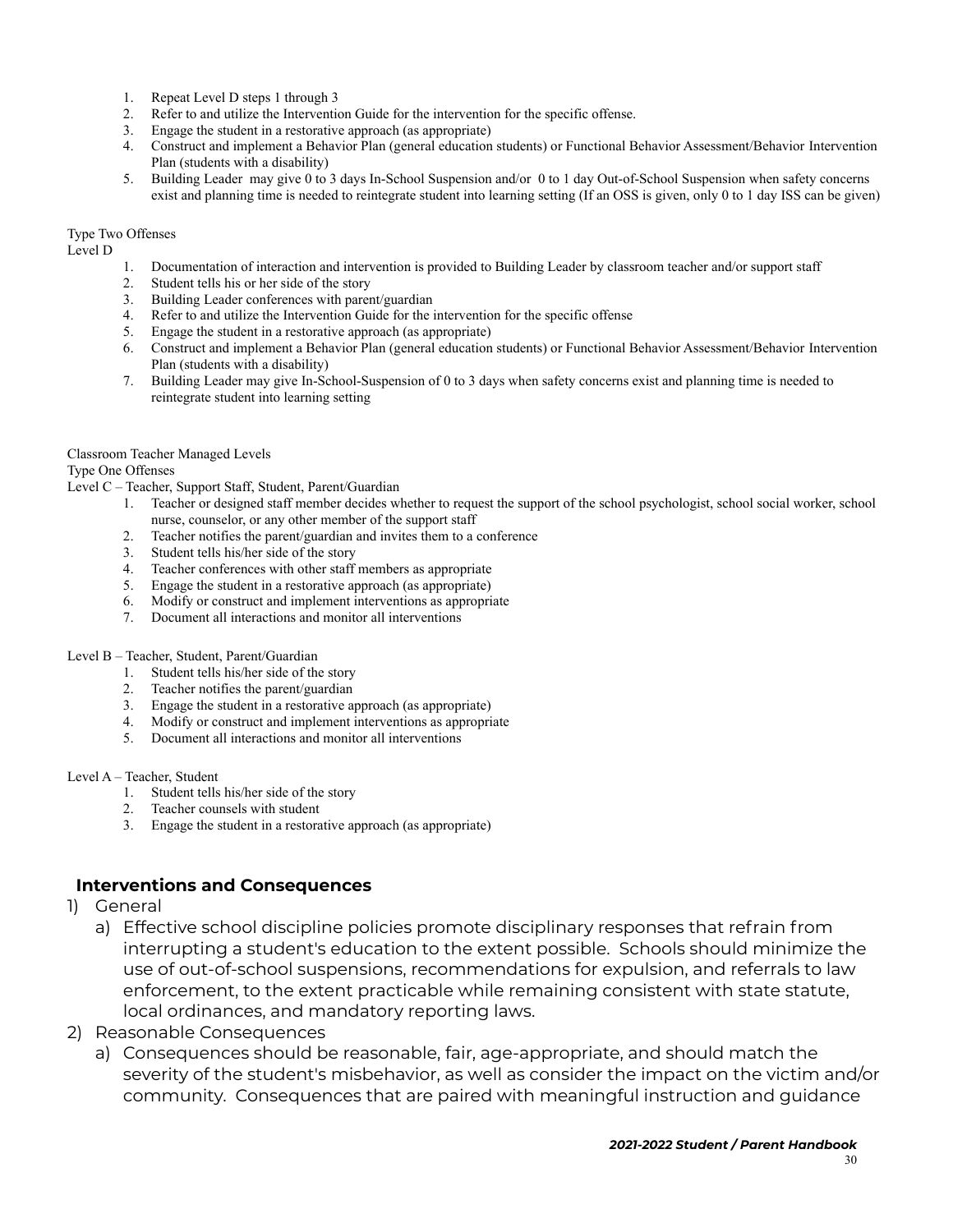(corrective feedback and re-teaching) offer students an opportunity to learn from their mistakes and contribute back to the school community, and are more likely to result in getting the student re-engaged in learning.

- b) Any use of consequences should be carefully planned with well-defined outcomes in order to provide the greatest benefit. Positive consequences include systematic recognition for appropriate behavior and lead to an increase in that appropriate behavior. Negative consequences are designed to provide feedback to the student that his or her behavior is unacceptable and should not occur again.
- 3) Relevant Factors in Making Discipline Decisions
	- a) When choosing consequences for students' misbehavior, teachers, administrators, and staff must balance the District's goals of eliminating school disruptions and maximizing student instruction time. Prior to disciplining students, the following factors shall be considered:
		- i) Age, health, and disability or special education status of the student
		- ii) Appropriateness of student's academic placement
		- iii) Student's prior conduct and record of behavior
		- iv) Student's attitude
		- v) Level of parent/guardian's cooperation and involvement
		- vi) Student's willingness to repair the harm
		- vii) Seriousness of the offense and the degree of harm caused
		- viii) Impact of the incident on overall school community.
	- b) The availability of prevention and intervention programs that are designed to address student misbehavior should also be considered prior to disciplining students.
- 4) Interventions
	- a) When misconduct occurs, schools shall investigate the circumstances and gather facts that will help to determine appropriate interventions and consequences for that student, with emphasis on correcting student misbehavior through school-based resources at the lowest possible level. Interventions should provide students an opportunity to learn from their mistakes, and re-engage the student in learning. All interventions should balance the needs of the student, the needs of those directly affected by the behavior, and needs of the overall school community.
	- b) There are three types of intervention strategies that are available to teachers and administrators: Administrative, Restorative, and Skill-based/Therapeutic.
		- i) Administrative Strategies are statutory, rule-based, or contract-based interventions done "to" the offender, such as:
			- a. Removal from classroom
			- b. Detention
			- c. Suspension
			- d. Expulsion
		- ii) Restorative Strategies are problem-solving interventions done "with" the offender. Justice drives them as much as is possible and focus is on the harm caused and how it will be repaired. A successful restorative justice strategy may utilize collaboration in interventions with allied agencies and professionals. An assessment of the incident/conduct will be done, and the school or District will make a determination whether a face-to-face meeting with all parties is appropriate. Examples may include:
			- a. Family group conferencing
			- b. Victim-offender mediation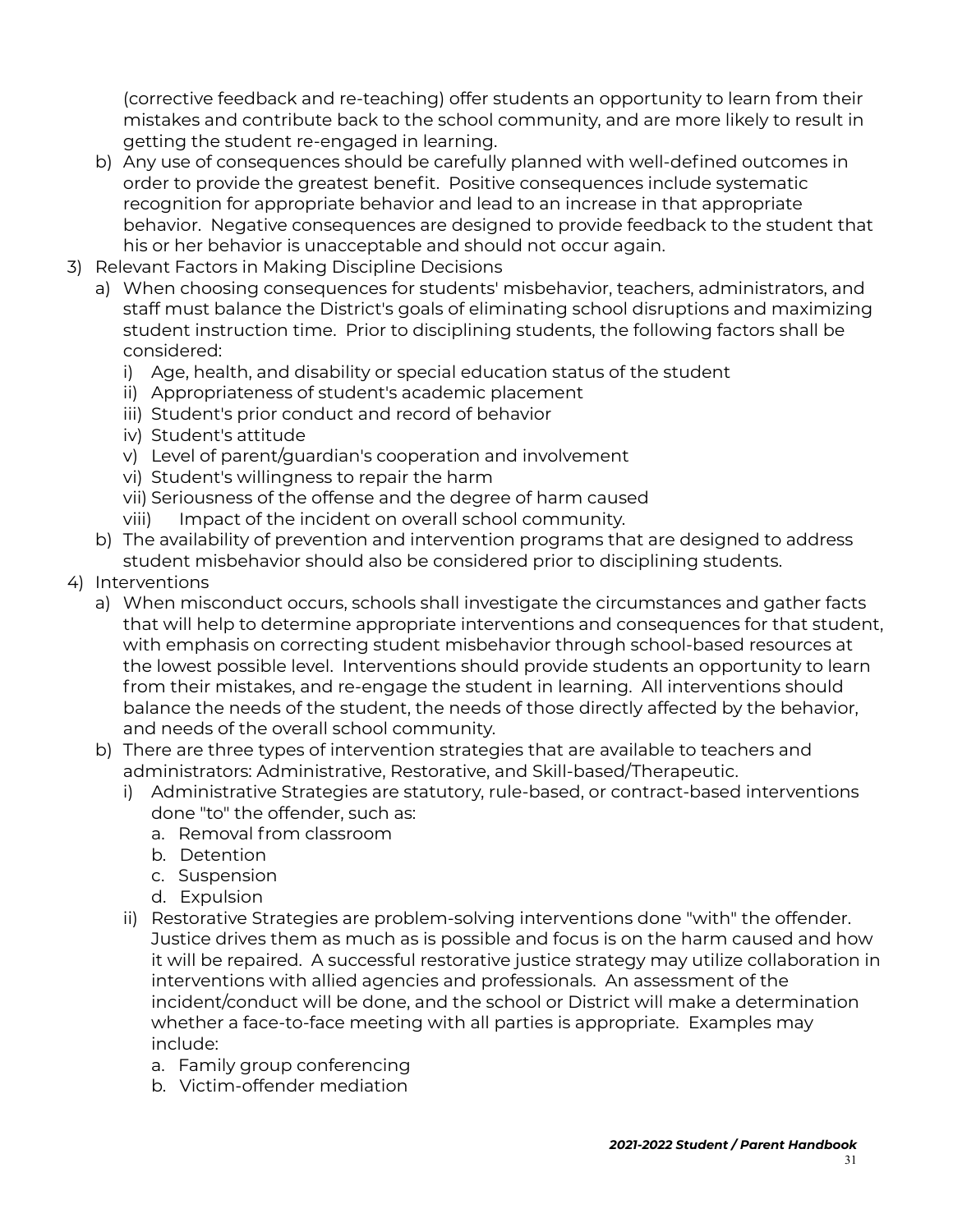- c. Classroom peace circles
- d. Reparation of harm.
- iii) Therapeutic/Resource Strategies are done "by" the offender and require intrinsic motivational behavior change. Such interventions include:
	- a. Mental health counseling
	- b. Anger management classes
	- c. Informal mentoring and behavior coaching.
- c) Teachers and administrators should consider utilizing different types of strategies, or multiple strategies simultaneously, to deal with misbehavior, especially for 2nd or 3rd offenses. For example, in compliance with this Policy, the three types of interventions may be used in the following ways:
	- i) Independently (e.g., 1-day after-school detention)
	- ii) As alternatives to each other (e.g., choice of mediation or 1-day suspension)
	- iii) In conjunction with each other (e.g., 2-day in-school suspension along with anger management class and mediation)
- d) Interventions can range from reminders, redirection, student/teacher conferences to classroom removal, behavior contracts, suspensions, recommendations for expulsion, and/or referral to law enforcement.

# **Policy JKF- DISCIPLINE OF STUDENTS WITH DISABILITIES**

#### Discipline of Students with Disabilities

Except as provided in this policy and federal and state law, students with disabilities shall be subject to the School District's Conduct and Discipline Code and its policies and procedures governing the discipline of students. School personnel may remove a student with a disability who violates a code of student conduct from his or her current placement to an appropriate interim alternative educational setting, another setting, or suspension, for not more than 10 consecutive school days, and for additional removals of not more than 10 consecutive school days in that same school year for separate incidents of misconduct as long as those removals do not constitute a change of placement.

### Definitions

- 1) Students with Disabilities. Students with disabilities shall include those students identified as such under the Individuals with Disabilities Education Improvement Act (IDEA '04) or Section 504 of the Rehabilitation Act of 1973, as amended (Section 504), or through the School District's established process. A student may assert disability protections under IDEA '04 if it can be established that prior to engaging in the misconduct leading to the proposed discipline:
	- a) A parent of the student has expressed concern in writing to supervisory or administrative personnel of the School District, or a teacher of the student, that the student is in need of special education services; or
	- b) The parent of the student requested an evaluation of the student to determine eligibility for special education services; or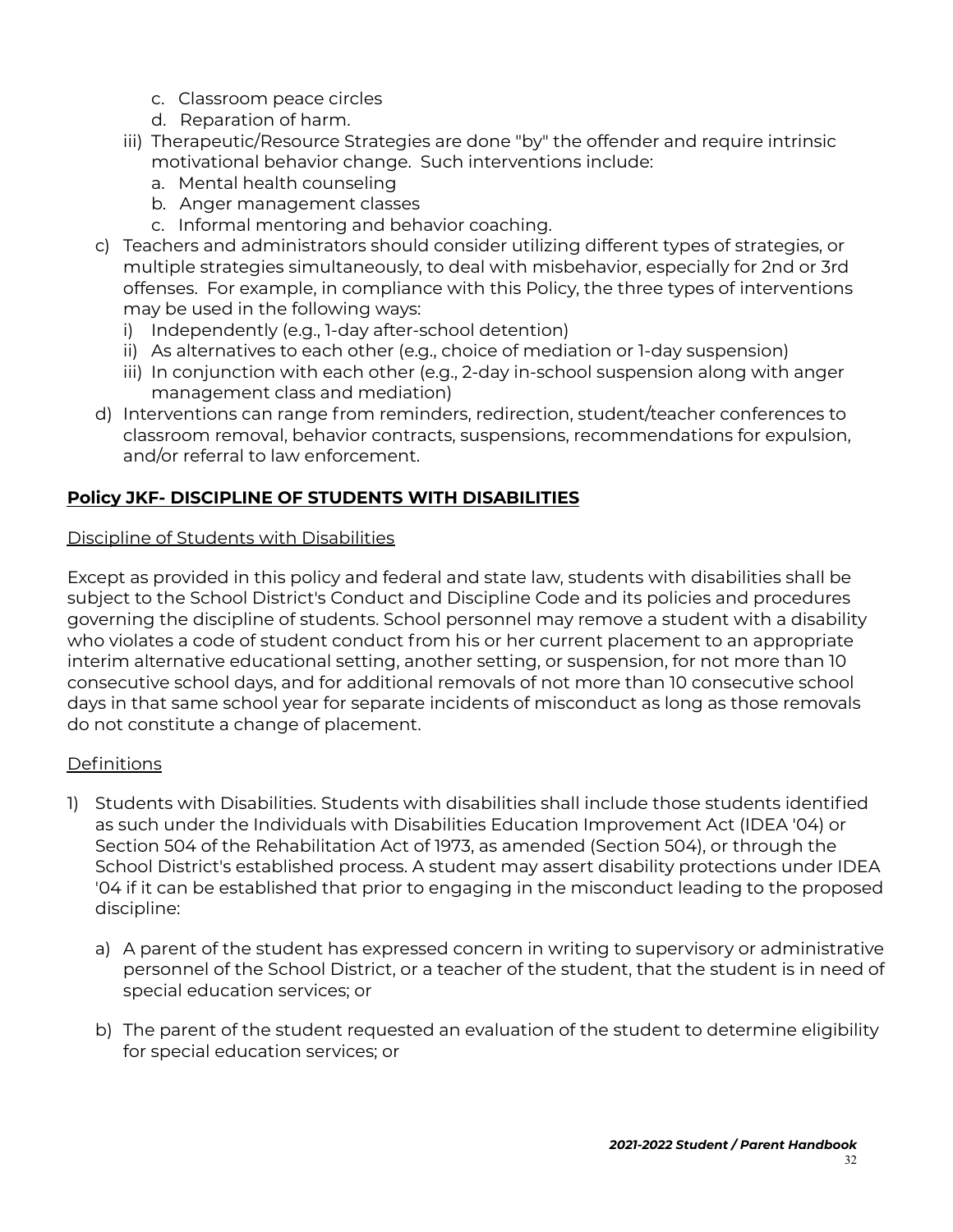- c) A teacher of the student or other School District personnel has specifically expressed concern about a pattern of behavior demonstrated by the student directly to the director of special education or to other supervisory personnel (in accordance with the School District's established child find or special education referral system).
	- i) Exception: A student cannot assert any of the protections defined in this policy:
		- (1) If a student has been evaluated and found not to have a disability, or if it has been determined that an evaluation was not necessary, and if the student's parent(s) has been given notice of the eligibility determination or determination not to evaluate.
		- (2) The parent has not allowed the student to be evaluated for special education.
		- (3) The student was determined eligible for special education, but the parent refused services.
- 2) Suspension. For purposes of this policy, a suspension shall mean a single removal of no more than ten (10) consecutive school days. Suspensions include any removal from a student's usual education program for a part of a school day.
- 3) In-School Suspension. For the purposes of this policy, an in-school suspension shall be documented as a disciplinary action, but shall not count toward the 10 cumulative day short term removal total as long as the student will have the opportunity to progress in the general education curriculum, continue to receive special education services and participate with nondisabled peers to the same extent as in the current placement.
- 4) Expulsion: For the purposes of this policy, an expulsion shall mean a disciplinary proceeding held in accordance with state law to determine the appropriate consequence for the student's conduct, which may include removal from a student's usual educational program for more than 10 consecutive days, provided the student's conduct was not deemed to be a manifestation of his/her disability.
- 5) Change of Placement: For purposes of this policy, a change of placement shall mean the removal of a student with a disability from the student's current educational placement if:
	- a) The removal is for more than 10 consecutive school days; or
	- b) The student has been subjected to a series of removals that constitute a pattern. In determining if a pattern exists, the following factors are taken into consideration:
		- i) The series of removals total more than 10 school days in a school year;
		- ii) The student's behavior that resulted in the removals is substantially similar in each instance; and
		- iii) The length of each removal, the total amount of time the student has been removed, and the proximity of the removals to one another.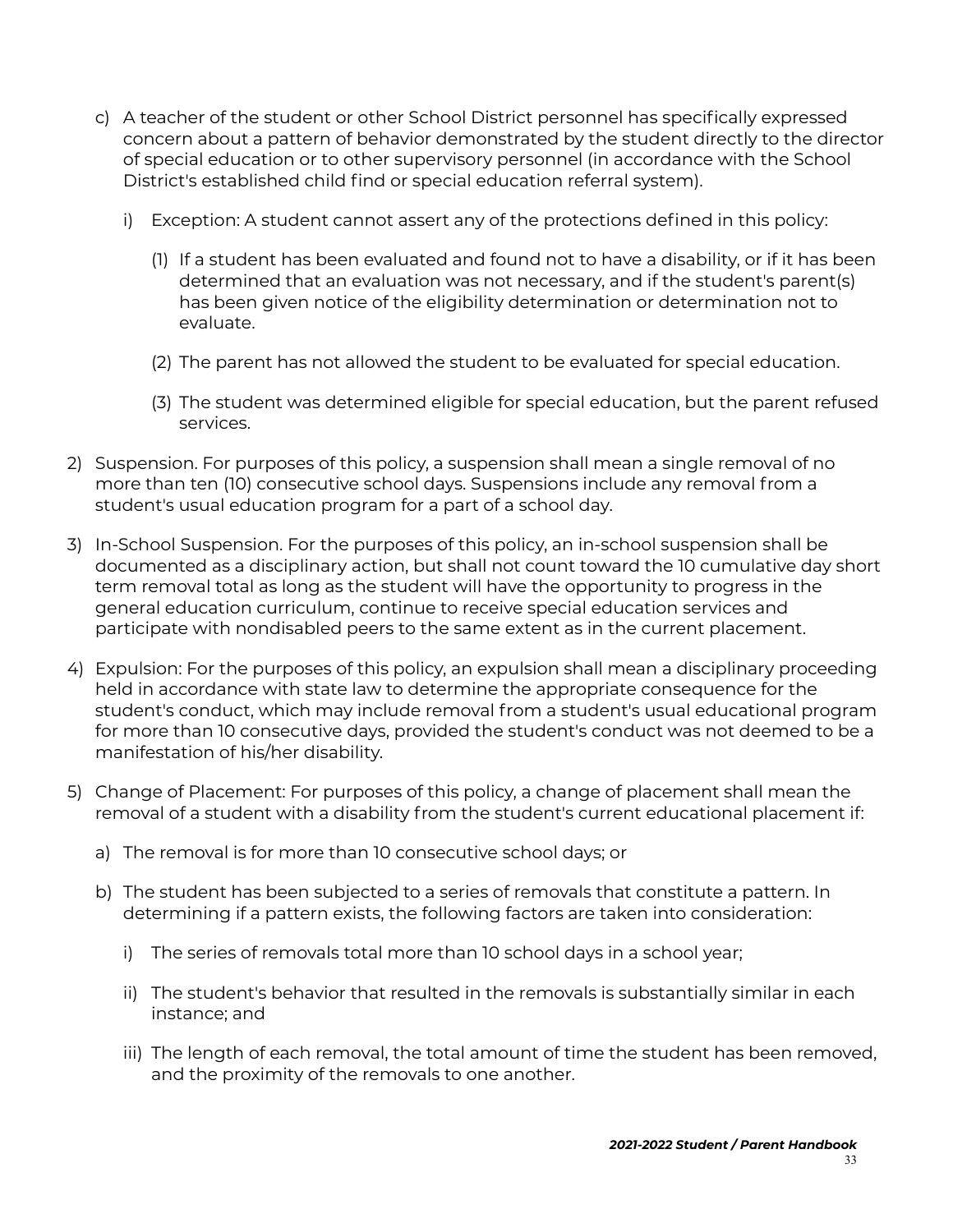- c) The District shall determine on a case-by-case basis whether a pattern of removals constitutes a change of placement.
- 6) Interim Alternative Educational Setting (IAES): A student may be removed to an IAES as determined by the IEP team for 45 school days without regard to whether the behavior is determined to be a manifestation of the student's disability if the student:
	- a) Carries or possesses a weapon at school, on school grounds or at a school function under the jurisdiction of the local or state education agency;
	- b) Knowingly possesses or uses illegal drugs or sells or solicits the sale of a controlled substance while at school, on school grounds or at a school function under the jurisdiction of the local or state education agency; or
	- c) Inflicts a serious bodily injury upon another person while at school, on school premises, or at a school function under the jurisdiction of the local or state education agency. Serious bodily injury is defined as an injury that results in substantial risk of death, extreme physical pain, protracted or obvious disfigurement, or protracted loss or impaired functioning of a bodily member, organ or mental faculty.

#### **Suspensions**

- 1) Suspensions of a student with a disability may be conducted in the same manner and for the same reasons as for a student without a disability for a period not to exceed 10 consecutive days.
- 2) A student may be suspended for more than one incident of misconduct in a school year if each removal does not exceed 10 school days and cumulatively it does not constitute a pattern. Building administrators in consultation with the student's special education case manager will determine if a change of placement occurs.
- 3) Suspensions of students with disabilities exceeding 10 consecutive school days or removals for separate incidents of misconduct that result in a change of placement will necessitate a manifestation determination review. Additionally, the parents will be provided notice of the disciplinary action to take place and procedural safeguards.
- 4) After a student with a disability has been removed from his or her current placement for 10 school days in the same school year, school personnel, in consultation with the student's special education case manager will determine the extent to which services are needed, so as to enable the student to continue to participate in the general education curriculum, although in another setting, and to progress toward meeting the goals set out in the student's IEP.

#### **Expulsions**

- 1) If an expulsion is being considered for a student with a disability:
	- a) The parents shall be notified of the decision to take this action and of procedural safeguards accorded by law not later than the date on which this decision is made; and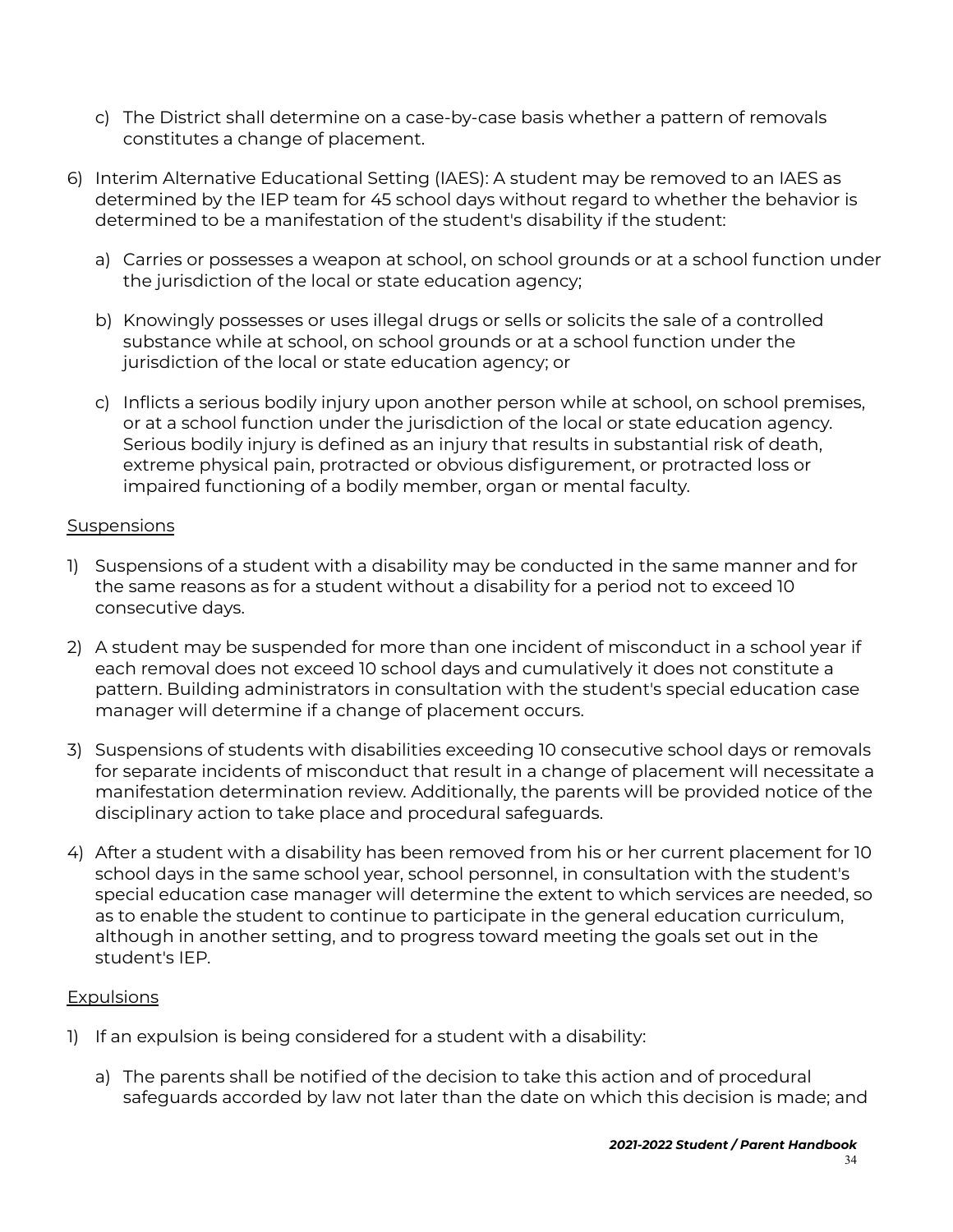b) Immediately, if possible, but not later than ten (10) school days after the student is suspended, the IEP team and other qualified District personnel shall review the direct relationship between the student's disability and his or her conduct in a manifestation determination review.

#### Manifestation Determination Review

- 1) At the Manifestation Determination Review, the principal/designee, the parent(s) and relevant members of the IEP team (as determined by the parent and District) shall review:
	- a) all relevant information in the student's file,
	- b) the student's IEP,
	- c) any teacher observations, and
	- d) any relevant information provided by the parent(s).
- 2) The team must determine whether:
	- a) The conduct in question was a direct result of the school's failure to provide the special education services, supplementary aids and services, behavior intervention strategies and/or placement required by the student's IEP; or
	- b) The conduct in question was caused by or has a direct and substantial relationship to the disability.

The conduct is not a manifestation of the student's disability if the IEP Team determines that the conditions in both 1 and 2 were not met. If the behavior that gave rise to the violation of the school code is determined not to be a manifestation of the student's disability, school officials may apply the relevant disciplinary procedures to the student in the same manner and for the same duration as the procedures would be applied to students without disabilities. However, the student will continue to receive educational services, so as to enable the student to continue to participate in the general education curriculum, although in another setting, and to progress toward meeting the goals set out in the student's IEP, as determined by the IEP Team.

The conduct is a manifestation of the student's disability if the IEP Team determines that a condition in either item 1 or 2 was met. If the IEP Team determines the condition described in item 1 of this section was met, the school must take immediate steps to remedy those deficiencies. If the behavior that gave rise to the violation of the school code is determined to be a manifestation of the student's disability, the school must return the student to his/her current educational setting unless:

- i) The parent/guardian and district agree to a change of placement; or
- ii) The District obtains a change of placement as provided by law; or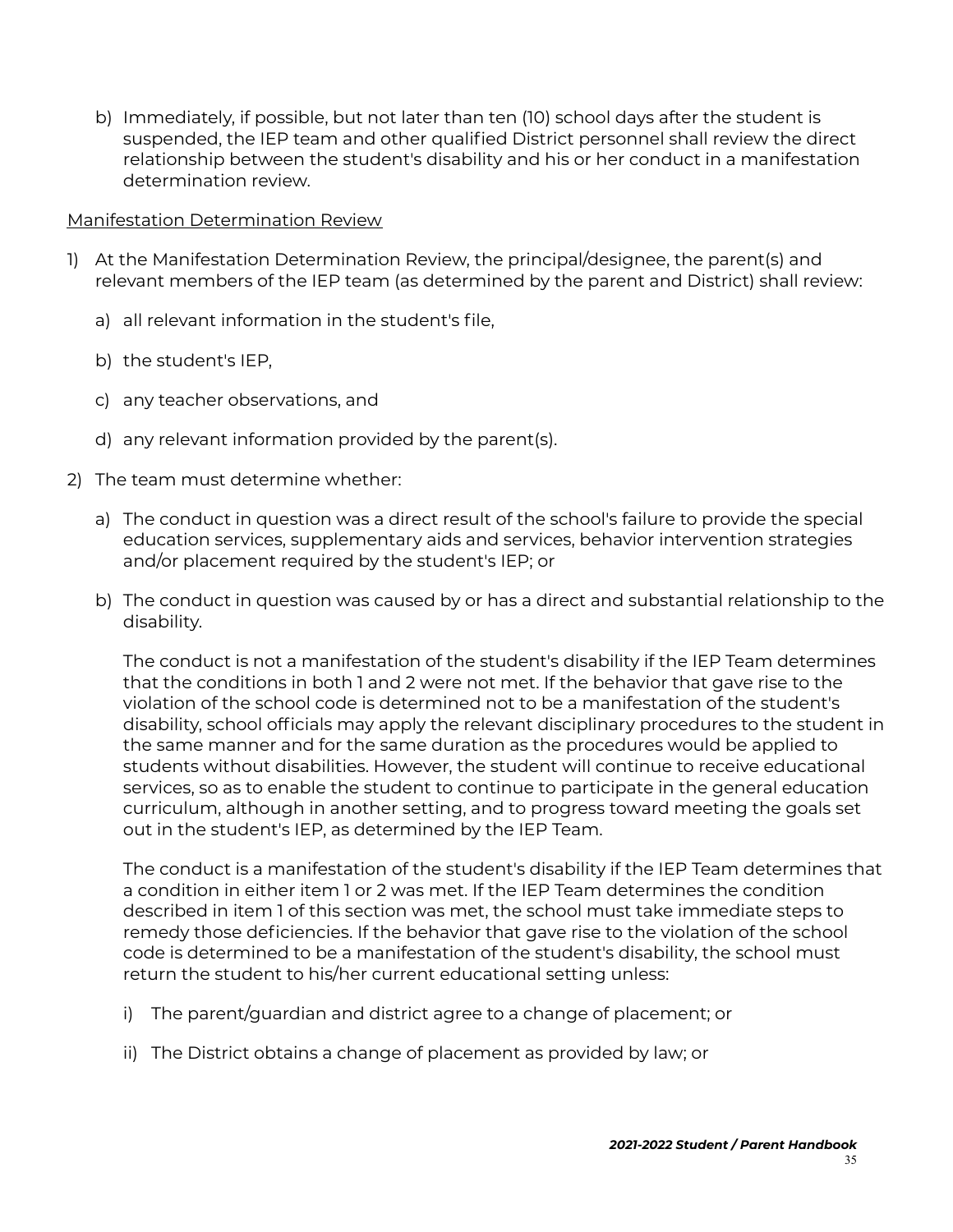iii) The student has been placed in an Interim Alternative Educational Setting, as described below.

The student shall receive, as appropriate, a functional behavioral assessment, and behavioral intervention services and modifications that are designed to address the behavior violation so that it does not recur. If a functional behavioral assessment was completed and a plan developed prior to the misconduct, it will be reviewed and modified, as appropriate, to address the behavior at issue.

#### Interim Alternative Educational Setting

School personnel may remove a student to an interim alternative educational setting for not more than 45 school days without regard to whether the behavior is determined to be a manifestation of the student's disability, for violations described in Section I (F) of this policy. The IEP Team will determine the setting and services to be provided so as to enable the student to continue to participate in the general education curriculum and to progress toward meeting the goals set out in the student's IEP.

#### Students Identified as Disabled under Section 504

The following shall apply to students who do not qualify as a "student with a disability" for purposes of the IDEA '04, but who do qualify as a "student with a disability" for purposes of Section 504. If the 504 Team determines that the conduct is not a manifestation of the student's disability, school officials may apply the relevant disciplinary procedures to the student in the same manner and for the same duration as the procedures would be applied to students without disabilities, including suspension and expulsion if applicable. Furthermore, educational programming will be provided to the extent that that educational programming would be provided to students without disabilities and is not subject to approval of the Section 504 Team.

### **Search and Seizure**

To maintain order and discipline in the school and to protect the health, safety and welfare of all students and school personnel, there are times that searches may be deemed necessary. School authorities may search a student's person and/or personal property, cell phone, desk area, storage area, backpack, or parent/guardian automobile whenever a school authority has reasonable suspicion to believe that a student is in possession of illegal or unauthorized materials.

Anything found in the course of a search can be used as evidence against the student. The evidence may be:

- 1. Seized and admitted as evidence in any suspension or recommendation for expulsion proceeding.
- 2. Returned to the parent or guardian of the student.
- 3. Destroyed, if it is of no significant value.
- 4. Given to a law enforcement officer.

### **Corporal Punishment / Physical Restraint**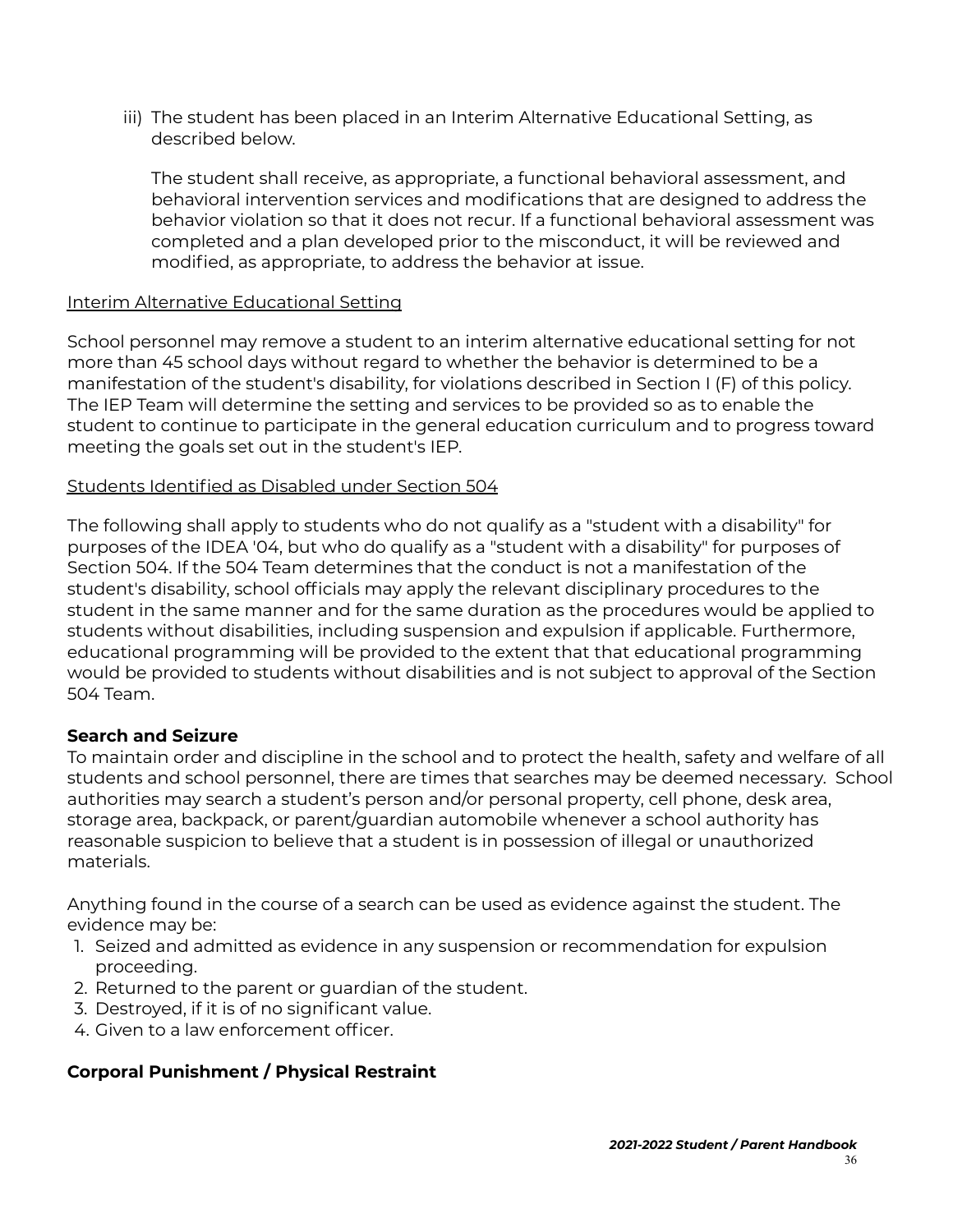Corporal punishment is defined as action taken by school employees to spank or otherwise physically handle a student in any way to purposely inflict punishment. No corporal punishment will be administered to students by anyone in the school. Physical restraint is reasonable and appropriate physical intervention or force by trained staff as necessary for the following purposes:

- 1. To restrain a student from an act of wrongdoing
- 2. To quell a disturbance threatening physical injury to others
- 3. To obtain possession of weapons or other dangerous objects upon a student or within the control of a student
- 4. For the purpose of self-defense
- 5. For the protection of persons or property
- 6. For the preservation of order

Any such acts are not in conflict with the legal definition of child abuse and will not be construed to constitute corporal punishment within the meaning and intention of this policy.

# **Student Rights and Responsibilities**

<span id="page-36-0"></span>The following Code of Conduct most clearly delineates the rules and regulations that assist community members in adhering to the school's values:

Each student has the opportunity and the right to use school as a means for self-improvement and individual growth. In so doing, he/she is expected to conduct him/herself in a manner compatible with the school's function as an educational facility. Conduct which disrupts or threatens to disrupt the operation of the school; which interferes in any way with the public or private rights of other students or citizens; which threatens or endangers the health or safety of any person; or which damages property, will not be tolerated and will result in disciplinary action.

Our primary objective is the proper recognition and preservation of every Odyssey student's constitutional rights, and allowance for such rights:

# **1. Freedom of Expression**

Students may freely express their points of view, provided they do not seek to coerce others to join in their way of expression and provided also that they do not substantially disrupt school operations, intrude upon the rights of others, encourage activities and/or in engage the use of drugs or alcohol, promote sex or endanger the health and safety of other students or of school personnel.

# **2. Personal Appearance**

Restrictions on a student's hairstyle or manner of dress will be imposed when there is a "clear and present danger" to the student's health and safety or when the behavior causes an interference with work or creates classroom disorder.

# **3. The Right to Petition**

Students are always allowed to present petitions to the administration. Collecting signatures on petitions is limited to before and after school hours and during free time such as lunch and recess. No student will be subjected to disciplinary measures for signing a petition to the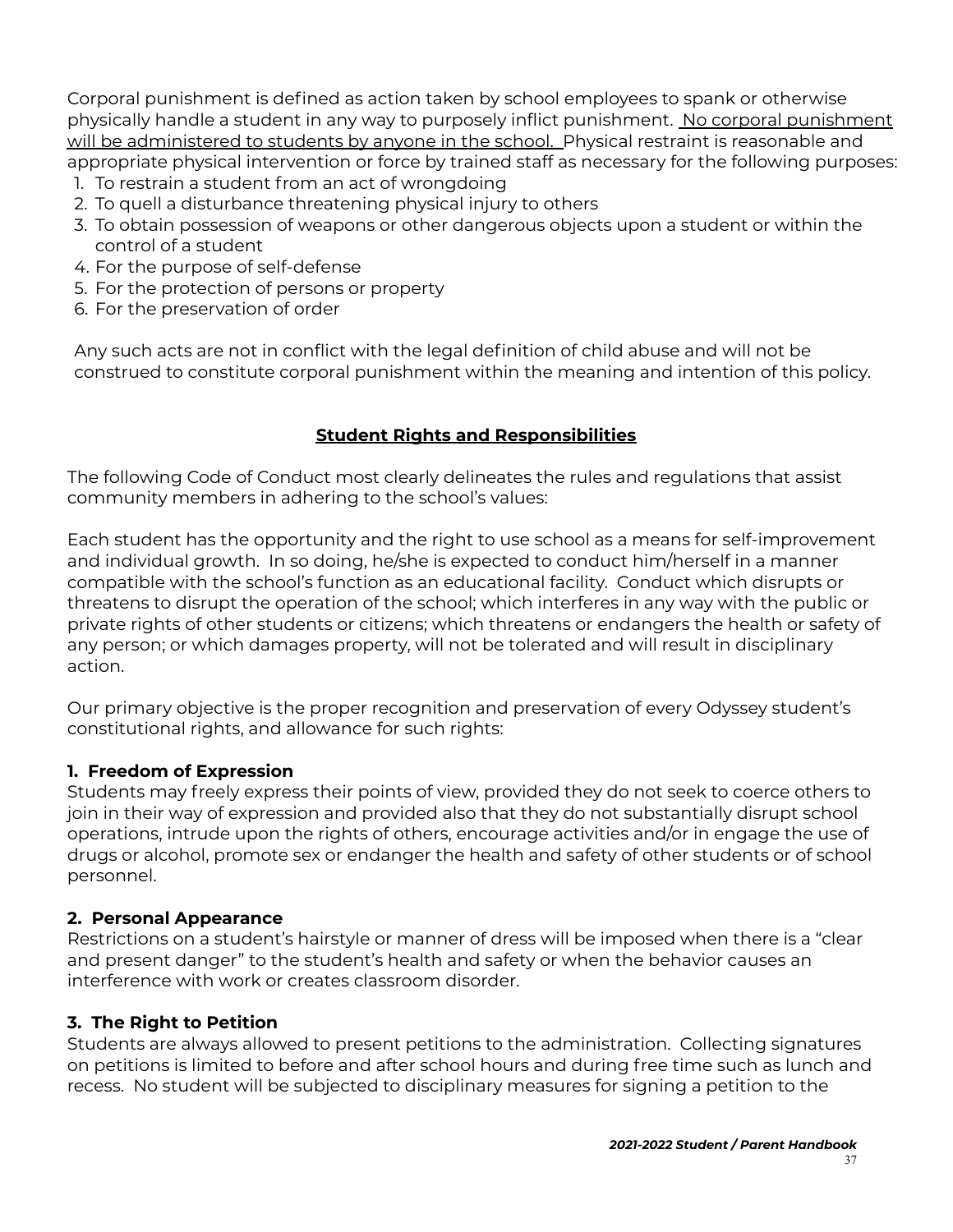administration - assuming that the petition is free of obscenities, libelous statements, personal attack or advocating of disruption which poses a threat to the regular school program, and is within the bounds of reasonable conduct.

# **4. Student Property**

A student's desk, portable desk, backpack, storage area, or personal property may be opened for inspection when there is reasonable cause to believe that prohibited articles are stored therein.

# **5. Student Due Process Rights**

Students will have clearly established means by which administrative due process is available for the protection of the individual's rights. Due process procedures will conform to the following basic principles:

- A. They must be fair
- B. They must apply equally to all
- C. They must be enforced in a fair manner, which involves:
	- 1. Adequate and timely notice with an opportunity to prepare a defense
	- 2. An opportunity to be heard at a reasonable time and manner
	- 3. The right to a speedy and impartial hearing on the merits of the case
	- 4. The right to appeal the decision

In cases of student suspension or recommendation for expulsion, specific due process procedures will be followed in accordance with Odyssey School of Denver's stated policy, Denver Public School's policy, and current Colorado State policy.

### **6. Student Involvement in School Affairs**

While on school grounds, in school facilities, at school-sponsored activities (field work and extended trips), or when being transported in vehicles approved by the school, students will comply with school policies and regulations pertaining to student conduct.

Students will have the right to participate, as suitable to their age and maturity, in decision-making processes, student government, and student organizations. They will have the constitutional rights to freedom of assembly and expression and the right to possess and distribute literature as set forth in school policies pertaining to student organization and publications.

### **7. Community Responsibilities**

As part of our desire to create a stronger school culture, students will share responsibility for keeping our school clean and presentable. In the lunchroom students will clean tables, chairs, and floors at the end of their lunch period to get the lunchroom ready for the next group of students.

# **Safety and Security Procedures**

# **Safety Drills:**

Safety drills are required by law and are important practice in the event of a real emergency. Students learn the evacuation path established for each room they occupy. Conduct rules during these safety drills are enforced. All building occupants must move silently and in an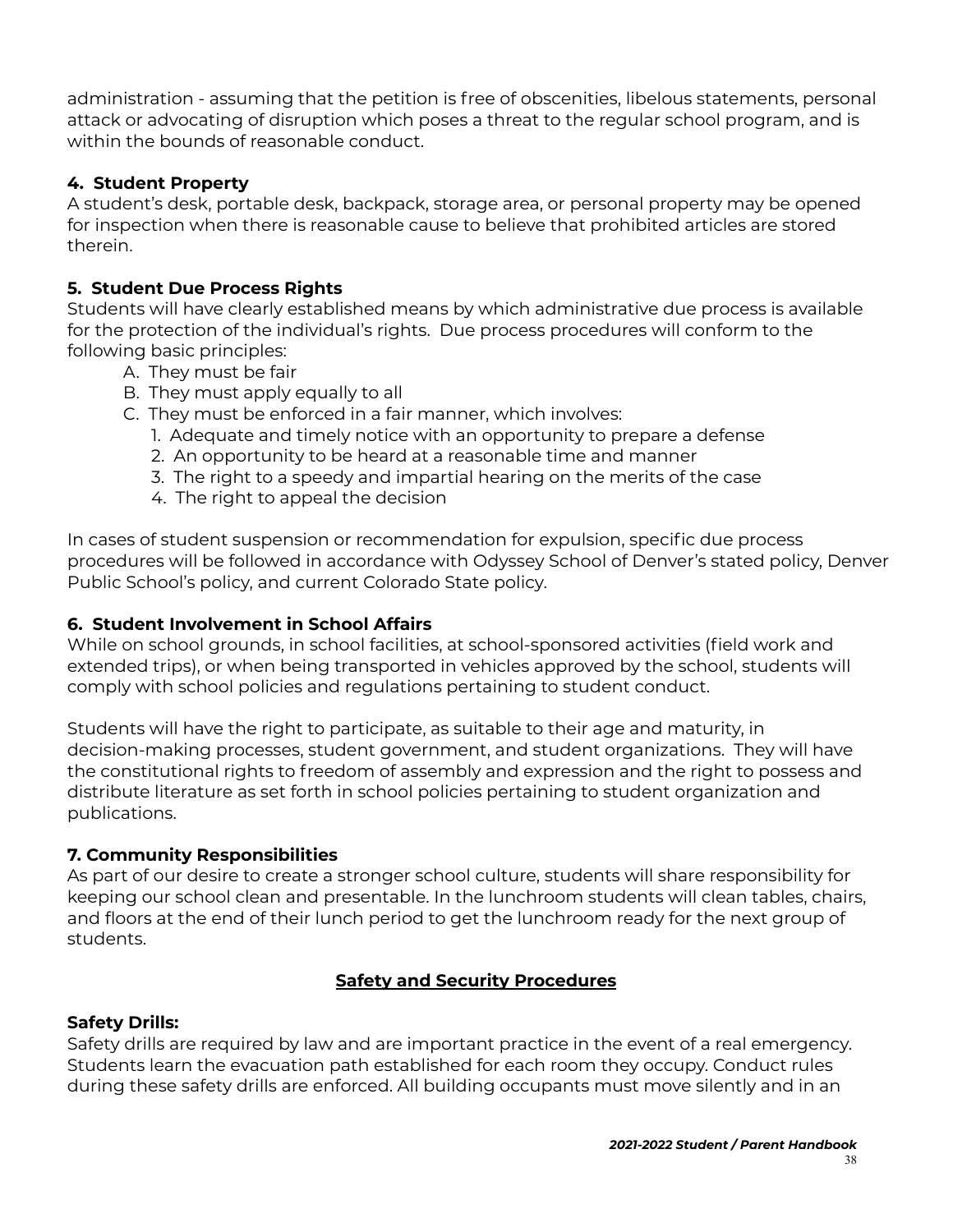orderly fashion to a specified area where they remain until instructed to return to the building. All schools practice at least one fire drill a month in addition to a lock out, lock down and shelter-in-place drill each semester. Please refer to the DPS [Emergency](https://safety.dpsk12.org/emergency-management-resources/) Response and Crisis [Management](https://safety.dpsk12.org/emergency-management-resources/) website for a complete explanation of these protocols. They are as follows:

**Lock Out:** Occurs when the threat is away from the school; perimeter is secured by bringing students and staff inside and closing doors. School administration secures the building and safely shelters all students, staff and visitors INSIDE the school building. Business is as usual inside the school. No person is allowed to enter or leave the building.

**Lock Down:** Occurs when threat is inside or very near school. Lights are turned out, classroom doors are locked, people move away from sight, stay silent and take roll. School business and activities cease and no person is allowed to enter or leave the building.

**Evacuation:** An evacuation occurs to prevent injury or harm due to a hazardous situation inside of the school, such as a fire. All students and staff will exit the school and go to designated locations.

#### **Odyssey Evacuation Locations:**

| Denver School for Performing Arts    | McAuliffe International School  |
|--------------------------------------|---------------------------------|
| 7111 Montview Blvd. Denver, CO 80220 | 2540 Holly St. Denver, CO 80207 |
| l 720-424-1700                       | 72-424-1540                     |

Shelter-in-Place: This protocol is implemented if there is a severe weather warning such as a tornado, high winds, etc. and an evacuation or early dismissal may put students in danger. The Department of Safety with the assistance of outside agencies will determine if there is a threat. Shelter methods include dropping, kneeling and remaining silent.

Reunification – This event will occur if students have been moved away from Odyssey to Denver School of the Arts or McAuliffe International School. During this process, students can only be released to an adult listed as an emergency contact at the school. In addition, the person picking up a student must bring proper government issued photo identification (driver's licenses, state ID, etc.)

IN THE EVENT OF A SCHOOL EMERGENCY:

DO check the DPS webpage or social media links for updated information (http://www.dpsk12.org).

DO NOT go to your child's school. This will create traffic congestion hampering the efforts of first responders.

· DO NOT call your child or your child's school. Excessive phone calls could jam the phone system and interfere with emergency communications.

Whenever a safety protocol should be implemented by the school or the district you will be notified by a "robo-call" or email.

### <span id="page-38-0"></span>**COVID Management and Information**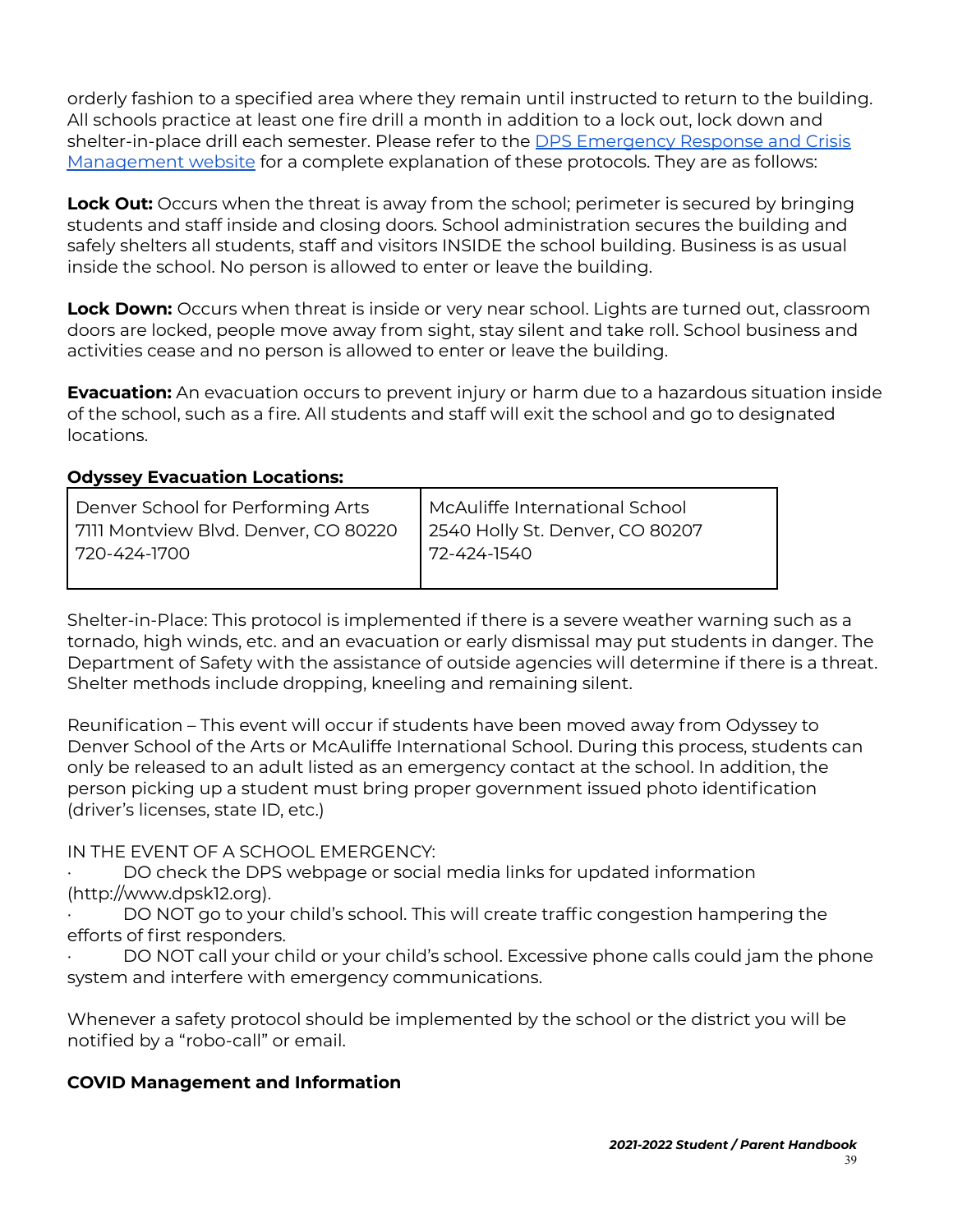One of our priorities as a school for the 2021-2022 school year is managing the health and safety of our students, staff, and community members. We are planning to reduce the risk of virus infection and transmission. To do this, we need to ensure that 100% of our community follows our health and safety protocols. Afterall, we are crew, not passengers.

We will share information as it becomes available regarding up-to-date health and safety information for Odyssey.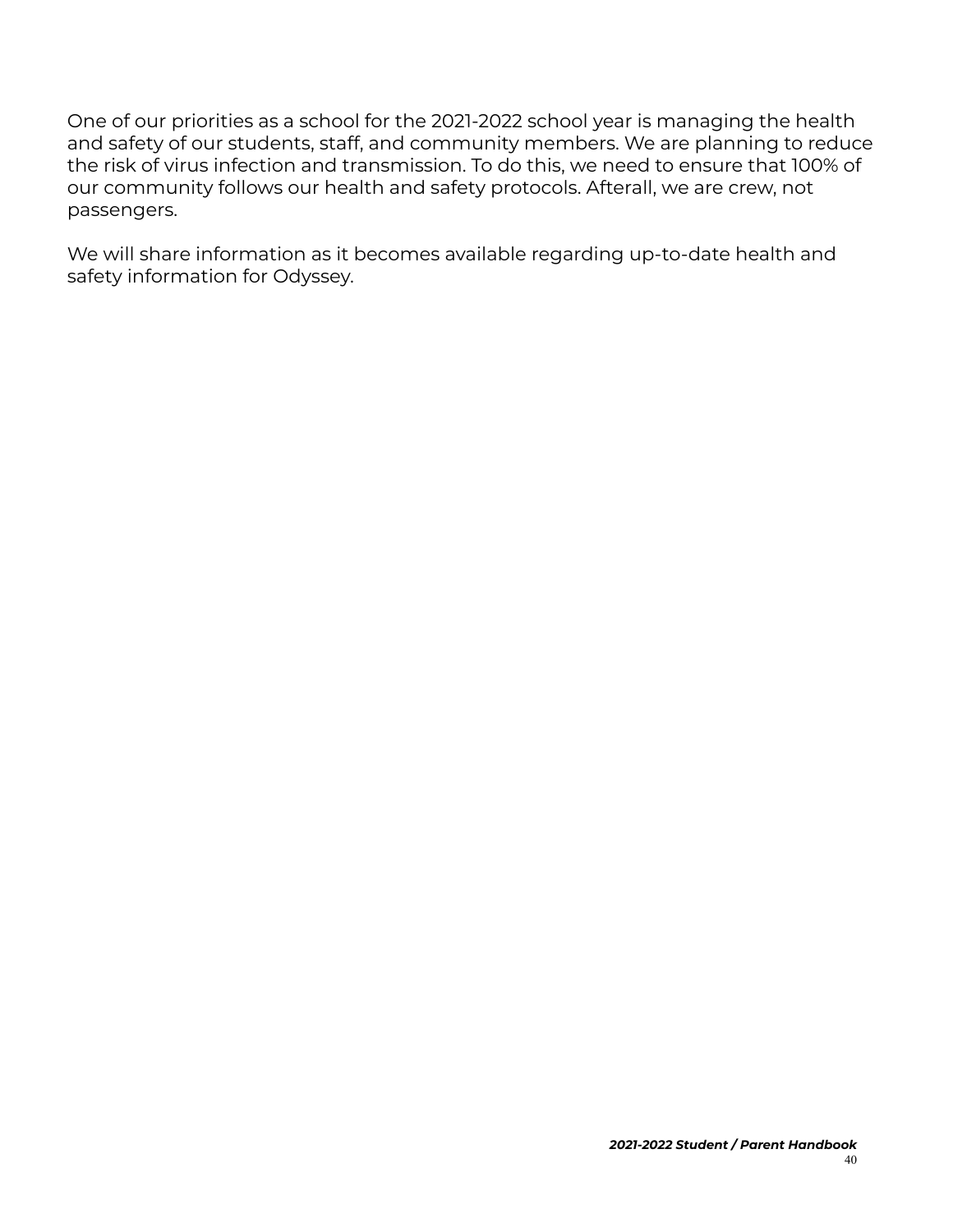# **Odyssey's Remote Learning Addendum**

# **A Note About the 2021-2022 School Year**

<span id="page-40-0"></span>The 2020-2021 school year was a year unlike any other and there are still many unknowns in the 2021-2022 school year. As our country continues to navigate a global pandemic, what school looks like may fluctuate between remote learning and potential hybrid and in-person models.

Health and safety is our top priority as we navigate possible school scenarios this year. This includes the physical and mental safety of our students, families, and staff. We also work to unify our community to the social-emotional and mental health supports through our concept and practice of crew. Lastly, we realize that inequity is baked into our school program. It is not enough to think of equity as simply promoting academic achievement for BIPOC students. We'll be examining our school's white-centered systems, structures and processes to see how they can become more equitable, reflect on our white privilege, fragility and exceptionalism, and begin the work of true allyship with BIPOC staff, students, families and community members.

This Policy sets forth the expectations of students and parents/guardians while students are engaging in distance learning at Odyssey. "Remote learning" means instruction in which the student and instructor are in different locations. This may include interacting with a student through the use of computer, phones and/or other communications technology for the delivery of instruction, check in or other communications between student, teacher and other employees. Distance learning may include: video-conferencing, email, Google classroom, SeeSaw, online curriculum resources, telephone discussions and/or other resources as directed by your child's teacher.

# **STUDENT GRADING AND ENGAGEMENT EXPECTATIONS**

1. GRADING: Teachers will be providing assignments for students and focus is placed on qualitative feedback about how a student has or has not demonstrated understanding of the critical learning for the grading period. Feedback will be given at least weekly. Grades 6-8 will also receive an indication of credit or no credit earned for each class.

2. ATTENDANCE: Should remote lSchool hours for the remote scenario are approximately 8:30 am to 2:45 pm Monday through Thursday in K-5 and 8:45 am to 3:00 pm in 6-8. Friday hours vary by grade. Please see communication from your child's teacher regarding their exact schedule. In K-5, student attendance will be taken once daily during Crew Meetings. If a student is marked absent but joins a class later in the day, that student's attendance will be corrected and changed to present. In 6-8, student attendance will be taken for each class period.

3. HOMEWORK AND COMPLETION OF CLASSWORK: Additional homework will not be assigned because all work is "home work." Daily classroom assignments are expected to be completed during class time. If a student has not finished an assignment, it may become work to be completed outside of class or during asynchronous learning time on Fridays.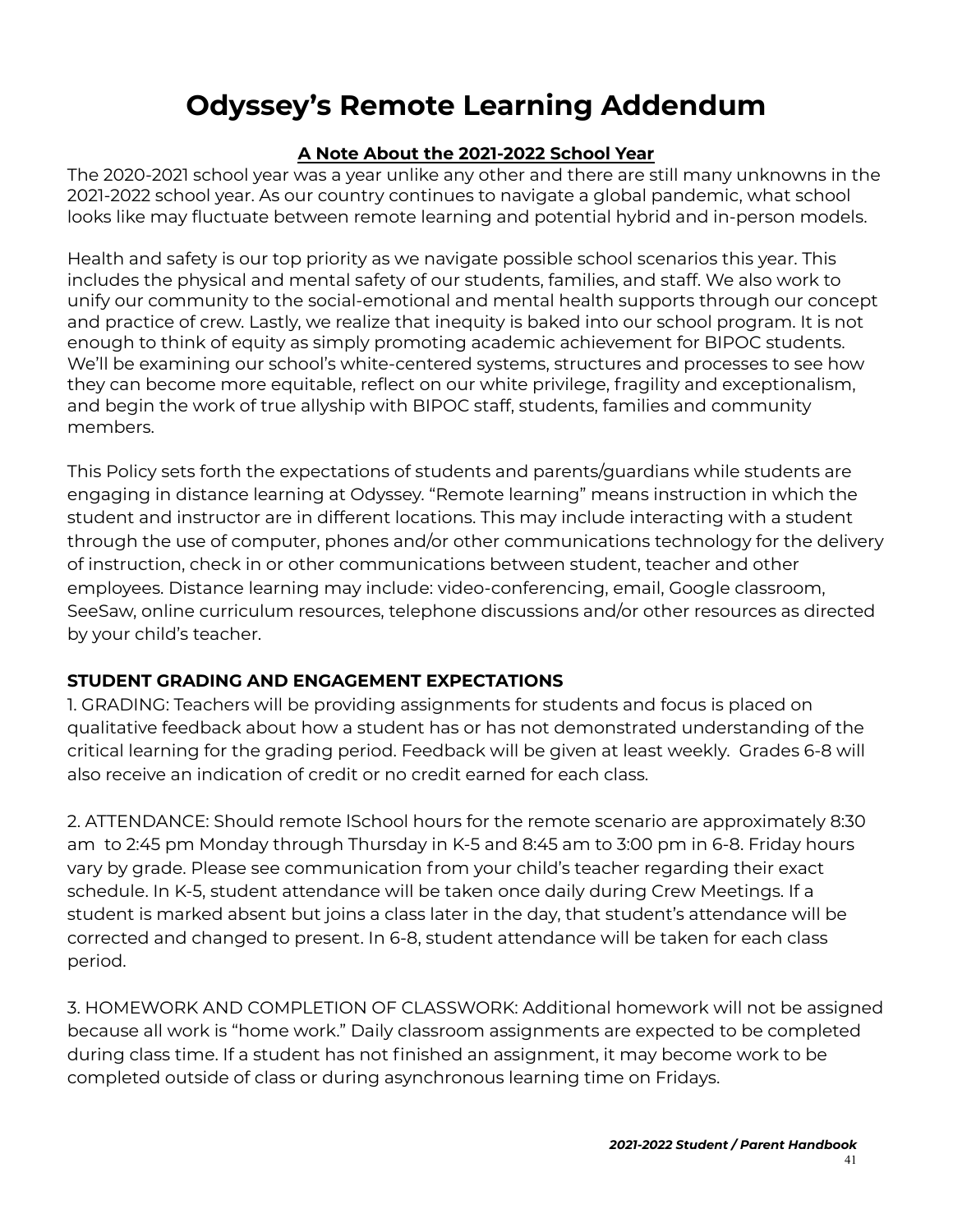# **STUDENT BEHAVIOR AND PARENT SUPERVISION EXPECTATIONS**

1. STUDENT SUPERVISION: Students are under the supervision and control of their parent/guardian or a responsible adult caregiver while the student is participating in distance learning instruction or school-related activities. Odyssey is not responsible for the supervision or control of any student while the student is participating in distance learning instruction or school-related activities. Parents/guardians are encouraged to communicate with their child's teacher if they have any concerns. If there is another childcare provider or adult supporting your child during remote learning, please provide that person's name and your permission for Odyssey staff to communicate with that person regarding your child's academic work. Due to FERPA guidelines, Odyssey staff can only communicate about academics with parents/ guardians unless we have written permission to speak to another person.

2. STUDENT WORK AREAS: To the greatest extent possible, Student work areas should be conducive to learning, reasonably quiet, free of distractions and any material that violates the law or Odyssey policy, and capable of supervision at all times by a parent/guardian or responsible adult caregiver.

a. Students should have all materials and equipment (e.g., tablet/laptop, pencil, paper, etc.) ready for their use before the start of any distance learning instruction or school-related activity.

b. Please keep all pets, siblings not engaging in learning, cell phones or personal electronic devices away from the learning area.

c. Students must promptly comply with any teacher request to mute or unmute their device microphone or remove an item, individual, or pet from their work area.

D. Students must log off of the video-call when the teacher ends the session.

E. Additional learning materials will be distributed every three weeks, beginning August 21st. Information will be distributed in the Thursday folder and by teachers detailing who and when families can pick up supplies.

3. STUDENT DRESS CODE: Students must be dressed according to the dress code in our Family Handbook at all times during distance learning instruction and other virtual school-related activities that occur over video.

4. ABSENCES: If the student will be unable to participate in any school-related activity for any reason, please contact the teacher or other Odyssey staff member with whom the student was scheduled to meet as soon as possible via email. This includes Special Education or Intervention services.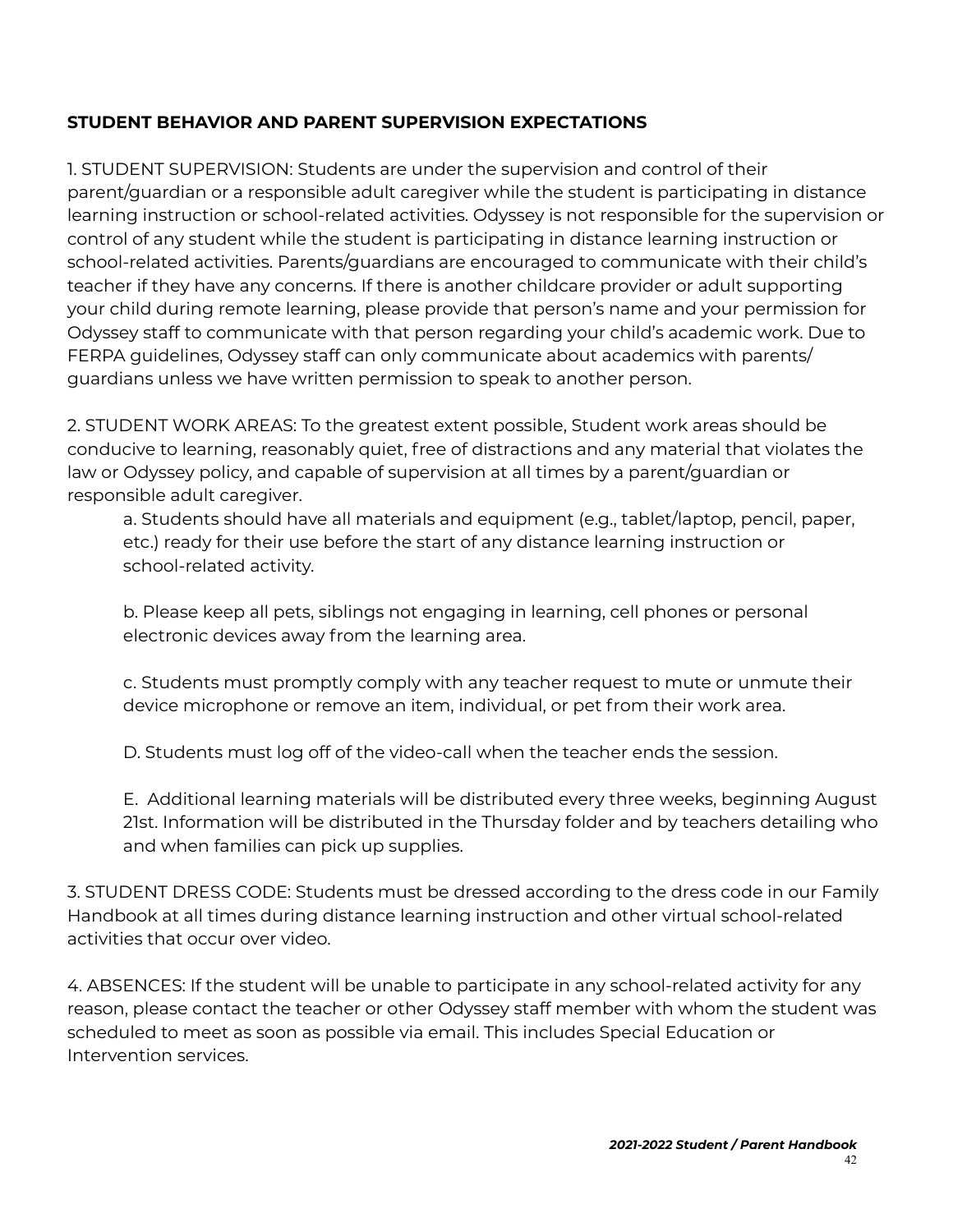6. STUDENT LOG IN/ PARENT TECHNICAL SUPPORT: Students will be provided with personal login credentials for online/virtual distance learning instruction, meetings and school-related activities for their own use. Students are not to share their login information with any other person except their parents/guardians or responsible adult caregivers as necessary for the parent/guardian or responsible adult caregiver to assist the student in troubleshooting login issues or other technical difficulties.. A parent/guardian or responsible adult caregiver must be available to assist the student with any login processes and troubleshooting of technical challenges. If a parent/guardian, responsible adult caregiver or the student experiences technical difficulties while participating in school related activities, please contact: [techonology@odysseydenver.org.](mailto:techonology@odysseydenver.org)

7. PARENT ENGAGEMENT IN INSTRUCTION: Parents/guardians and responsible adult caregivers should not interfere, disrupt or directly participate in virtual distance learning lessons unless requested by the teacher or without teacher permission. Odyssey distance learning instruction and other online or virtual school-related activities are intended for Odyssey student and personnel use. Parents/guardians and responsible adult caregivers are not permitted to log into or attend online/virtual distance learning instruction, meetings, or other school-related activities unless specifically requested by a teacher or Odyssey employee or contractor.

8. CONFIDENTIALITY: There is no expectation of privacy in virtual classrooms. When logging in to any virtual learning activities, Parents/Students are acknowledging their understanding that anything that they say, write, or do while on video or audio might be viewed by others.

a. Parents/guardians and responsible adult caregivers must maintain strict confidentiality of any information they obtain or observe regarding other students (e.g., academic performance, medical conditions, disabilities, behavior, etc.) while supervising a student's virtual or online instruction or school-related activities.

b. Students, parents/guardians, responsible adult caregivers and any other individual who may be in or around a student's work area are not permitted to photograph, video or audio record, or screenshot any distance learning instruction or other virtual, online or telephonic school-related activities without express written permission from Odyssey.

c. Odyssey may record virtual classes or other group distance learning activities for use by other students who might benefit from accessing the instruction at a later time. No counseling or special education services provided in a group session will be recorded. Recordings will be retained for two weeks and then all recordings will be destroyed unless a written request is received to save a specific recording.

d. The identity of all students participating in any small group counseling session with a Odyssey employee or contractor and other student(s) and all the statements made or discussions occurring during such counseling sessions are confidential and may not be disclosed to any individual, unless it is required for a student's safety.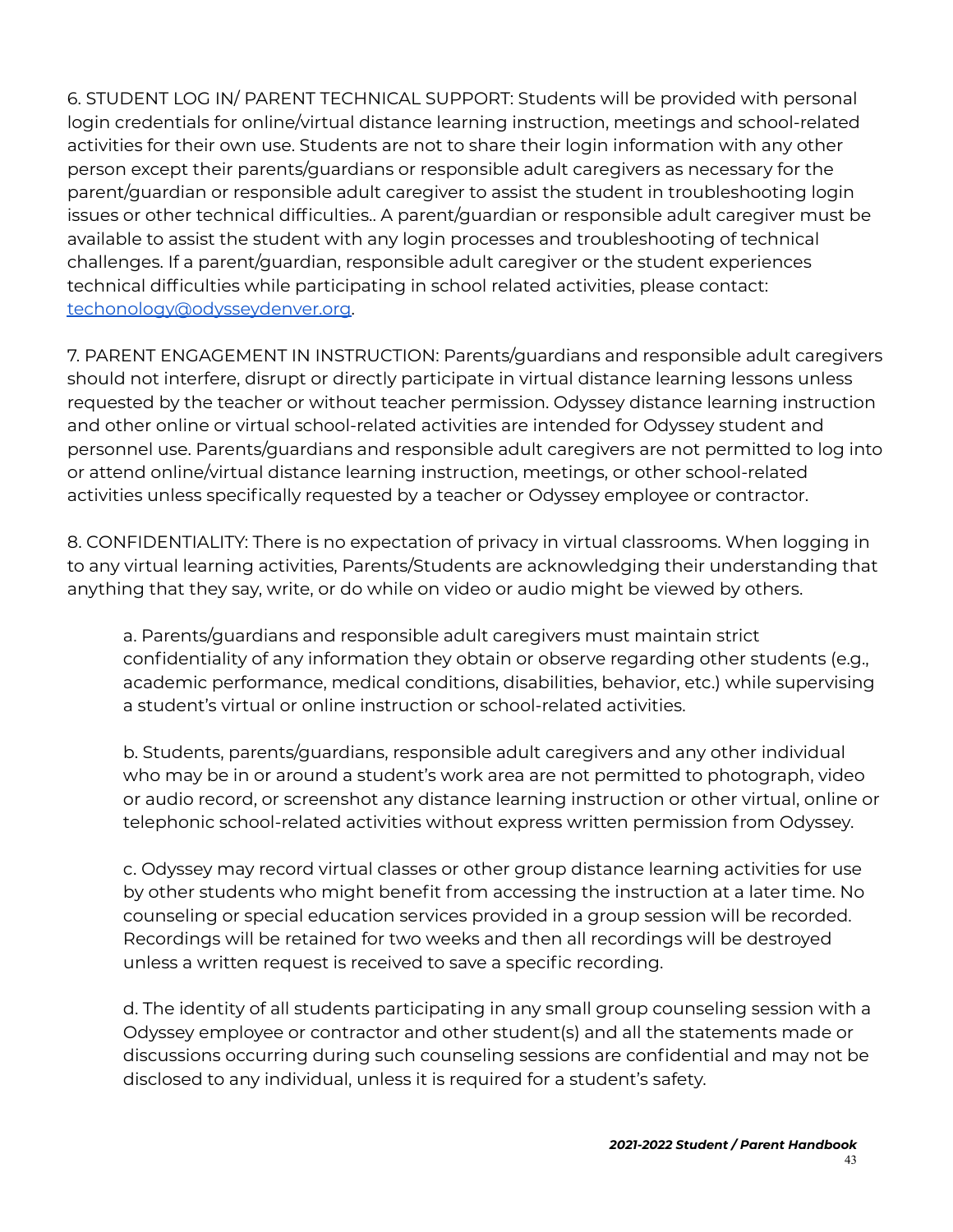f. Teachers may record one to one student communications, with parent/guardian/adult student consent. Counseling sessions will not be recorded under any circumstance.

9. TECHNOLOGY POLICY: Students, parents/guardians and responsible adult caregivers must comply with the Odyssey technology policy as listed in the Family Handbook.

a. Odyssey technology and equipment includes but is not limited to Odyssey electronic mail, servers, online accounts and platforms, computers, laptops, tablets, or other digital, electronic or multimedia hardware, software or other applications. Odyssey technology and equipment may only be used for educational purposes in accordance with the Odyssey Student Technology Policy and Acceptable Use Agreement.

b. Students and parents/guardians acknowledge that Odyssey technology and equipment are owned by Odyssey. By logging into or accessing Odyssey technology or equipment, users acknowledge that they have no expectation of privacy in the use of Odyssey technology or equipment, even if such technology is used on a personal device. Odyssey reserves the right to access communications, files, and other data stored on or sent over Odyssey technology or equipment.

c. Technological resources provided by Odyssey must be used in a safe, responsible, appropriate, and legal manner in accordance with Odyssey policies and in support of its instructional program for the advancement of student learning.

d. Downloading, uploading, viewing, posting or sharing inappropriate content, including pornographic, defamatory, discriminatory, harassing, bullying or otherwise offensive material is prohibited.

e. Students must not access Odyssey online or virtual classrooms, meeting spaces, or chat forums unless authorized to do so.

f. Students may not access personal electronic devices or any software, applications or websites during Odyssey distance learning instruction or school-related activities unless specifically instructed to do so by the teacher.

10. APPLICATION OF DISCIPLINARY RULES/POLICY: All other Odyssey rules and policies regarding student behavior and discipline including but not limited to the DPS Suspension and Expulsion Policy and the Title IX, Harassment, Intimidation, Discrimination, and Bullying Policy continue to remain in effect. Students who fail to adhere to the above requirements may be subject to legal action including but not limited suspension or expulsion.

a. Any student who believes they have been subject to misconduct prohibited by the Odyssey Title IX, Harassment, Intimidation, Discrimination, and Bullying Policy or has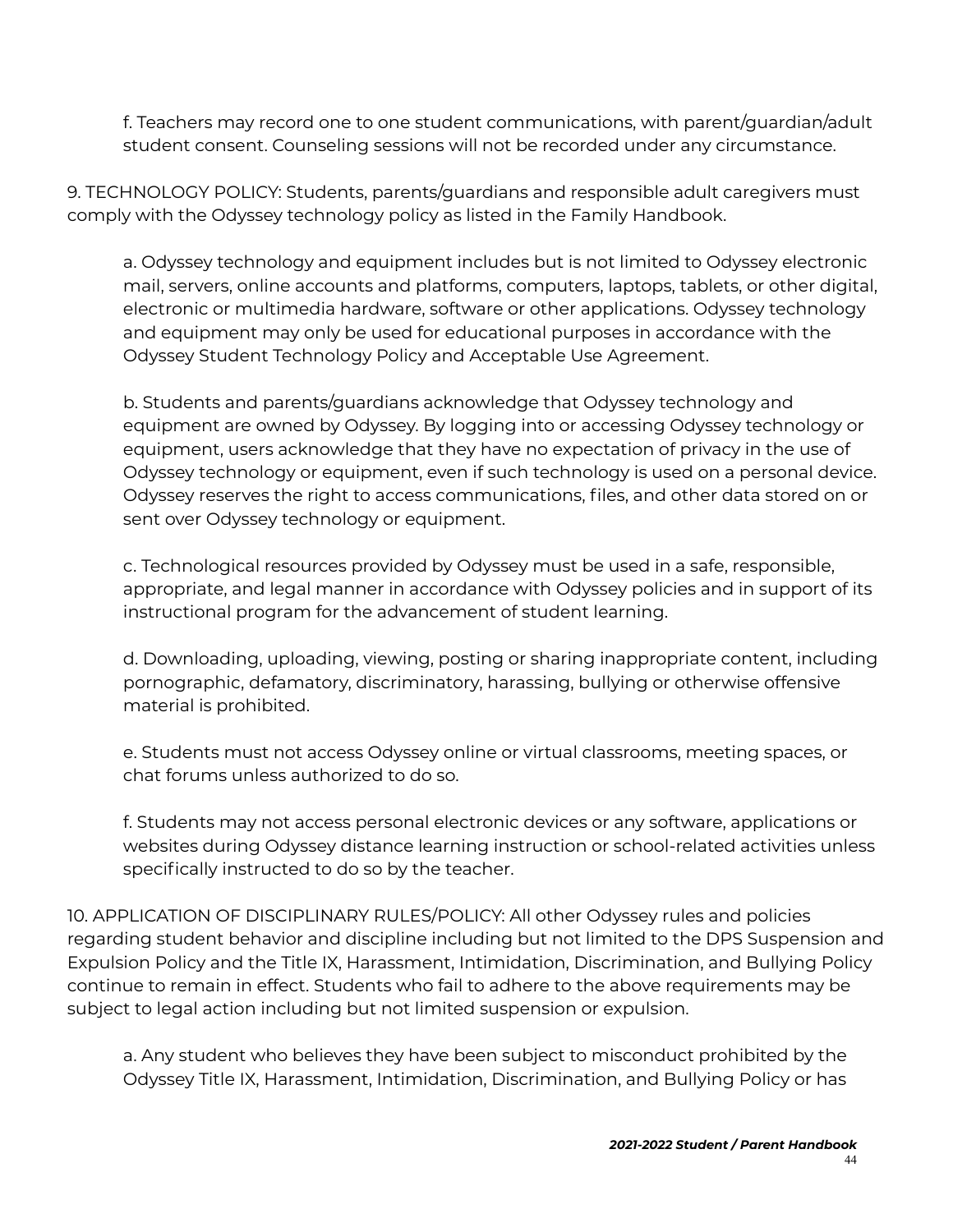witnessed such prohibited misconduct is encouraged to immediately report such misconduct to their campus principal.

B. Odyssey will continue to adhere to the DPS discipline policy as defined by their [JKR](https://www.dpsk12.org/wp-content/uploads/JK-R-Student_Conduct-Discipline_Procedures_English.pdf) policy documents including any amendments made to support remote learning.

The following resources have been provided by Denver Public Schools for all students currently engaged in remote learning:

- Cyber [Bullying-](https://docs.google.com/document/d/19TAYXLUpsqY8nfmWEBnx0nimLyGX-c5ZtRaie957S_c/edit) How to recognize and respond to cyberbullying
- DPS Information about Remote [Learning](https://sites.google.com/dpsk12.net/dpsremotelearning/home?pli=1&authuser=2)